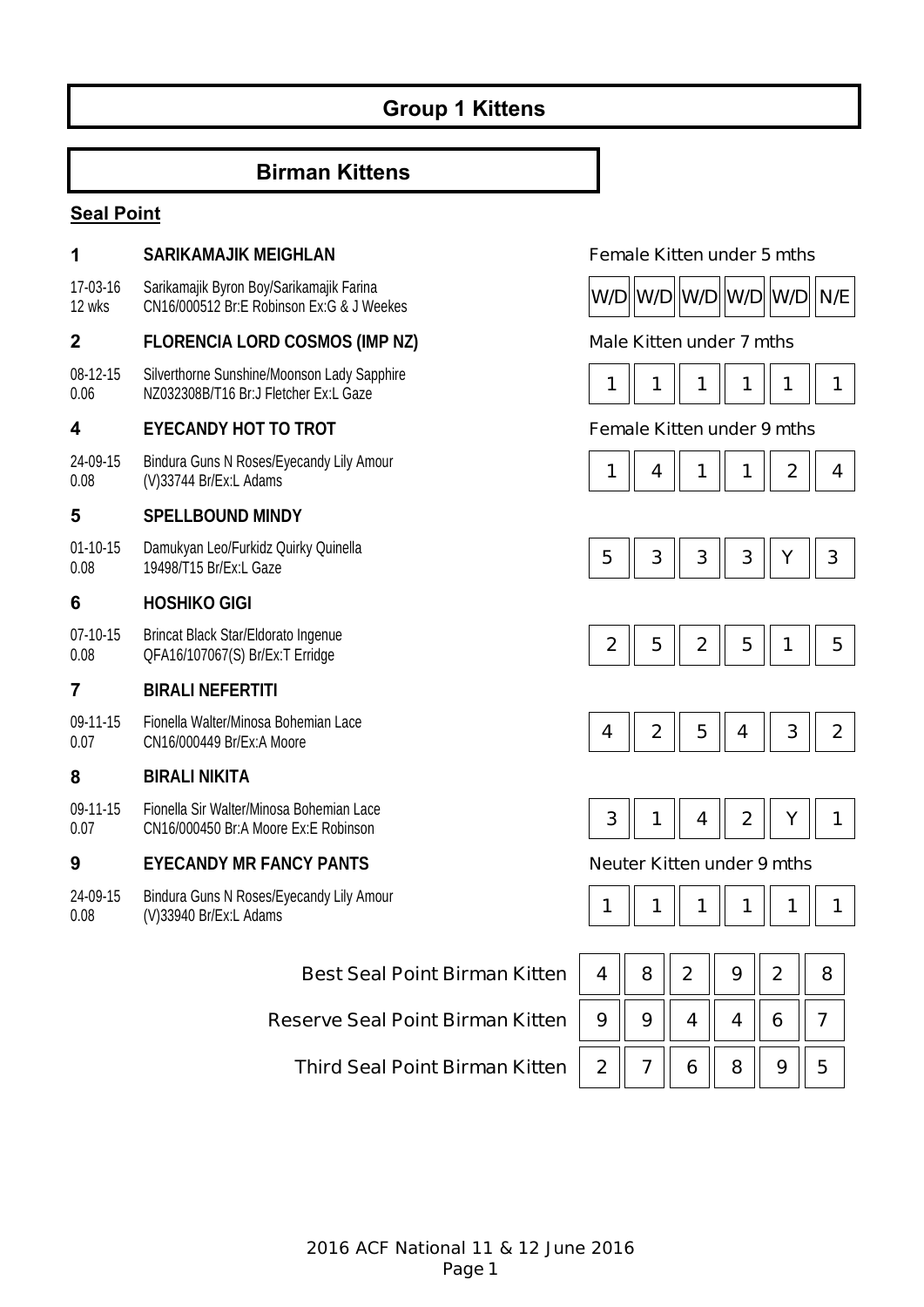### **Blue Point**

#### **10 BRINCAT KING OF THE BLUES Male Kitten under 5 mths**

14-03-16 12 wks Shakandah Xavier/Kucinta Princess Taryn

#### **11 BRINCAT BLUE DIAMOND Female Kitten under 5 mths**

14-03-16 Shakandah Xavier/Kucinta Princess Taryn

12 wks





# **Best Blue Point Birman Kitten | 10 || 11 || 11 || 10 || 10 || 11**

### **Chocolate Point**

### **3 ELDORATO CONQUISTADOR Male Kitten under 9 mths**

05-11-15 0.07 Eldorato Geronimo/Eldorato Miss Scrumptious Lidorato Geronimio/Lidorato Miss Scrumptious<br>16GC28999 Br/Ex:L Freemann

# **Lilac Point**

#### **12 SPELLBOUND AMETRINE STAR Female Kitten under 7 mths**

29-12-15 0.05 Spellbound Shylo/Spellbound Shaleigha



### **Cream Point**

16-11-15 0.06 Kucinta Prince Gandalf/Feanor Ruby Rose

### **Blue Tortie Point**

07-10-15 0.08 Birmilska Humphrey Bogart/Bindura Blaze

### **Chocolate Tortie Point**

| $24-09-15$ | Kucinta Prince Gandalf/Feanor Sanita |
|------------|--------------------------------------|
| 0.08       | QFA15/106995 Br/Ex: J & J Sandercock |

#### **13 FEANOR DAKOTA Female Kitten under 7 mths**



#### **14 BINDURA BLUE FLARE Female Kitten under 9 mths**



#### **15 FEANOR CAERITA Female Kitten under 9 mths**

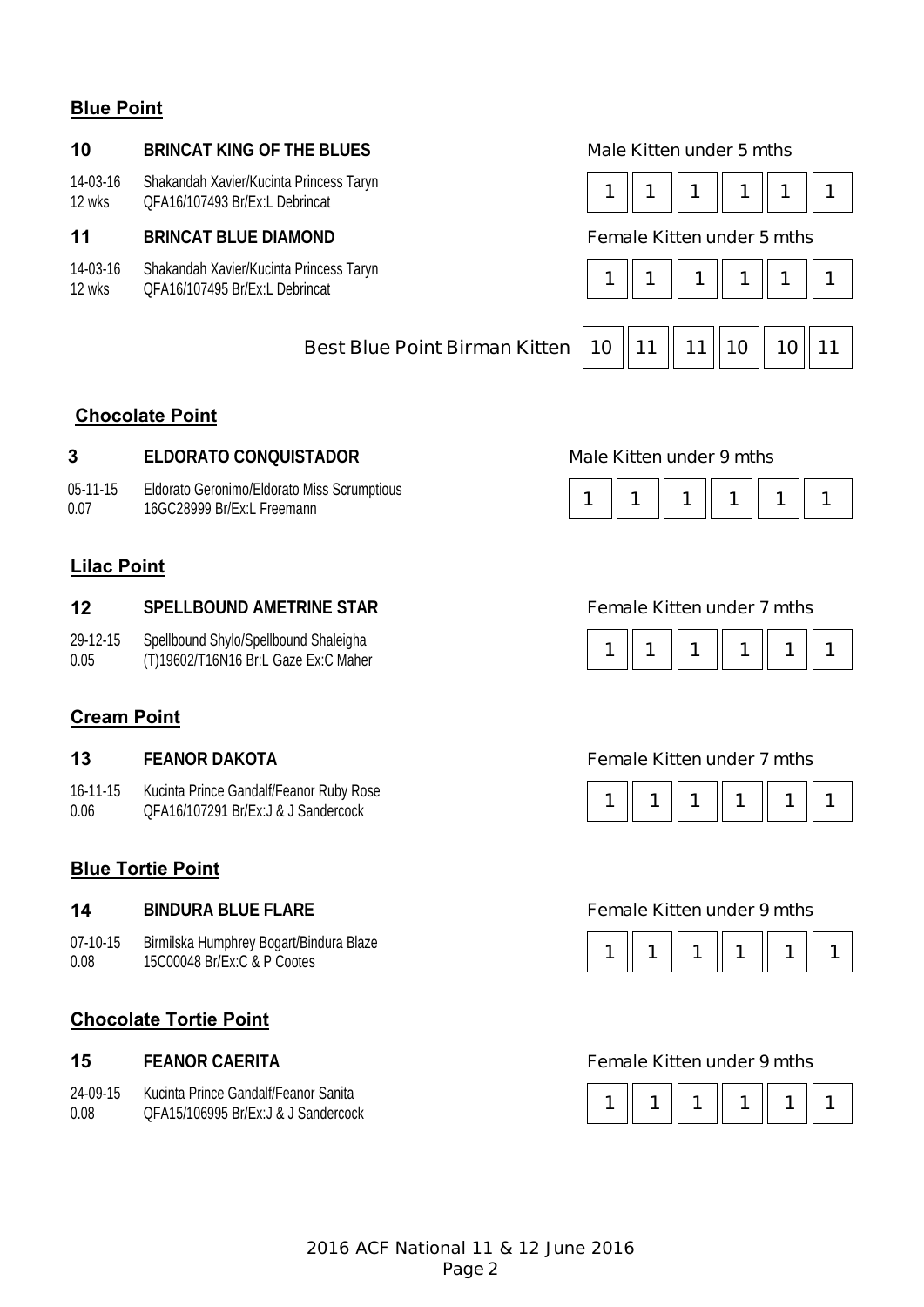### **Seal Tabby Point**

#### **16 DREAMPOINT TAKEISHA Female Kitten under 7 mths**

25-11-15 0.06 Eyecandy My Gigolo/Bindura Southern Belle QFA16/107255 Br/Ex:L Stabe **1 1 1 1 1 1** 

|--|--|--|--|--|

| Best Birman Kitten   4                                                          | $9 \parallel 2$ |  |  |
|---------------------------------------------------------------------------------|-----------------|--|--|
| Reserve Birman Kitten $\parallel$ 9 $\parallel$ 16 $\parallel$ 14 $\parallel$ 4 |                 |  |  |
| Third Birman Kitten $\ $ 16 $\ $ 3 $\ $ 15 $\ $ 8                               |                 |  |  |
| Fourth Birman Kitten $\ $ 14 $\ $ 14 $\ $ 4 $\ $ 13                             |                 |  |  |

| Best Birman Kitten   4    9    2    9    2    8                                                                          |  |  |  |
|--------------------------------------------------------------------------------------------------------------------------|--|--|--|
| eserve Birman Kitten $\parallel$ 9 $\parallel$ 16 $\parallel$ 14 $\parallel$ 4 $\parallel$ 14 $\parallel$ 14             |  |  |  |
| Third Birman Kitten $\ $ 16 $\ $ 3 $\ $ 15 $\ $ 8 $\ $ 6 $\ $ 7                                                          |  |  |  |
| Fourth Birman Kitten $\parallel$ 14 $\parallel$ 14 $\parallel$ 4 $\parallel$ 13 $\parallel$ 9 $\parallel$ 15 $\parallel$ |  |  |  |

# **Exotic Kittens**

#### **Black**

#### **17 BEAUFELINE EYE FOR AN EYE Male Kitten under 5 mths**

01-03-16 0.03 Maradan Aqui Vengo/Shawtop Eye Adore

### **Black Tortie Smoke**

20-11-15 0.06 TNT Where Theres Smoke/TNT Diamonds Are Forever TNT Write Theres Shioke/TNT Diamonds Are Forever<br>  $\begin{bmatrix} 1 & 1 & 1 \\ 0 & 1 & 1 \end{bmatrix}$  1  $\begin{bmatrix} 1 & 1 & 1 \\ 1 & 1 & 1 \end{bmatrix}$  1  $\begin{bmatrix} 1 & 1 & 1 \\ 1 & 1 & 1 \end{bmatrix}$  1  $\begin{bmatrix} 1 & 1 & 1 \\ 1 & 1 & 1 \end{bmatrix}$  1  $\begin{bmatrix} 1 & 1 & 1 \\ 1 & 1 & 1 \end{bmatrix}$  1  $\$ 

### **Black Tortie Classic Tabby**

#### **19 PUSSYFOOT TILLY ROSE Female Kitten under 9 mths**

29-09-15 0.08 Gemara Finn/Alliebear Kandy Kisses

#### **Black Tortie**

#### **20 BEAUFELINE U CANT HAVE ME Female Kitten under 5 mths**

01-03-16 0.03 Beaufeline Jimmy Choo/Beaufeline U Know U Want Me Deadle with the Unitity Chooperation in the United With With Milliam March 2016 **W/D W/D W/D W/D W/D W/D W/D W/D** 



#### **18 TNT SMOKEY HAZE Female Kitten under 7 mths**





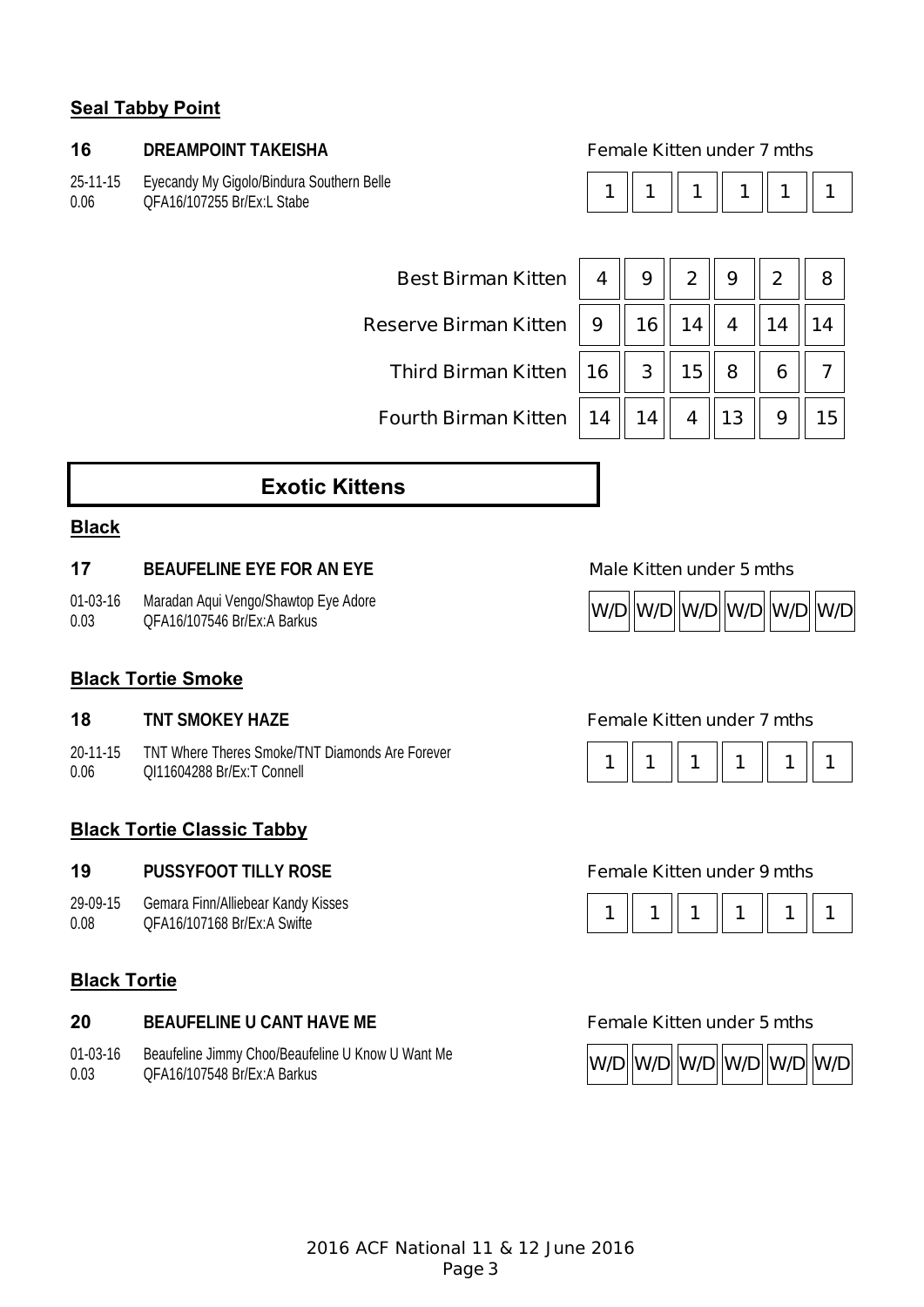### **Cream Bi-Colour**

#### **21 JAYGEE CHAMPIE COCKTAIL Neuter Kitten under 9 mths**

29-10-15 0.07 Jaygee Talk It Up/Jaygee Ureally Got Me

#### **Blue Tortie Bi-Colour**

#### **23 VONDERBREN NEW BEGININGS Female Kitten under 5 mths**

22-01-16 0.04 Fahlbert Icebear/Chainoponds Red Head 16QC5636(SLV) Br/Ex:C Rand

#### **24 CHAINOPONDS TAYLA BLU Female Kitten under 9 mths**

18-09-15 0.08 Chainoponds Drakkar Noir/Chainoponds Fiore Bianco (N)15N176582 Br/Ex:R Rogers **1 1 1 1 1 1** 

### **Best Blue Tortie Bi-Colour Exotic Kitten 24 24 24 24 24 23 23**

#### **Black Classic Tabby Bi-Colour**

#### **25 CHESNEY MASTERMIND Male Kitten under 9 mths**

05-10-15 0.08 Santiago Masterpiece/Chesney Special Ragamuffin Sanuago wasterprece/Chesney Special Ragamumi<br>15GC28941(S) Br:P Bunter Ex:P Bunter & W Mieglitz **1 1 1 1 1 1 1 1 1 1 1 1 1 1** 

#### **Red Mackerel Tabby Bi-Colour**

05-10-15 0.08 Santiago Masterpiece/Chesney Special Ragamuffin 15GC28942(S) Br/Ex:P Bunter **1 1 1 1 1 1** 

### **Black Tortie Mackerel Tabby Bi-Colour**

#### **27 CHAINOPONDS JUSTA BABE Female Kitten under 7 mths**

03-01-16 0.05 Chainoponds Untouchable/Amberdreams Midnight Rose Chambponus ontouchable/Amberureams Miunight Rose<br>(N)16N177185 Br/Ex:R Rogers **2** 2 **2 1 2 1 1 1 1 1 1** 

#### **28 CHAINOPONDS JUSTA BLINK**

03-01-16 0.05 Chainoponds Untouchable/Amberdreams Midnight Rose Chambponds Ontouchable/Amberdreams Midnight Rose<br>(N)16N177186 Br/Ex:R Rogers **1 1 | 1 | 2 | 2 | 2 | 2** 

### **Blue Tortie Mackerel Tabby Bi-Colour**

#### **29 JAYGEE URA CLASS ACT Female Kitten under 9 mths**

- 29-10-15 Jaygee Talk It Up/Jaygee Ureallygotme
- 0.07



|--|--|--|--|--|--|







#### **26 CHESNEY MARLENA Female Kitten under 9 mths**







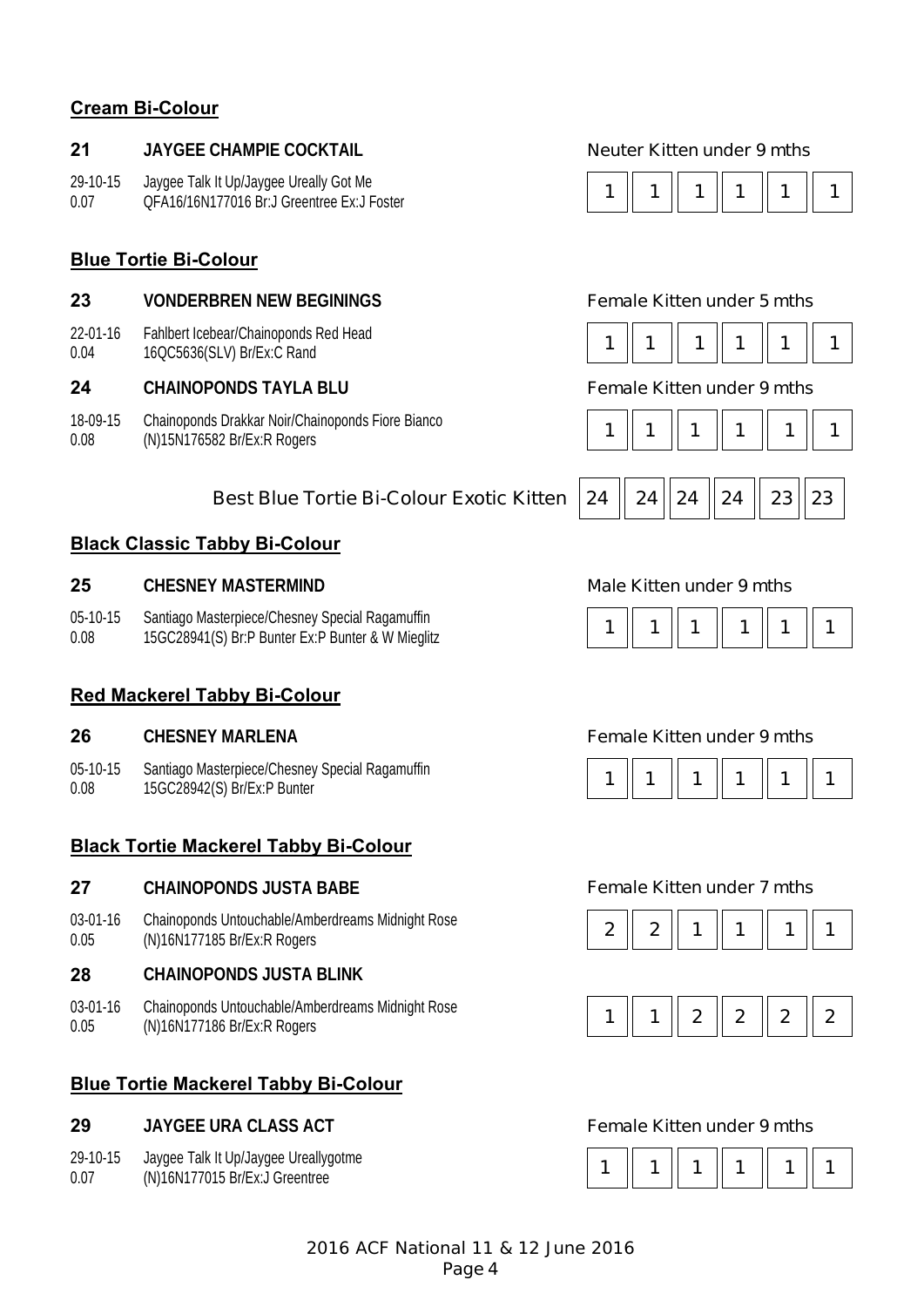### **Red Smoke Bi-Colour**

#### **30 VERDELLHO MAGIC TRICKS Female Kitten under 7 mths**

28-11-15 0.06 Amberdreams Davidoff/Chainoponds Illusion (N)16N177224 Br/Ex:R Tait **1 1 1 1 1 1** 

|--|--|--|--|--|--|

| Best Exotic Kitten 24 30 26 25 318 39                                                                          |  |  |  |
|----------------------------------------------------------------------------------------------------------------|--|--|--|
| Reserve Exotic Kitten $\mid$ 19 $\parallel$ 19 $\parallel$ 19 $\parallel$ 19 $\parallel$ 30 $\parallel$ 23     |  |  |  |
| Third Exotic Kitten 21   28   25   27   19   26                                                                |  |  |  |
| Fourth Exotic Kitten $\parallel$ 30 $\parallel$ 25 $\parallel$ 30 $\parallel$ 18 $\parallel$ 23 $\parallel$ 27 |  |  |  |

# **Maine Coon Kittens**

### **Agouti & White**

### **Blue Tortie Classic Tabby & White Bi-Colour**

#### **31 COOLCOONS DAKOTA MOON Female Kitten under 7 mths**

10-12-15 0.06 Coolcoons Valentino/Fidelis Mira Coolcoolis valentifio/Figelis Milia<br>CN16/000486 Br:M J Bailey & F Cooper Ex:T Lamb **1** 1 **1** 1 **1** 1 **1** 1 **1** 1 **1** 1



### **Black Tortie Tabby & White**

#### **32 DIAMOND DEVINE OF HEAVENSGATE Female Kitten under 7 mths**

29-12-15 King Arthur of Wyecoon/NL\*Senoja Flora

0.05

### **Black Mackerel Tabby Bicolour**

- **33 COONMAGIC CHINA DOLL Female Kitten under 9 mths**
- 06-11-15 0.07 Saltus Zahrabske Z-Changal/Rumplteeza Sas N Bide 16S134561A Br/Ex:K Mattock **1 1 1 1 1 1**



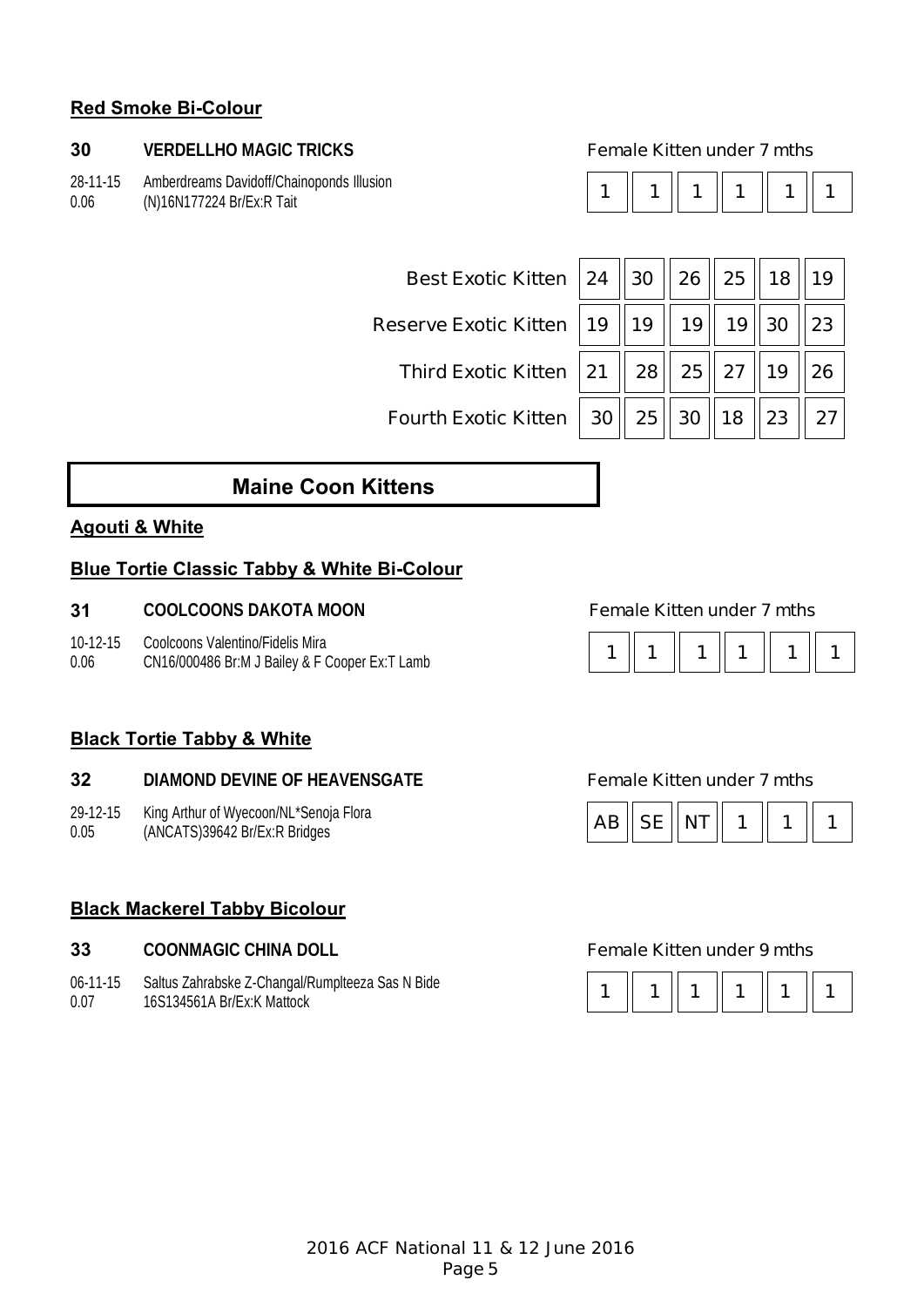## **Non Agouti**

### **Blue**

#### **34 RUMPLTEEZA BURBERRY Male Kitten under 7 mths**

24-11-15 Coonflakes Booerang/Rumplteeza Arabel Coonilakes Booerang/Rumplieeza Arabei<br>16GC29027(SLV) Br/Ex:K Foster **1 1 1 1 1 1 1 1 1 1 1 1 1 1 1 1 1 1** 1 1 1 1 1 1 1

0.06



# **Norwegian Forest Kittens**

### **Non Agouti & White**

### **Orange Eyed White**

### **35 JAYMLYNKATZ WHITE ROSE (IMP NZ) Female Kitten under 7 mths**

13-12-15 0.05 Jaymlynkatz Galileo/Firvulag Luna Lovegood Daymiynkaiz Galileo/Filivulay Luria Lovegood<br>QF16/NZ032237B(S) Br:D Grace Ex:D Le-Strange **1 1 | 1 | 1 | 1 | 1 | 1 | 1 | W/D** 



| Best Norwegian Forest Kitten $\begin{array}{ c c c c c }\hline \text{35} & \text{35} & \text{35} & \text{35} & \text{N/A} \end{array}$ |  |  |  |  |
|----------------------------------------------------------------------------------------------------------------------------------------|--|--|--|--|
|                                                                                                                                        |  |  |  |  |

# **Persian Kittens**

### **White (orange-eyed)**

### **36 FLUFFYKINS [QLD] ISAIAH Male Kitten under 5 mths**

15-03-16 12 wks Fluffykins [Qld] Sandcastles/Fluffykins [Qld] Catwalk 16QC5732[CPC] Br/Ex:M Holden **1 1 1 1 1 1** 



### **White (odd-eyed)**

### **37 FLUFFYKINS [QLD] ALORAH Female Kitten under 5 mths**

15-03-16 12 wks Fluffykins [Qld] Sandcastles/Fluffykins [Qld] Catwalk 16QC5733[CPC] Br/Ex:M Holden **1 1 1 1 1 1** 

### **Chocolate**

### **38 FLUFFYKINS [QLD] HERSHETTE Female Kitten under 9 mths**

06-10-15 0.08 Fluffykins [Qld] Soulmate/Fluffykins [Qld] Kiara



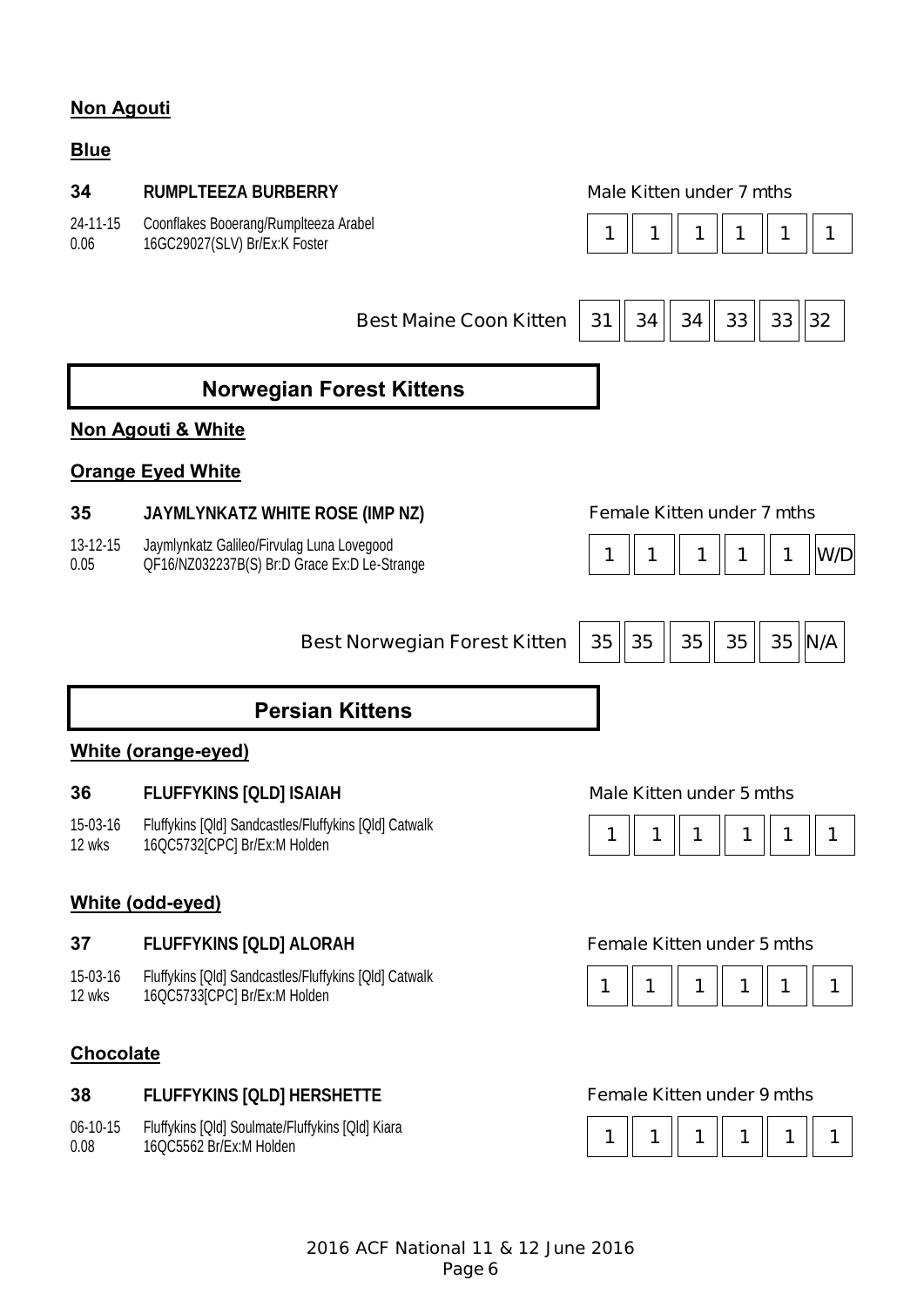### **Red**

#### **39 RICHMAURE REDFORD Male Kitten under 7 mths**

24-11-15 0.06 Goliada Redford/Richmaure Muffins (N)16N177358(SLV)GC16 Br:R & M McNicholl Ex:C Dwyer **1 1 1 1 1 1** 

#### **Black Tortie Classic Tabby**

#### **40 CHESNEY KISS ME KATE Female Kitten under 7 mths**

22-11-15 0.06 Chesney Red Baron/Trazarra Romany Kiss

#### **Black Tortie Bi-Colour**

01-01-16 0.05 Krichmort Kandee Kane/Bilwon Cuddles

#### **Blue Tortie Bi-Colour**

#### **41 KENLOCH MADAM BUTTERFLY Female Kitten under 5 mths**

24-02-16 0.03 D'Ames New Sensation/Windeacres Look Of Love 16QC5744 Br/Ex:L Ulrick **1 1 1 1 1 1** 

### **Blue Classic Tabby Bi-Colour**

#### **42 BEAUFELINE SOX N JOX Male Kitten under 5 mths**

01-03-16 0.03 Maradan Aqui Vengo/Beaufeline Eye Adore

### **Cream Classic Tabby Bi-Colour**

#### **43 PUSSYFOOT COMMANDO Neuter Kitten under 5 mths**

19-01-16 0.04 Askari Willie Be Good For Me/Pussyfoot Ice Ice Baby QFA16/107482(S) Br:A Swifte Ex:A Sargent **1 1 1 1 1 1** 

### **Black Silver Classic Tabby Bi-Colour**

#### **44 FLUFFYKINS [QLD] SILVER ICED BEAUTY Female Kitten under 5 mths**

27-01-16 0.04 Sparien I'm Rembrant/Fluffykins [Qld] Sweet Lil Angel 16QC5731[CPC] Br/Ex:M Holden **1 1 1 1 1 1** 





### **22 BILWON MAISIE Female Kitten under 7 mths**









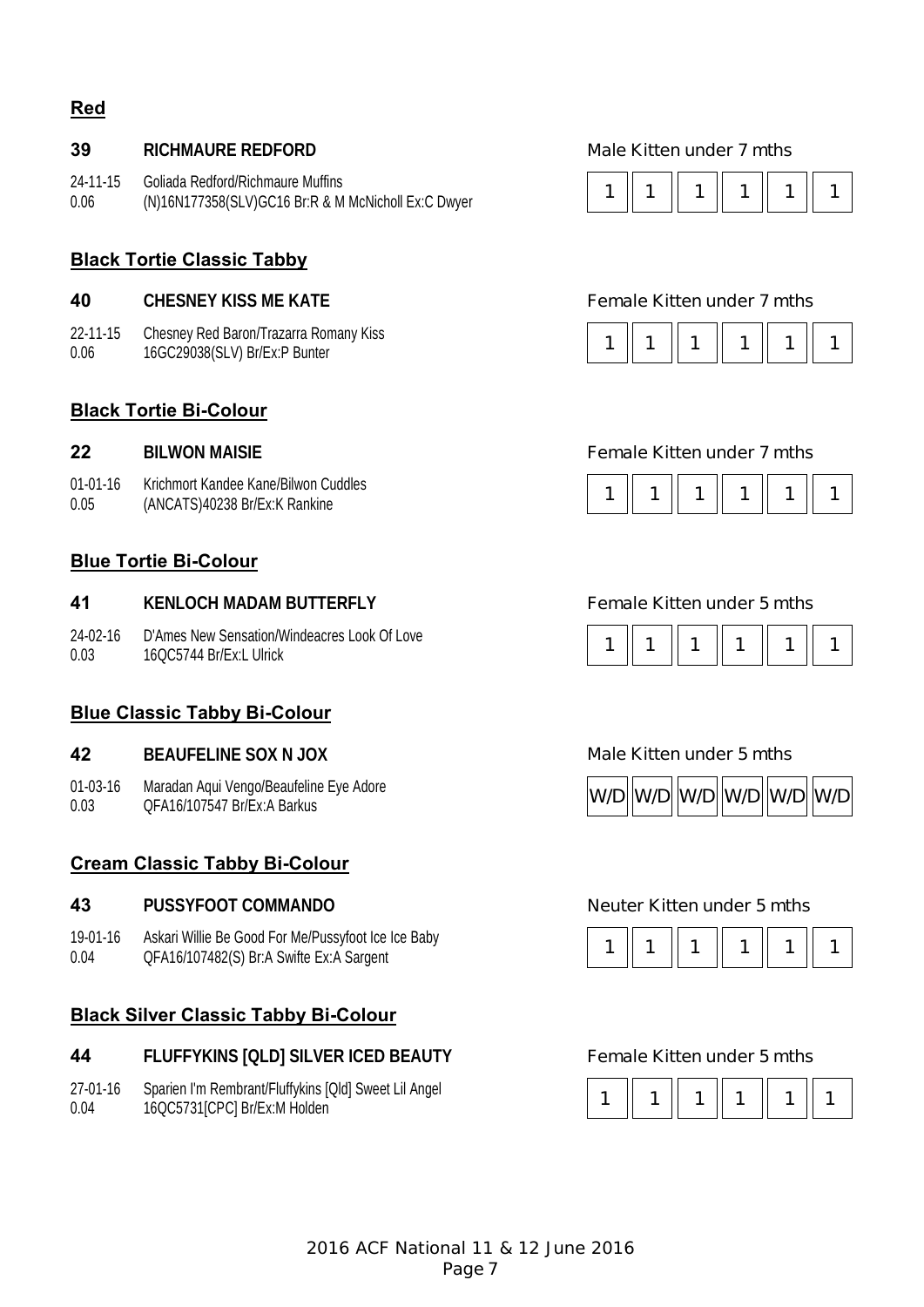### **Black Spotted Tabby Bi-Colour**

#### **45 SWEETCHEEKS PRINCESS CINDERELLA Female Kitten under 5 mths**

03-02-16 0.04 Sparien I'm Rembrandt/Fluffykins (Qld) Party Jewel 16QC5717(SLV) Br/Ex:J Watts **1 1 1 1 1 1** 

### **Black Van**

#### **46 KENLOCH C-BEE LEGACY Male Kitten under 7 mths**

06-12-15 0.06 PL\*Bagira C-Bee Phantom/Kramkattens Guess Who PL Bagira C-bee Phantoni/Manikatiens Guess who<br>16QC5668[SLV] Br/Ex:L Ulrick **A Report of A Report A Report A Report A S**  $\parallel$  **E**  $\parallel$  **N**  $\parallel$ **T** 

#### **47 SHAWTOP SCREEN SHOT Male Kitten under 9 mths**

03-11-15 0.07 Shawtop Money Ball/Babybest Cat Verona

#### **48 KENLOCH YADA YADA YADA**

08-11-15 0.07 Piesker's Panda Bear/Shawtop Y Y Y









| Best Black Van Persian Kitten   47    47    47    47    47    47    47 |  |  |  |  |  |  |
|------------------------------------------------------------------------|--|--|--|--|--|--|
|------------------------------------------------------------------------|--|--|--|--|--|--|

| 47  47  47  47  47  47  47                                                                            |  |  |
|-------------------------------------------------------------------------------------------------------|--|--|
| $\parallel$ 48 $\parallel$ 48 $\parallel$ 48 $\parallel$ 48 $\parallel$ 48 $\parallel$ 48 $\parallel$ |  |  |

### **Reserve Black Van Persian Kitten**

#### **Black Tortie Van**

#### **49 SHAWTOP MISS MONEY PENNY Female Kitten under 5 mths**

- 13-03-16 Shawtop Money Ball/Babybest Cat Verona
- 12 wks

### **Blue Tortie Classic Tabby Van**

#### **50 TRAZARRA ALL THE STARS Female Kitten under 7 mths**

26-12-15 0.05 Dixykatz Karmel BonBon/Trazarra Vanity Fair

### **Black Silver Tortie Mackerel Tabby Bi-Colour**

#### **51 FLUFFYKINS [QLD] IMA BIT FANCY Female Kitten under 9 mths**

24-09-15 0.08 Sparien I'm Rembrant/Fluffykins [Qld] Catwalk







**Best Persian Kitten 151 139 151 139 139 139 39 Reserve Persian Kitten | 47 || 47 || 36 || 43 || 38 || 43**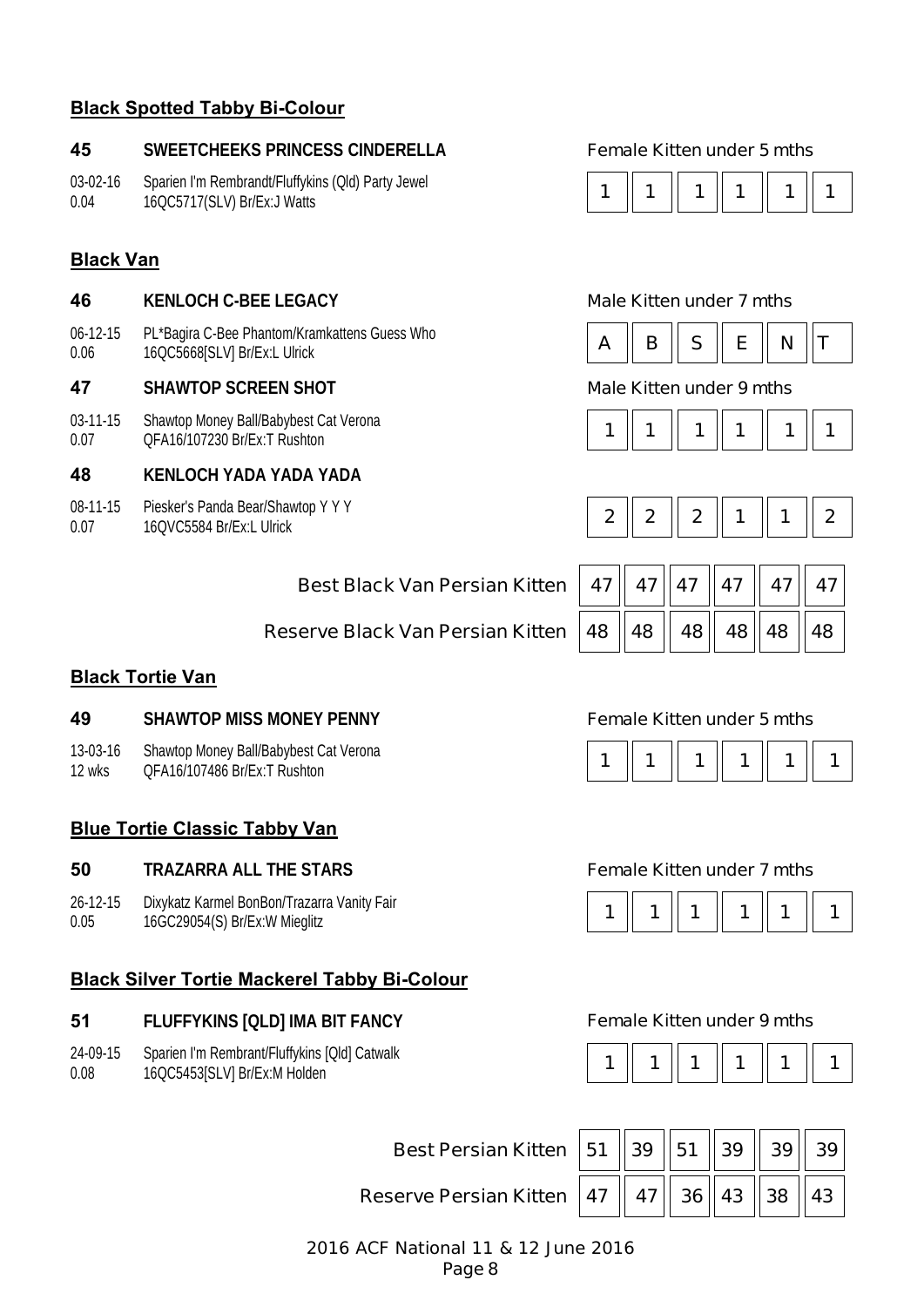**Third Persian Kitten | 39 | 51 | 39 | 47 | 51 | 51 Fourth Persian Kitten 144 150 143 151 137 137** 

# **Ragdoll Kittens**

### **Seal Point**

### **52 BONNYBOOKE BRIAR ROSE Female Kitten under 9 mths**

01-10-15 0.08 Jipsiglenn Beaute Jacques/Ragg;Ysandme Sky Rose (N)15N176790 Br/Ex:P Aspinall Scrivener

|--|--|--|--|--|--|

### **Blue Point**

### **53 GUYSNDOLLS LOVE STORY Female Kitten under 5 mths**

05-02-16 0.04 Kiwimagic New Zealand Pride/Guysndolls Sapphires Rosebud Riwilliagle New Zealand Phoelodyshoolis Sapphiles Rosebud **1 1 1 1 1 1 1 1 1 1 1 1 1 1 1 1 1** 1 **1** 

### **Lilac Point**

#### **54 SILHOUETTE OF A PERFECT STORM Male Kitten under 9 mths**

12-10-15 0.07 Silhouette Of A Phantom Hug/Xoxo Stolen Kisses  $\frac{1}{16}$  1  $\begin{bmatrix} 1 & 1 & 1 \\ 1 & 1 & 1 \end{bmatrix}$  1  $\begin{bmatrix} 1 & 1 & 1 \\ 1 & 1 & 1 \end{bmatrix}$  1  $\begin{bmatrix} 1 & 1 & 1 \\ 1 & 1 & 1 \end{bmatrix}$  1  $\begin{bmatrix} 1 & 1 & 1 \\ 1 & 1 & 1 \end{bmatrix}$  1  $\begin{bmatrix} 1 & 1 & 1 \\ 1 & 1 & 1 \end{bmatrix}$  1  $\begin{bmatrix} 1 & 1 & 1 \\ 1 & 1 & 1 \end{bmatrix}$  1  $\begin{$ 

### **Blue Mitted**

### **55 PLACIDPAWS KRISSY Female Kitten under 7 mths**

04-01-16 0.05 Bragdollz Amadeus/Placidpaws Softail Lucy

### **Seal Bi-Colour**

#### **56 RAGALON BO JANGLES Male Kitten under 7 mths**

07-12-15 0.06 PL \*Koc-Pol Cat Shogun/Ragalon Sybell

### **57 RAGALON TOUCH OF STYLE Male Kitten under 9 mths**

30-09-15 0.08 PL\*Koc-Pol Cat Shogun/Ragalon Chanell

#### **58 SOFTNSWEET KIND A KISSABLE Female Kitten under 9 mths**

22-09-15 0.08 PL\*Koc-Pol Cat Prince of Moon [Imp Pl]/Softnsweet Ain't Miss Behavin PL KOC-POLGAL PHILLE OF MOON [IIII] PH/SONITSWEEL AILTENISS BEHAVILLET | 1 | 1 | 1 | 2 | 2 | 1 | 1 | 1

### **59 AMBERGLAZE MERCEDES**

27-10-15 0.07 Amberglaze Takashi/Amberglaze Sparkles











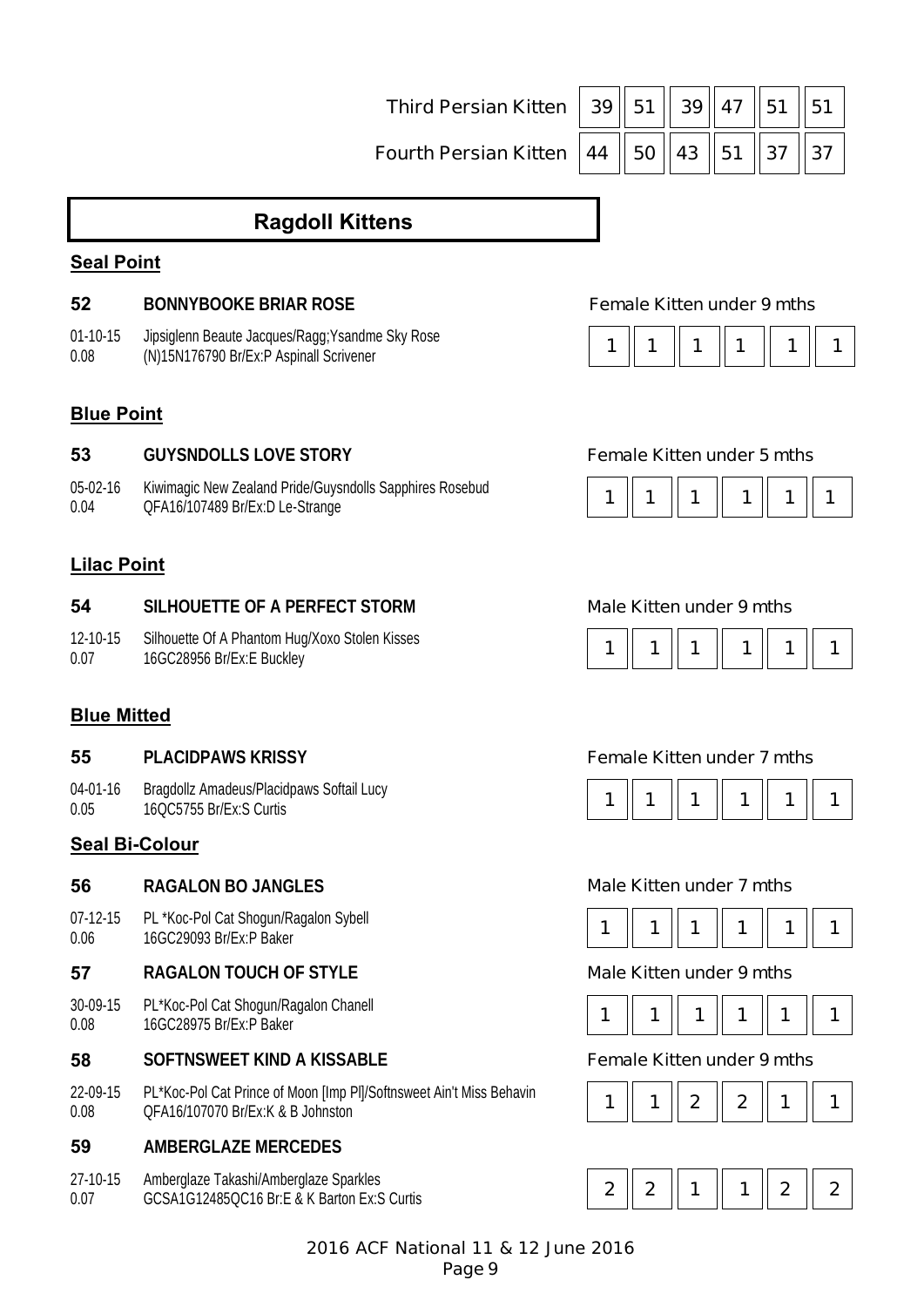**Best Seal Bi-Colour Ragdoll Kitten | 58 || 58 || 59 || 59 || 57 || 58** 

### **Reserve Seal Bi-Colour Ragdoll Kitten | 57 || 59 || 56 || 58 || 56 || 57**

### **Blue Bi-Colour**

- **60 CHERISHME ODEN Male Kitten under 9 mths**
- 02-10-15 0.08 Cherishme Hear Me Roar/Amjance Artemis QFA16/107094 Br:S Bailey Ex:S Druery **2 2 2 2 1 2**

### **61 SOFTNSWEET LORD KILWILLY**

31-10-15 0.07 PL\*Koc-Pol Cat Ares (Imp Pol)/PL\*Koc-Pol Cat Blackrose (Imp Pol) 1 **1** Not-1 of Cat Ares (imp 1 or)/1 **L** Roc-1 of Cat BlackTose (imp 1 or)<br>QFA16/107157 Br/Ex:K & B Johnston **1 1** 1 **1** 1 **1** 1 **1** 1 **1** 1 **1** 1 **1** 1

#### **62 SOFTNSWEET LADY OF LODZ Female Kitten under 9 mths**

30-10-15 0.07 PL\*Koc-Pol Cat Ares (Imp PL)/PL\*Koc-Pol Cat Black Rose (Imp PL) QFA16/107156 Br/Ex:K & B Johnston **1 1 1 1 1 1** 

### **Best Blue Bi-Colour Ragdoll Kitten**

**Best Ragdoll Kitten** 

**Third Ragdoll Kitten** 

**Fourth Ragdoll Kitten** 

**Reserve Ragdoll Kitten** 

### **Reserve Blue Bi-Colour Ragdoll Kitten**



|--|--|--|--|--|

|  | 61 62 61 61 62 62 62             |  |  |
|--|----------------------------------|--|--|
|  | 62    61    62    61    61    61 |  |  |

|    | 61   62   61   62   57   62                |                |                |
|----|--------------------------------------------|----------------|----------------|
|    | 58 $\ $ 54 $\ $ 62 $\ $ 61 $\ $ 62 $\ $ 58 |                |                |
|    | 62    57    59    60    56    61           |                |                |
| 57 |                                            | 53  56  59  58 | $\parallel$ 55 |

# **Siberian Kittens**

#### **Agouti & White**

### **Blue Silver Tabby & White**

#### **63 PRIDESHILL ANJZEUS OLLIVANDER Male Kitten under 5 mths**

16-01-16 0.04 Ozsibkatz Zeus/Sonshanley Anjelika

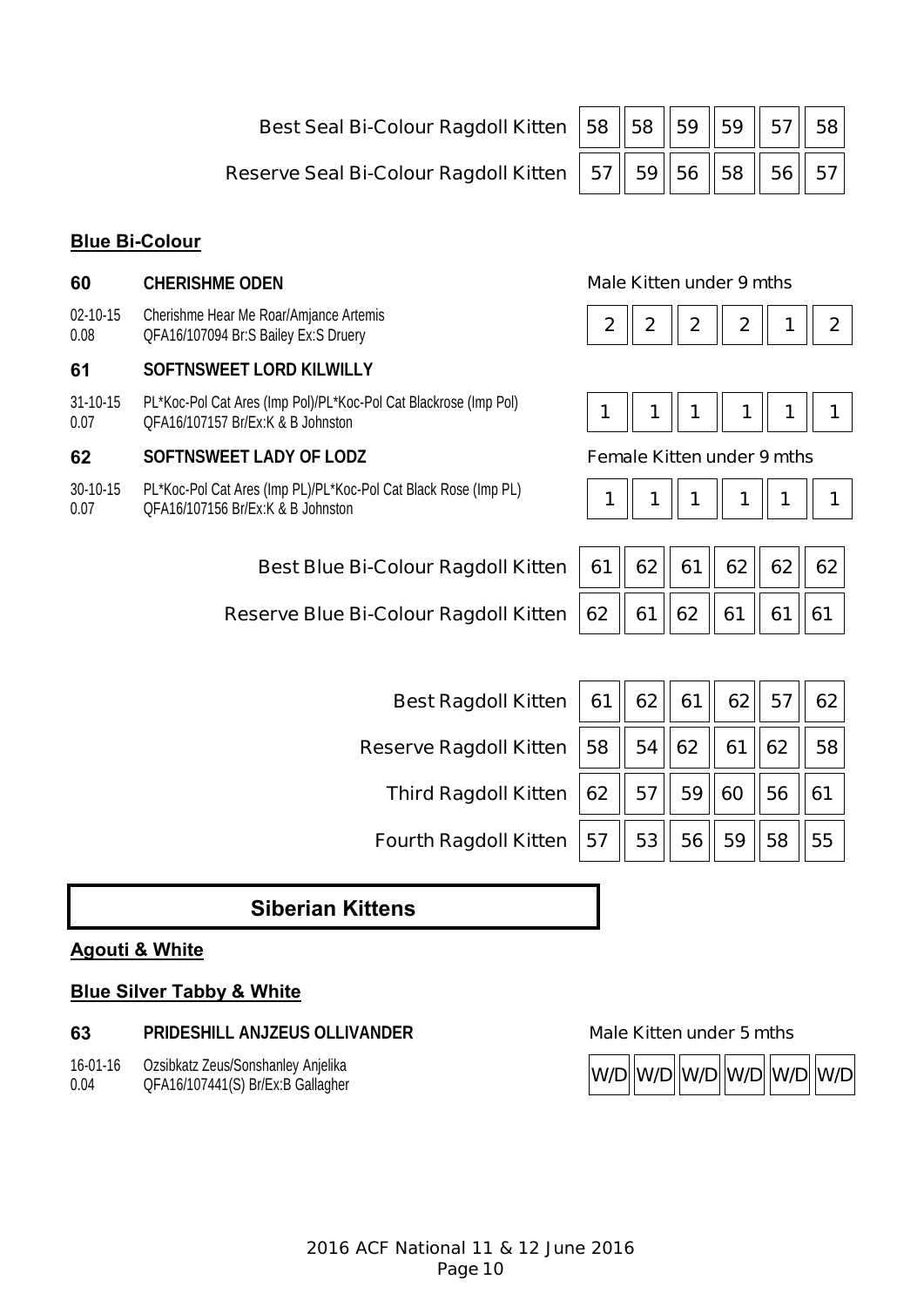### **Red Classic Tabby & White**

#### **64 MIAKOSCHKA YULIAN Male Kitten under 5 mths**

04-03-16 0.03 Johnny Happysib\*Pl/Miakoschka Vandaliah

### **Black Tortie Classic Tabby & White**

| 65 | <b>MIAKOSCHKA FIREWORKS</b> |
|----|-----------------------------|
|----|-----------------------------|

| 25-09-15 | Johnny Happysib*Pl/Miakoschka Tishka |
|----------|--------------------------------------|
| 0.08     | QFA15/106989(S) Br/Ex:M Mahoney      |



#### **Female Kitten under 9 mths**

| Johnny Happysib*Pl/Miakoschka Tishka<br>$\overline{1}$<br>QFA15/106989(S) Br/Ex:M Mahoney | $\parallel$ 1<br>   1    1 |  |  |
|-------------------------------------------------------------------------------------------|----------------------------|--|--|
|-------------------------------------------------------------------------------------------|----------------------------|--|--|

### **Non Agouti & White**

#### **Blue & White**

#### **66 PRIDESHILL ANJZEUS OPAL Female Kitten under 5 mths**

16-01-16 0.04 Ozsibkatz Zeus/Sonshanley Anjelika



**Best Siberian Kitten 65 | 65 | 65 | 65 | 65 | 65 | 65** 

# **Turkish Van Kittens**

### **Blue Tortie Tabby Van (Amber eyed)**

#### **67 VANSTAR KHADIJAH Spay Kitten under 9 mths**

16-10-15 0.07 Stylyn Dashing In Red/Vanstar Amisti Uzak Biri Stylyn Dashing in Redivalistal Afflish Ozak Bill<br>0111605302 Br:J Walker Ex:S Kellie **A Redival Afflick Communist Communist Communist Communist Communist Communist** 



**Best Turkish Van Kitten | N/A N/A N/A N/A N/A N/A N/A N/A**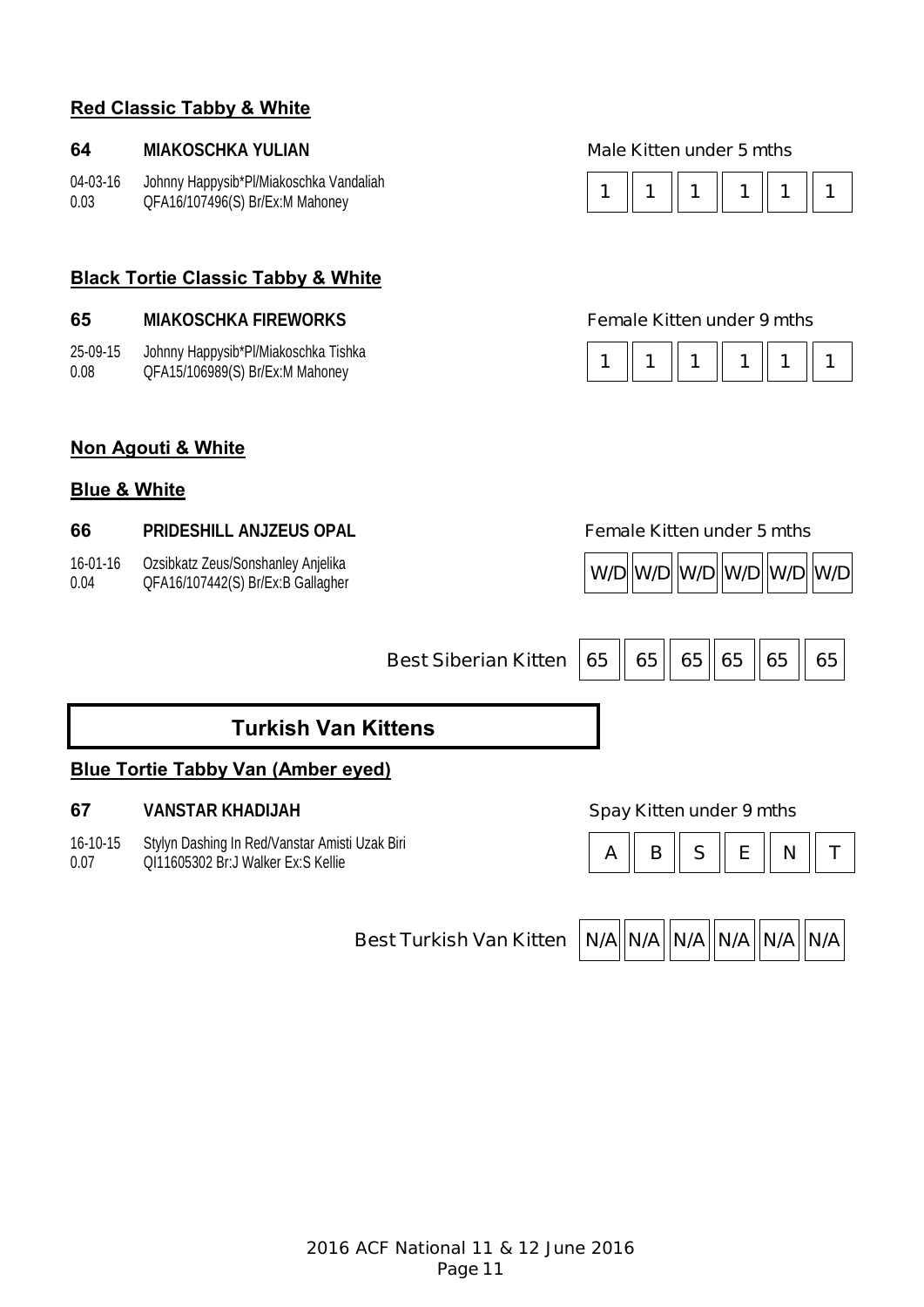# **Group 1 Entires**

# **Birman Entires**

# **Seal Point**

| 68                | PLATINUM DGC CHALFONT RATTLE N HUM                                                             |              | <b>Male class</b>   |                  |             |                  |                  |
|-------------------|------------------------------------------------------------------------------------------------|--------------|---------------------|------------------|-------------|------------------|------------------|
| 17-01-14<br>2.04  | Tajomeer High N Mighty/Chalfront Paint the Town Red<br>QFA14/NZ030519A Br:L Payne Ex:M Mahoney | 1            | $\boldsymbol{2}$    | 1                | 1           | $\boldsymbol{2}$ | 1                |
| 69                | <b>EYECANDY ROMEO</b>                                                                          |              |                     |                  |             |                  |                  |
| 25-11-14<br>1.06  | Bindura Guns N Roses/Eyecandy Lily Amour<br>(V)33084 Br/Ex:L Adams                             | $\mathbf{2}$ | 1                   | $\boldsymbol{2}$ | $\mathbf 2$ |                  | $\boldsymbol{2}$ |
|                   | <b>Challenge</b> between [68, 69]                                                              | 68           | 69                  | 68               | 68          | 69               | 68               |
| 70                | <b>GD CH AMOENTA MILEY (IMP NZ)</b>                                                            |              | <b>Female class</b> |                  |             |                  |                  |
| 16-12-14<br>1.05  | Kiwizone Titan's Triumph/Amoenta Our Shiraz<br>(NZ)031043AV15 Br:K, Y & R Murphy Ex:M Cave     | 1            | 1                   | 1                | 1           | 1                | 1                |
|                   | Challenge [70]                                                                                 | 70           | 70                  | 70               | 70          | 70               | 70               |
|                   | <b>Best Seal Point Birman Entire</b>                                                           | 68           | 69                  | 68               | 68          | 69               | 68               |
|                   | <b>Reserve Seal Point Birman Entire</b>                                                        | 69           | 68                  | 69               | 69          | 68               | 69               |
| <b>Blue Point</b> |                                                                                                |              |                     |                  |             |                  |                  |
| 71                | <b>MINOSA FORGET ME KNOTT</b>                                                                  |              | <b>Male class</b>   |                  |             |                  |                  |
| 25-02-15<br>1.03  | Cymaron Ecuador Dark (V)/Adorabella Neela (Imp NZ)<br>(N)15N175943 Br:P Coyte Ex:C Maher       | 1            | W/H                 | 1                | 1           | 1                | 1                |
|                   | Challenge [71] 71                                                                              |              | $N/A$ 71            |                  | 71          | 71               | 71               |
| 72                | <b>CH ELDORATO PRINCESS CHARLOTTE</b>                                                          |              | <b>Female class</b> |                  |             |                  |                  |
| 11-06-15<br>1.00  | Atharry Kubla Khan/Eldorato Tameka<br>15GC28932 Br/Ex:L Freemann                               | 1            | 1                   | 1                | 1           | 1                | 1                |
|                   | Challenge [72]                                                                                 | 72           | 72                  | 72               | 72          | 72               | 72               |
|                   | <b>Best Blue Point Birman Entire</b>                                                           | 71           | 72                  | 71               | 72          | 72               | 71               |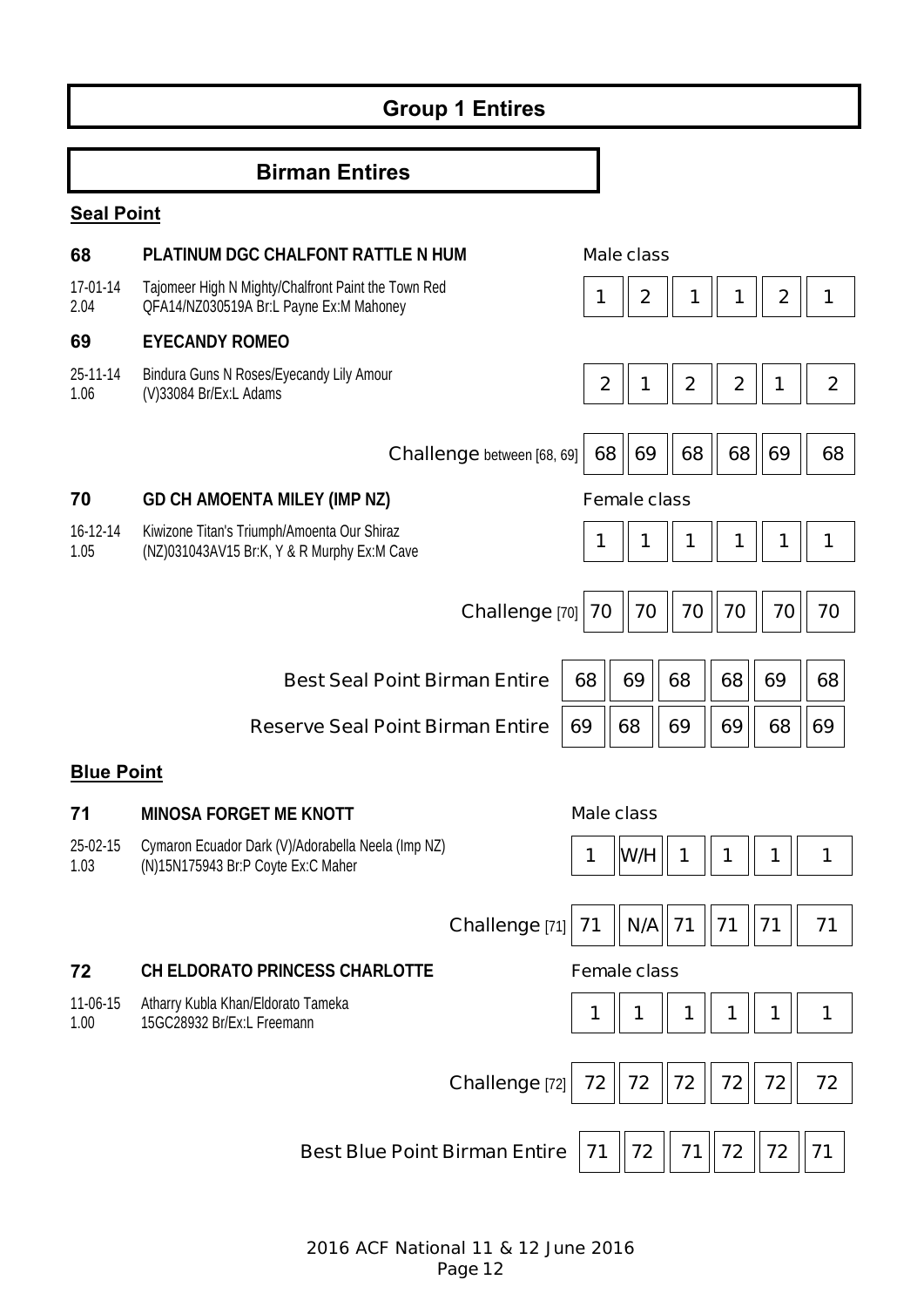# **Lilac Point**

| 73               | SAPP GD CH KASTERLYN ICE MAIDEN                                            |                                   | <b>Female class</b>     |                         |             |                |             |              |
|------------------|----------------------------------------------------------------------------|-----------------------------------|-------------------------|-------------------------|-------------|----------------|-------------|--------------|
| 27-11-07<br>8.06 | Alishma Keilani/Minbirra Mystic Miss<br>(V)26492 Br/Ex:M Cave              |                                   | 1                       | 1                       | 1           | 1              | 1           | 1            |
|                  |                                                                            | Challenge [73]                    | 73                      | 73                      | 73          | 73             | 73          | 73           |
|                  | <b>Seal Tabby Point</b>                                                    |                                   |                         |                         |             |                |             |              |
| 74               | <b>BRINCAT MISTER SUAVE</b>                                                |                                   | <b>Male class</b>       |                         |             |                |             |              |
| 06-02-15<br>1.04 | Chalfont Rattle N Hum/Jarlilli Angelpuss<br>QFA15/106496 Br/Ex:L Debrincat |                                   | 1                       |                         | 1           | 1              | 1           | 1            |
|                  |                                                                            | <b>Challenge</b> [74]             | 74                      | 74                      | 74          | 74             | 74          | 74           |
| 75               | DB GD CH METINKA MISS EMILIA                                               |                                   | <b>Female class</b>     |                         |             |                |             |              |
| 08-11-11<br>4.07 | Sarikamajic Byron Boy/Amoenta X-Factor<br>QFA12/102392(S) Br/Ex:J Lewis    |                                   | 1                       | 1                       | 1           | 1              | 1           | 1            |
| 76               | <b>BRINCAT CELESTIAL ANGEL</b>                                             |                                   |                         |                         |             |                |             |              |
| 19-08-15<br>0.09 | Eldorato Xanadu/Jarlilli Angelpuss<br>QFA15/106977 Br/Ex:L Debrincat       |                                   | $\overline{\mathbf{2}}$ | $\overline{\mathbf{2}}$ | $\mathbf 2$ | $\overline{2}$ | $\mathbf 2$ | $\mathbf{2}$ |
|                  |                                                                            |                                   |                         |                         |             |                |             |              |
|                  |                                                                            | <b>Challenge</b> between [75, 76] | 75                      | 75                      | 75          | 75             | 75          | 75           |
|                  | <b>Best Seal Tabby Point Birman Entire</b>                                 |                                   | 75                      | 75                      | 75          | 75             | 75          | 75           |
|                  |                                                                            |                                   |                         |                         |             |                |             |              |
|                  |                                                                            | <b>Best Birman Entire</b>         | 75                      | 75                      | 75          | 75             | 69          | 68           |
|                  |                                                                            | <b>Reserve Birman Entire</b>      | 68                      | 69                      | 68          | 68             | 75          | 75           |
|                  |                                                                            | <b>Third Birman Entire</b>        | 73                      | 73                      | 73          | 73             | 73          | 74           |
|                  |                                                                            | <b>Fourth Birman Entire</b>       | 69                      | 74                      | 69          | 69             | 68          | 71           |
|                  |                                                                            |                                   |                         |                         |             |                |             |              |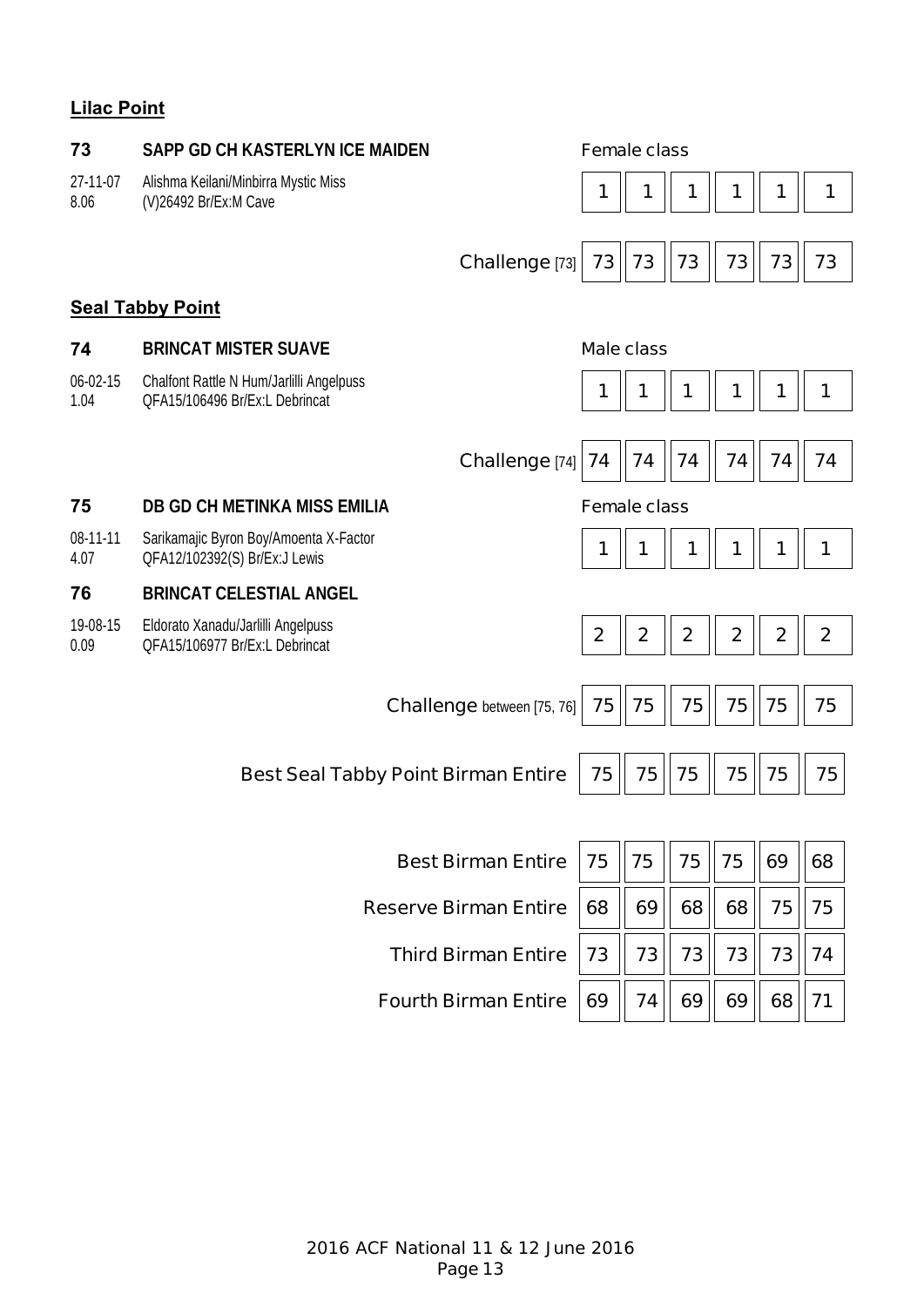# **Exotic Entires**

### **Cream Silver Classic Tabby**

### **77 SLV CH CHESNEY RED BARRON Male class**

07-03-14 2.03 Windeacres Free Spirit/Chesney Special Ragamuffin



### **Cream Classic Tabby**

01-03-13 3.03 Krichmort Kandee Kane/Krichmort Kandee Floss



### **Black Tortie Classic Tabby**

| 79               | CCC OF A CH, PDGC KRICHMORT BEAUTY MARXS                                               | <b>Female class</b> |  |
|------------------|----------------------------------------------------------------------------------------|---------------------|--|
| 28-02-10<br>6.03 | Lapchums Puppet Master/Krichmort Kandee Floss<br>10QC1921[SLV] Br/Ex:R & M King-Turner | 1  W/H  1    1    7 |  |
|                  |                                                                                        |                     |  |
|                  |                                                                                        |                     |  |

**Black Bi-Colour** 

### **80 TNT BILLY ELLIOT Male class**

01-02-15 1.04 Kramkattens Against The Odds/TNT Elle Mac Furrson



| Challenge [80] 80    80    80    80    80    80 |  |  |  |  |  |  |
|-------------------------------------------------|--|--|--|--|--|--|
|-------------------------------------------------|--|--|--|--|--|--|

**Challenge [79] 79 ||N/A || 79 || 79 || 79 || 79** 

### **Red Classic Tabby Bi-Colour**

**81 GD CH & VIC CH CHAINOPONDS DRAKKAR NOIR Male class**

17-08-13 2.09 Amberdreams Davidoff (Imp de)/Chainoponds Pretty Woman (N)13N172831N14 Br:R Rogers Ex:R Tait **1 1 1 1 1 1**





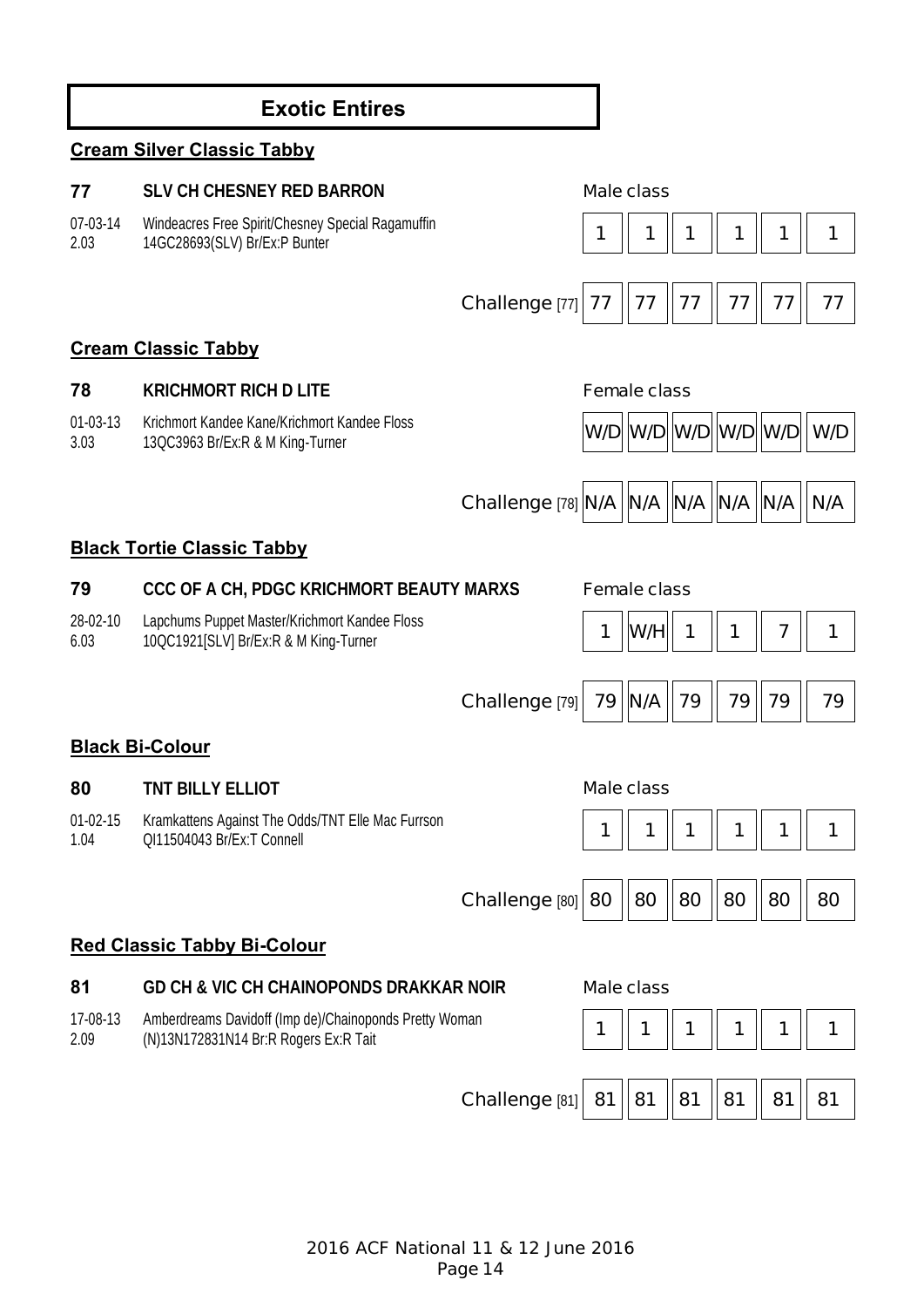### **Blue Tortie Classic Tabby Bi-Colour**

#### **82 DB GD CH CHESNEY MY GIRL LOLLYPOP Female class**

09-01-15 1.05 Dixykatz Karamel Bonbon/Chesney Special Ragamuffin Dix ykatz Karamer Bonbon/Chesney Special Ragamum<br>15GC28821(SLV) Br/Ex:P Bunter **1 August 2018** 

| Challenge [82] 82 $  N/A  $ 82 $  82  $ 82 $  $ 82 |  |  |  |  |  |  |
|----------------------------------------------------|--|--|--|--|--|--|
|----------------------------------------------------|--|--|--|--|--|--|

#### **Black Mackerel Tabby Bi-Colour**

#### **83 MABUHAY ALL THAT GLITTERS (IMP USA) Female class**

06-07-14 1.11 Mabuhay Pat Pending Of Myzots /Kittiary Who'Da Thunk It? 7945-02042013N15 Br:C Bizzell Ex:J Greentree **1 W/H 1 1 1 1** 





#### **Black Smoke Bi-Colour**

#### **84 BDGC TWOMOR DARCI B GOOD 4 US Male class**

01-12-14 1.06 Ozki Mister Dixie Blu/Twomor Driving Miss Daisy

# 15QC4809[SLV] Br/Ex:D & T Morrison **1 1 1 1 1 1**

**Challenge [84] 84 || 84 || 84 || 84 || 84 || 84** 

### **Black Van**

#### 85 TNT WHERES WALLY **Male class**

20-08-14 1.09 Kramkattens Against The Odds/Dolcegattini Topsy QI115021005 Br/Ex:T Connell **1 1 1 1 1 1** 





| Challenge [85]   85    85    85    85    85    85 |  |  |  |  |  |  |
|---------------------------------------------------|--|--|--|--|--|--|
|---------------------------------------------------|--|--|--|--|--|--|

### **Cream Van**

#### **86 NOVALILY ARIELLE Female class**

02-02-15 1.04 Mybenj Meilleur Da Tous/Lamerci Joy To The World (N)15N175974(SLV) Br:D Unicomb Ex:J Wallace **1 W/H 1 1 1 1**



**Challenge [86] 86 || N/A || 86 || 86 || 86 || 86** 

**Black Tortie Van** 

03-05-15 1.01 Kramkattens Against The Odds/TNT Lonesome Dove

### **87 TNT POLKA DOT GIRL Female class**

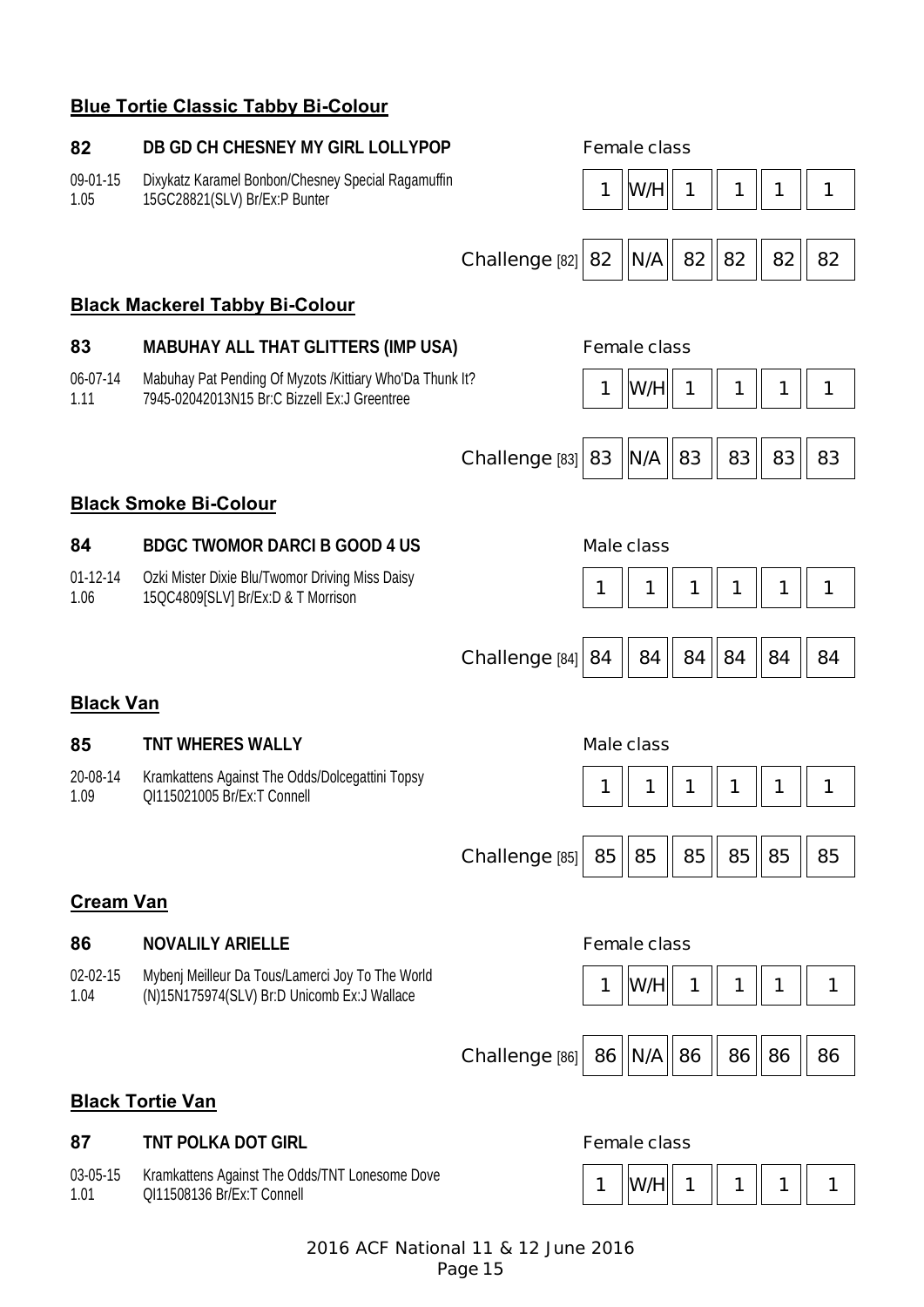|                                      | <b>Reserve Exotic Entire</b>                                                    | 83                  | 84                | 81             | 84           | 84          | 79 |  |  |  |  |  |  |
|--------------------------------------|---------------------------------------------------------------------------------|---------------------|-------------------|----------------|--------------|-------------|----|--|--|--|--|--|--|
|                                      | <b>Third Exotic Entire</b>                                                      | 77                  | 80                | 87             | 81           | 81          | 83 |  |  |  |  |  |  |
|                                      | <b>Fourth Exotic Entire</b>                                                     | 84                  | 81                | 80             | 85           | 83          | 77 |  |  |  |  |  |  |
|                                      | <b>Maine Coon Entires</b>                                                       |                     |                   |                |              |             |    |  |  |  |  |  |  |
| <b>Agouti &amp; White</b>            |                                                                                 |                     |                   |                |              |             |    |  |  |  |  |  |  |
|                                      | <b>Black Tortie Silver Classic Tabby Bi-Colour</b>                              |                     |                   |                |              |             |    |  |  |  |  |  |  |
| 88                                   | <b>FIDELIS VENUS STAR</b>                                                       | <b>Female class</b> |                   |                |              |             |    |  |  |  |  |  |  |
| 30-04-15<br>1.01                     | Rumplteeza Chief Chirpa/Fidelis Sophie's Choice<br>QFA15/106627(S) Br/Ex:T Lamb | 1                   |                   | 1              | 1            | 1           | 1  |  |  |  |  |  |  |
|                                      |                                                                                 |                     |                   |                |              |             |    |  |  |  |  |  |  |
|                                      | Challenge [88]                                                                  | 88                  | 88                | 88             | 88           | 88          | 88 |  |  |  |  |  |  |
| <b>Red Classic Tabby &amp; White</b> |                                                                                 |                     |                   |                |              |             |    |  |  |  |  |  |  |
| 89                                   | ACF SILVER AOE SAPPHIRE DGC FIDELIS CATCHING FIRE Male class                    |                     |                   |                |              |             |    |  |  |  |  |  |  |
| 08-10-13<br>2.08                     | Fidelis Scaramouche/Coolcoons Desert Rose<br>QFA13/104896(S) Br/Ex:T Lamb       | $\boldsymbol{2}$    | 1                 | 1              | $\mathbf{2}$ | 1           | 1  |  |  |  |  |  |  |
|                                      | <b>Black Mackerel Tabby &amp; White</b>                                         |                     |                   |                |              |             |    |  |  |  |  |  |  |
| 90                                   | <b>CH COONMAGIC ATTICUS</b>                                                     |                     | <b>Male class</b> |                |              |             |    |  |  |  |  |  |  |
| 11-03-15<br>1.03                     | Coonflakes Boomerang/Rumplteeza Alouette<br>GCSA1G12354 Br/Ex:K Mattock         | 1                   | $\mathbf 2$       | $\overline{2}$ | 1            | $\mathbf 2$ | 90 |  |  |  |  |  |  |
|                                      |                                                                                 |                     |                   |                |              |             |    |  |  |  |  |  |  |
|                                      | <b>Challenge</b> between [89, 90]                                               | 90                  | 90                | 89             | 90           | 89          | 90 |  |  |  |  |  |  |
|                                      | <b>Best Maine Coon Entire</b>                                                   | 88                  | 88                | 88             | 88           | 89          | 88 |  |  |  |  |  |  |

**Challenge [87]** 87  $\|$ **N/A**  $\|$  87  $\|$  87  $\|$ **W/H** $\|$  87

**Best Exotic Entire | 79 | 77 | 84 | 83 | 77 | 84**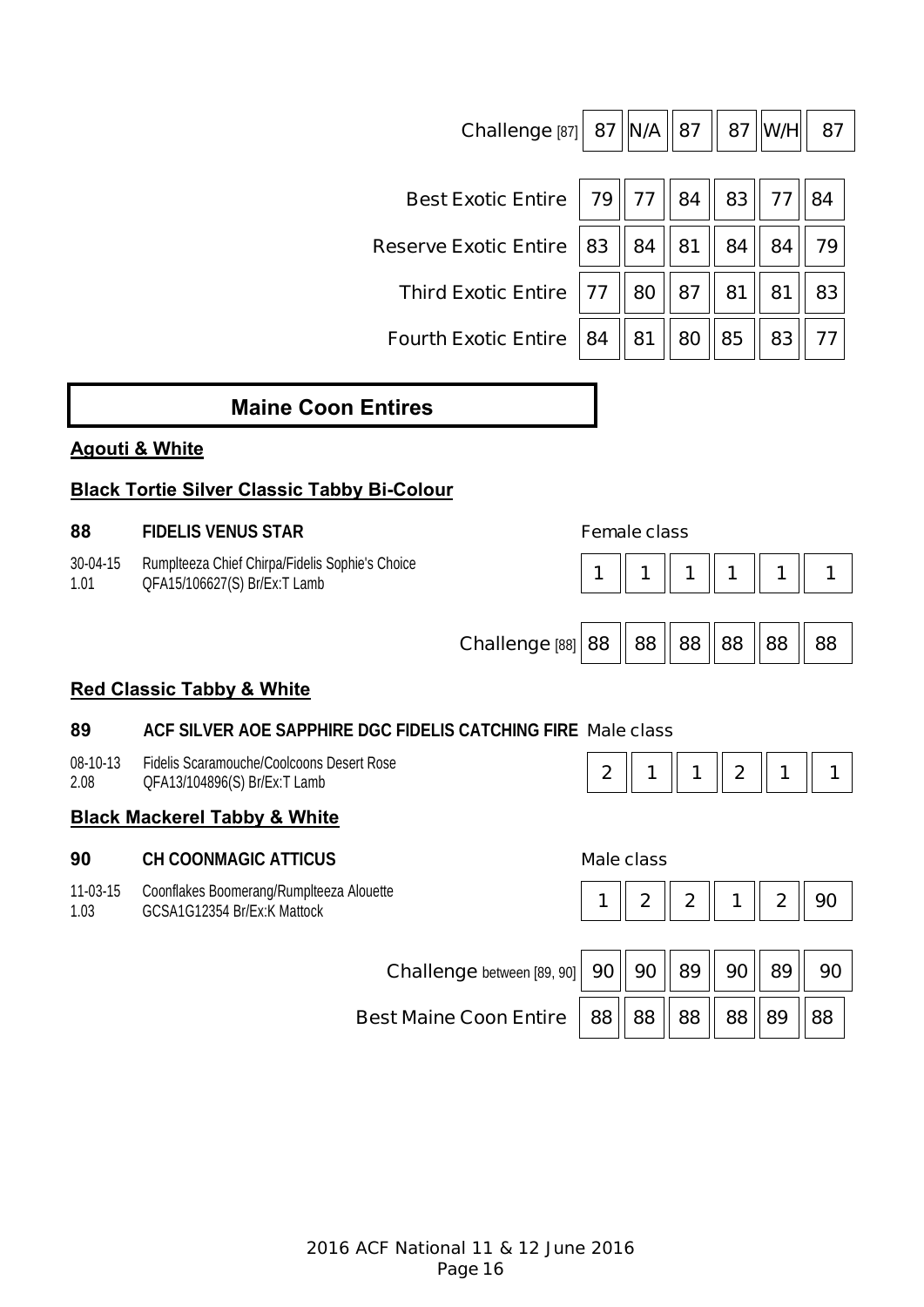# **Norwegian Forest Entires**

### **Agouti & White**

#### **Black Mackerel Tabby & White**

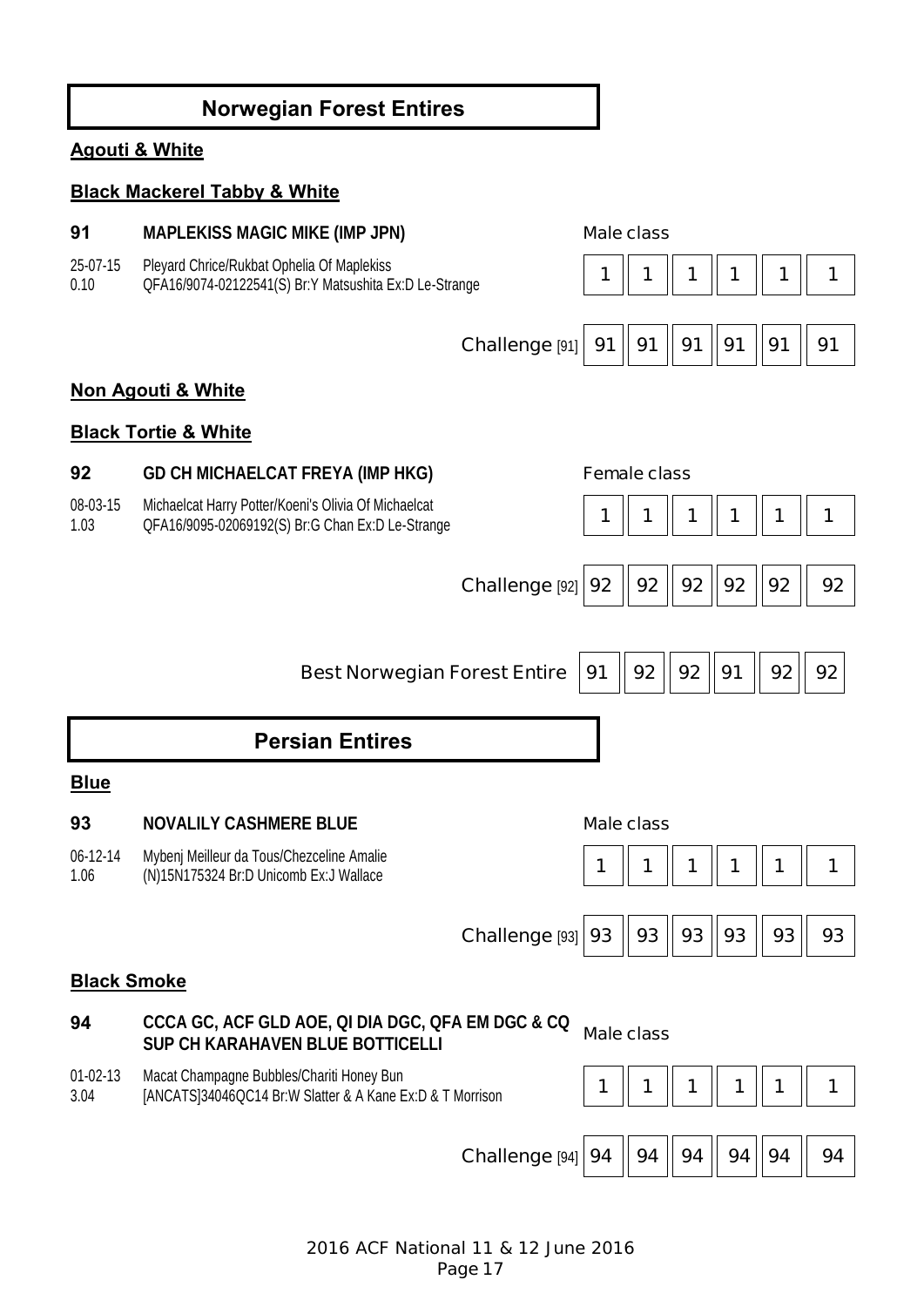# **Blue Bi-Colour**

| 95                            | <b>VONDERBREN TANK</b>                                                                       |                           | <b>Male class</b> |                     |     |         |                               |     |  |
|-------------------------------|----------------------------------------------------------------------------------------------|---------------------------|-------------------|---------------------|-----|---------|-------------------------------|-----|--|
| 18-02-15<br>1.03              | Vonderbren Out Of The Blue/Vonderbren Mora Dorable<br>(M)15QC5000N15 Br:C Rand Ex:R Rogers   |                           | 1                 | 1                   |     | 1       | 1                             | 1   |  |
|                               |                                                                                              |                           |                   |                     |     |         |                               |     |  |
|                               |                                                                                              | Challenge [95]            | 95                | 95                  | 95  | 95      | 95                            | 95  |  |
| <b>Red Bi-Colour</b>          |                                                                                              |                           |                   |                     |     |         |                               |     |  |
| 96                            | BRONZE DGC BABYBEST CAT MILLESIME (IMP BEL)                                                  |                           | <b>Male class</b> |                     |     |         |                               |     |  |
| 08-09-11<br>4.09              | Toy Tricksy Sandstorm/Babybest Cat Shiloh<br>OFA13/1110-1739150 Br:C Parmentier Ex:T Rushton |                           | 1                 | 1                   | 1   | 1       | 1                             | 1   |  |
|                               |                                                                                              | Challenge [96]            | 96                | 96                  | 96  | 96      | 96                            | 96  |  |
| <b>Cream Shaded Bi-Colour</b> |                                                                                              |                           |                   |                     |     |         |                               |     |  |
| 97                            | ACF AOE GOLD CH CHESNEY FREE PRISCILLA'S<br><b>SPIRIT (HONS)</b>                             |                           |                   | <b>Female class</b> |     |         |                               |     |  |
| 07-03-14<br>2.03              | Wildacres Free Spirit/Chesney Special Ragamuffin<br>14GC28694(SLV) Br:P Bunter Ex:W Mieglitz |                           | 1                 | 1                   | 1   | 1       | 1                             | 1   |  |
|                               |                                                                                              | Challenge <sup>[97]</sup> | 97                | 97                  | 97  | 97      | W/H                           | 97  |  |
| <b>Black Van</b>              |                                                                                              |                           |                   |                     |     |         |                               |     |  |
| 98                            | <b>GREENCROFT SHAKE IT OFF</b>                                                               |                           | <b>Male class</b> |                     |     |         |                               |     |  |
| 05-01-15<br>1.05              | Santiago Masterpiece/Greencroft Kyah<br>(N)15N175502 Br/Ex:S Greentree                       |                           |                   |                     |     |         | W/D  W/D  W/D  W/D  W/D   W/D |     |  |
|                               |                                                                                              | Challenge [98] N/A        |                   | N/A                 | N/A | N/A N/A |                               | N/A |  |
| <b>Blue Van</b>               |                                                                                              |                           |                   |                     |     |         |                               |     |  |
| 99                            | <b>SHAWTOP SPIES N LIES</b>                                                                  |                           | <b>Male class</b> |                     |     |         |                               |     |  |
| 24-10-12<br>3.07              | Shawtop Show Me the Money/Shawtop Shes the Culprit<br>QFA13/103752 Br/Ex:T Rushton           |                           | 1                 | 1                   | 1   | 1       | 1                             | 1   |  |

**Challenge [99]** 99  $\|$  99  $\|$  99  $\|$  99  $\|$  W/H  $\|$  99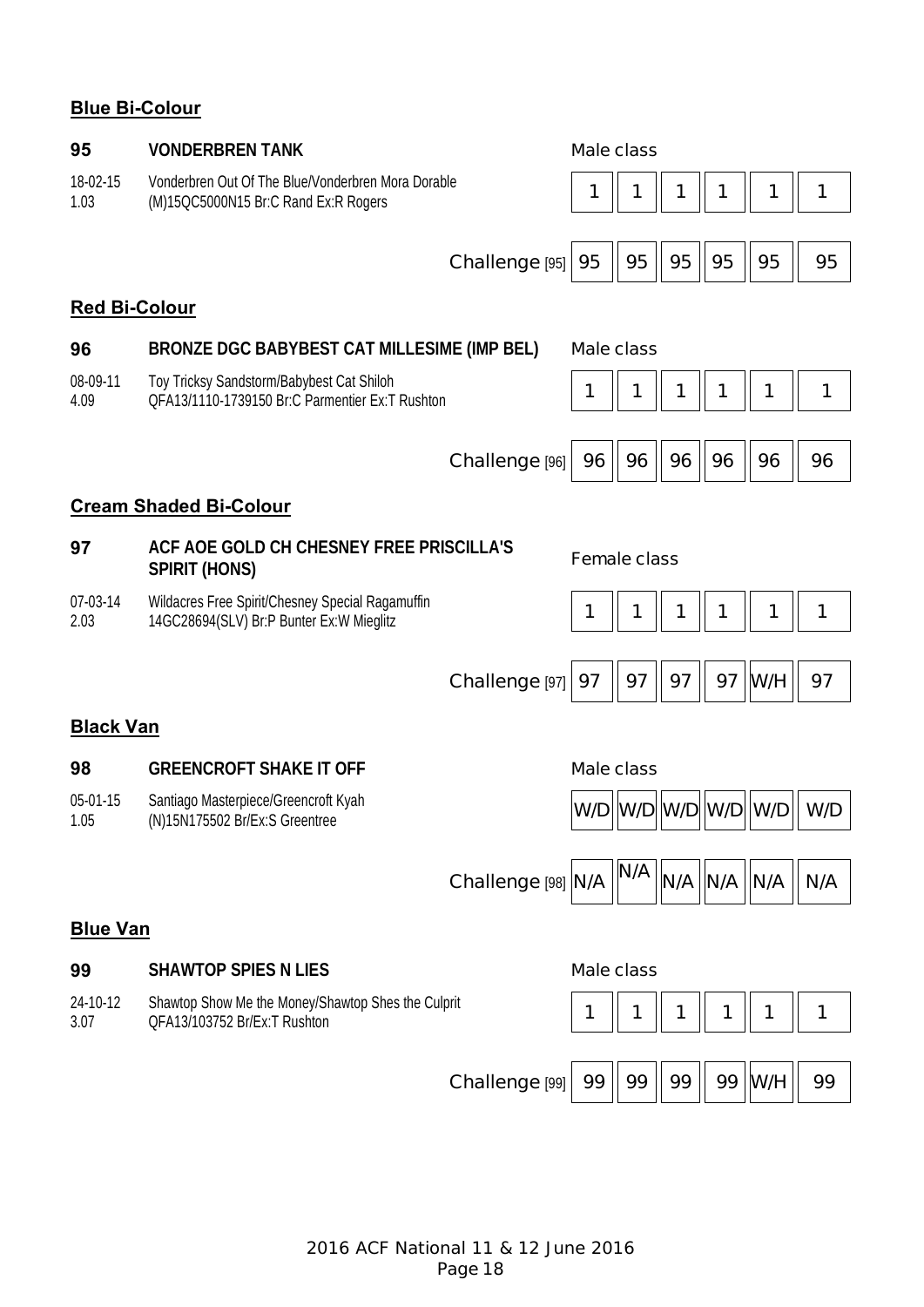### **Cream Van**

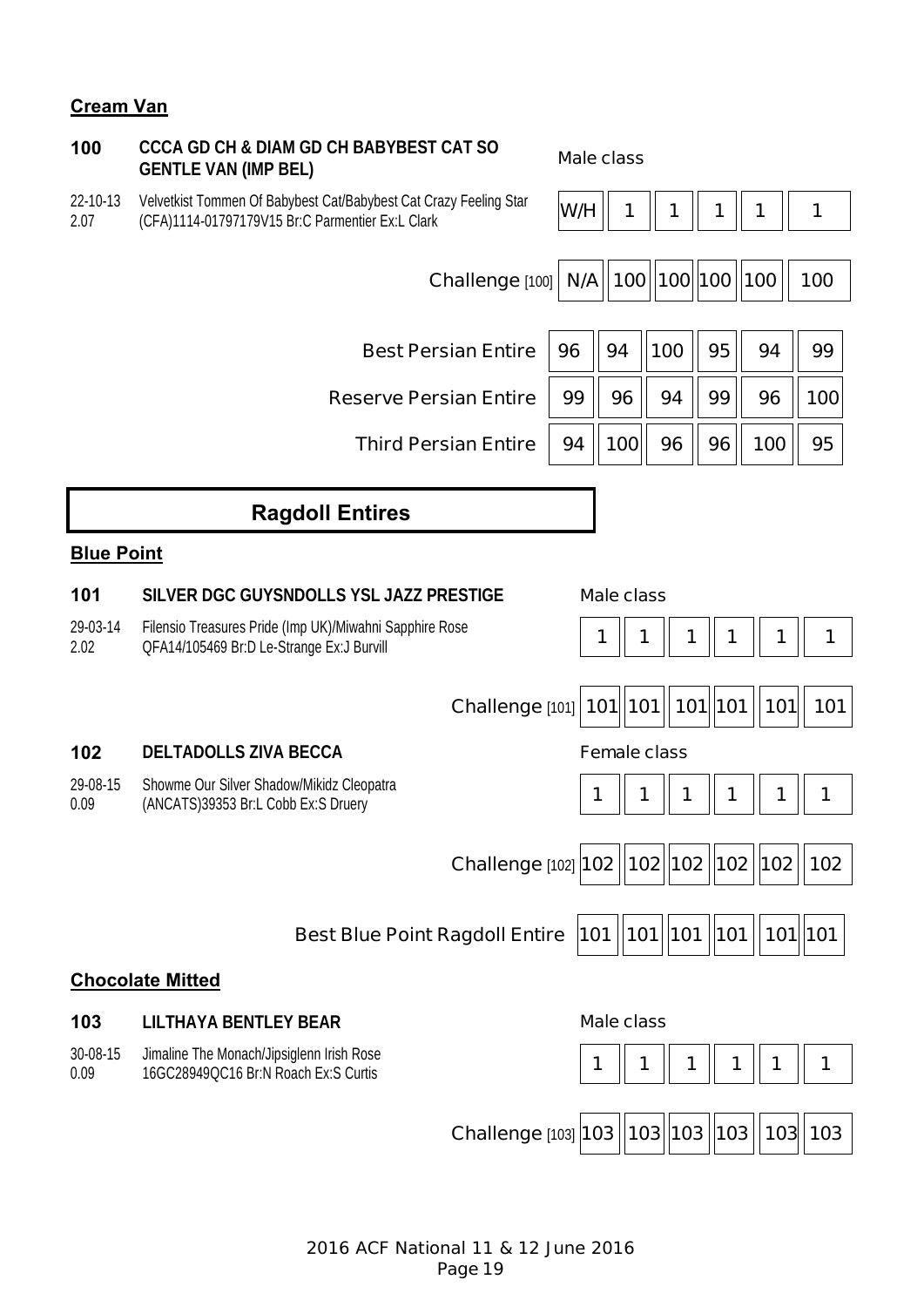# **Seal Mitted**

| 104                   | <b>XOXO SHIMMER KISSES</b>                                                                    | <b>Female class</b>   |                   |              |                  |                                   |                  |  |  |  |  |  |
|-----------------------|-----------------------------------------------------------------------------------------------|-----------------------|-------------------|--------------|------------------|-----------------------------------|------------------|--|--|--|--|--|
| 16-04-15<br>1.01      | Ragwell Mr Scooter/Raglace Lucy Wow of Xoxo<br>QI11507127 Br/Ex:D Wilson                      | 1                     | 1                 | 1            | 1                | 1                                 | 1                |  |  |  |  |  |
|                       | Challenge [104] 104   104   104   104                                                         |                       |                   |              |                  | 104 104                           |                  |  |  |  |  |  |
|                       | <b>Best Seal Mitted Ragdoll Entire</b>                                                        |                       |                   |              |                  | 104   104   104   104   104   104 |                  |  |  |  |  |  |
| <b>Blue Mitted</b>    |                                                                                               |                       |                   |              |                  |                                   |                  |  |  |  |  |  |
| 105                   | <b>KAYCEE REVELLATION</b>                                                                     |                       | <b>Male class</b> |              |                  |                                   |                  |  |  |  |  |  |
| 18-03-11<br>5.02      | Crisdon Belle Boy/Crisdon Precious One<br>(V)12N170390GC13 Br:K Forrest Ex:M Bilney           | 1                     | 1                 |              |                  |                                   | 1                |  |  |  |  |  |
|                       | <b>Challenge [105] 105</b>                                                                    |                       | 105               |              |                  | 105  105  105                     | 105              |  |  |  |  |  |
| 106                   | <b>CH KELANROWE SWEET CHARITY</b>                                                             | <b>Female class</b>   |                   |              |                  |                                   |                  |  |  |  |  |  |
| 08-10-14<br>1.08      | Chatandolls Canada/Guysndolls Sweet Symphony<br>QFA16/14N175063QC15 Br:K Rowe Ex:R & J Clarke | $\boldsymbol{2}$      | 1                 | $\mathbf{2}$ | 1                | 1                                 | $\boldsymbol{2}$ |  |  |  |  |  |
| 107                   | DB GD CH AMJANCE ARIANA GRANDE                                                                |                       |                   |              |                  |                                   |                  |  |  |  |  |  |
| 21-03-15<br>1.02      | Kelanrowe Puff Daddy/Furrballz Shooting Star<br>OFA15/106631 Br/Ex:M Fardell                  | 1                     | $\mathbf{2}$      | 1            | $\boldsymbol{2}$ | $\mathbf{2}$                      | 1                |  |  |  |  |  |
|                       | <b>Challenge</b> between [106, 107] <b>107</b>                                                |                       | 106 107           |              | 106 106          |                                   | 107              |  |  |  |  |  |
|                       | <b>Best Blue Mitted Ragdoll Entire</b>                                                        | 107   106   107   106 |                   |              |                  | 106 105                           |                  |  |  |  |  |  |
|                       | <b>Reserve Blue Mitted Ragdoll Entire</b>                                                     | 105   105   105       |                   |              | $\vert$ 107      | 105                               | 107              |  |  |  |  |  |
| <b>Seal Bi-Colour</b> |                                                                                               |                       |                   |              |                  |                                   |                  |  |  |  |  |  |
| 108                   | DIAMONDDOLL CRUZE CONTROL OF XOXO                                                             |                       | <b>Male class</b> |              |                  |                                   |                  |  |  |  |  |  |
| 24-11-14<br>1.06      | Diamonddoll Artic Tiger/Diamonddoll Coco Couture<br>QI115/422W15 Br:B Reed Ex:D Wilson        | 1                     |                   | 1            |                  |                                   | 1                |  |  |  |  |  |
|                       | Challenge [108] 108 108 108 108 108                                                           |                       |                   |              |                  |                                   | 108              |  |  |  |  |  |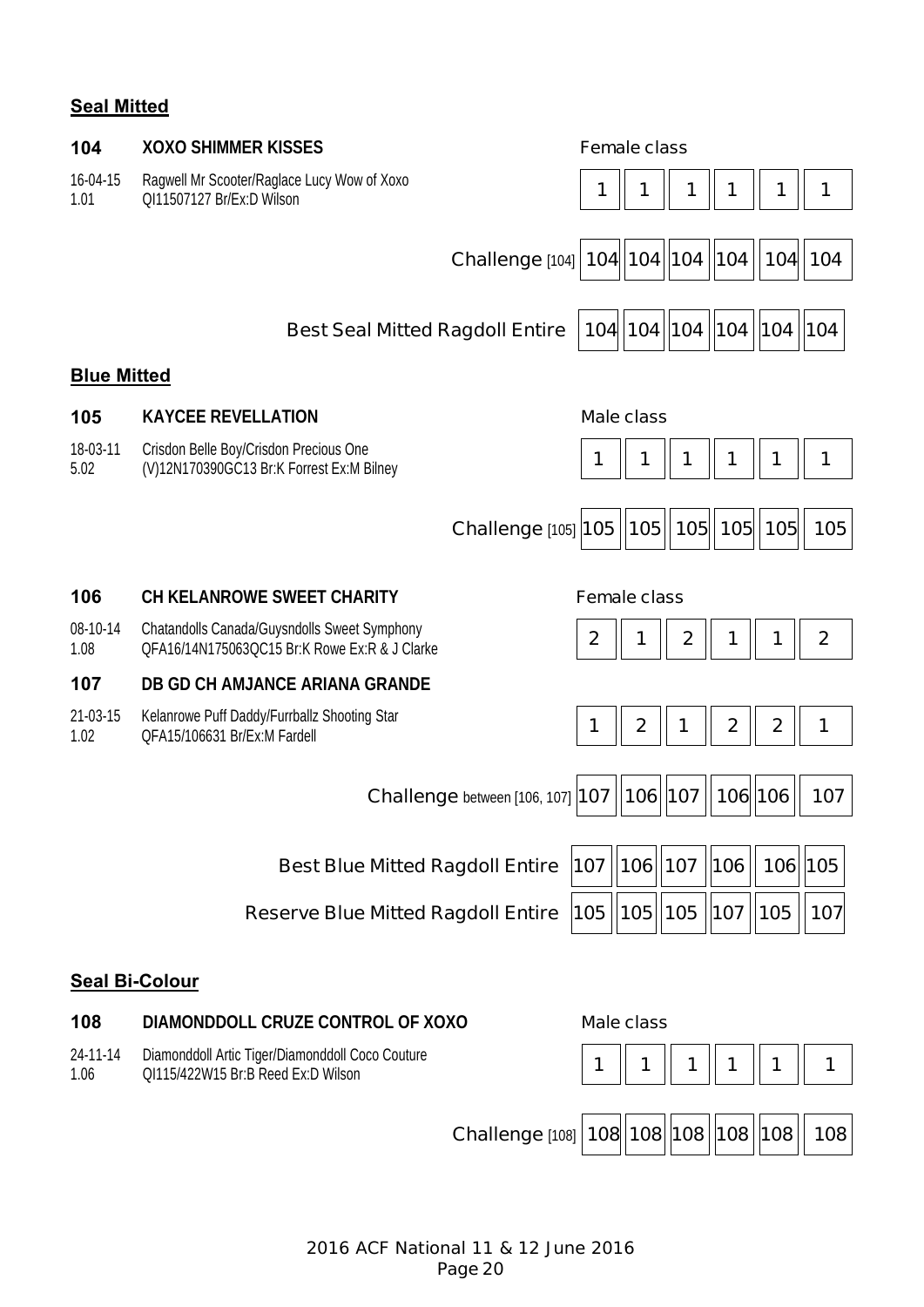**109 ACF AOE CQ, QFA & FQ PDGC PLACIDPAWS ANN-A-BELLE Female class** 03-09-12 3.09 Cherishme Orions Belt/Paragon Lilac Patience Chensinile Orions Belive alagon Lilac Patience<br>12OC3881 Br/Ex:S Curtis **1** 1 **1** 1 **1** 1 **1** 1 **1** 1 **1** 1 **1** 1 **Challenge** [109] **109 109 109 109 109 109 Best Seal Bi-Colour Ragdoll Entire 109 109 109 109 109 109 Blue Bi-Colour 110 ACF AOE GOLD DGC PL\*KOC-POL CAT ARES (PL) Male class** 10-04-12 4.02 Pl\*Koc-Pol Cat Blue King/S\*Itchy Koo Lily Allen Pr Not-Por Car Blue Ning/3 http://www.chip.com/2010/10.html<br>QFA13/FPL LO 47453 Br:M Koc Ex:K & B Johnston **A Replace A Replace A Replace A Replace A Replace A Replace A Replace A 111 ACF AOE SAPPHIRE DGC GUYSNDOLLS YSL RIVE GAUCHE**  29-03-14 2.02 Filensio Treasures Pride (Imp UK)/Miwahni Sapphire Rose QFA14/105468 Br/Ex:D Le-Strange **1 1 1 2 1 1 112 SILVER CH SILHOUETTE OF A PHANTOM HUG**  07-09-14 1.09 Xoxo Ashiko Hugs/Kiwimagic Must Be An Angel Abko Ashiko Hugs/Kiwilhagic Must be Arr Anger<br>15GC28764 Br/Ex:E Buckley **3 3 3 3 3 3 3 3 3 4 2 6 3 113 CH KELANROWE MAXIMILIAN**  15-03-15 1.02 S\*Gunbertus Elamiz Erosoti/Kelanrowe Maple Syrup OFA16/15N176192QC15 Br:K Rowe Ex:R & J Clarke **And A Reserve A Reserve A Reserve A B B S B E N T 114 REVERENCE NEW ORLEANS**  18-04-15 1.01 Irrefutable Pandemonium/Reverence Queen Of Fluff Thermable Pandemonium/Neverence Queen Of Pium<br>(ANCATS)ANCATS38344N15 Br:M Bilney Ex:P Aspinall Scrivener **2 | 2** | **2** | **2** | **3** | **3** | **3** | **2 Challenge** between [110, 111, 112, 113, 114] | **111** | | **111** | | **111** | | **12** | | **111** | | **111 115 GD CH GUYSNDOLLS A DREAM COME TRUE Female class** 27-08-12 3.09 Filensio Treasures Pride (Imp UK)/Miwahni Sapphire Rose Pliensio Treasures Pride (initi or *y*/Milwahili Sapprille Rose **A B A B B S E A E N T CFA12/103399 Br/Ex:D Le-Strange Challenge [115] N/A || N/A || N/A || N/A || N/A || N/A Best Blue Bi-Colour Ragdoll Entire 111 111 111** 111 112 111 111

**Reserve Blue Bi-Colour Ragdoll Entire 114 114 114 111 112 <sup>114</sup>**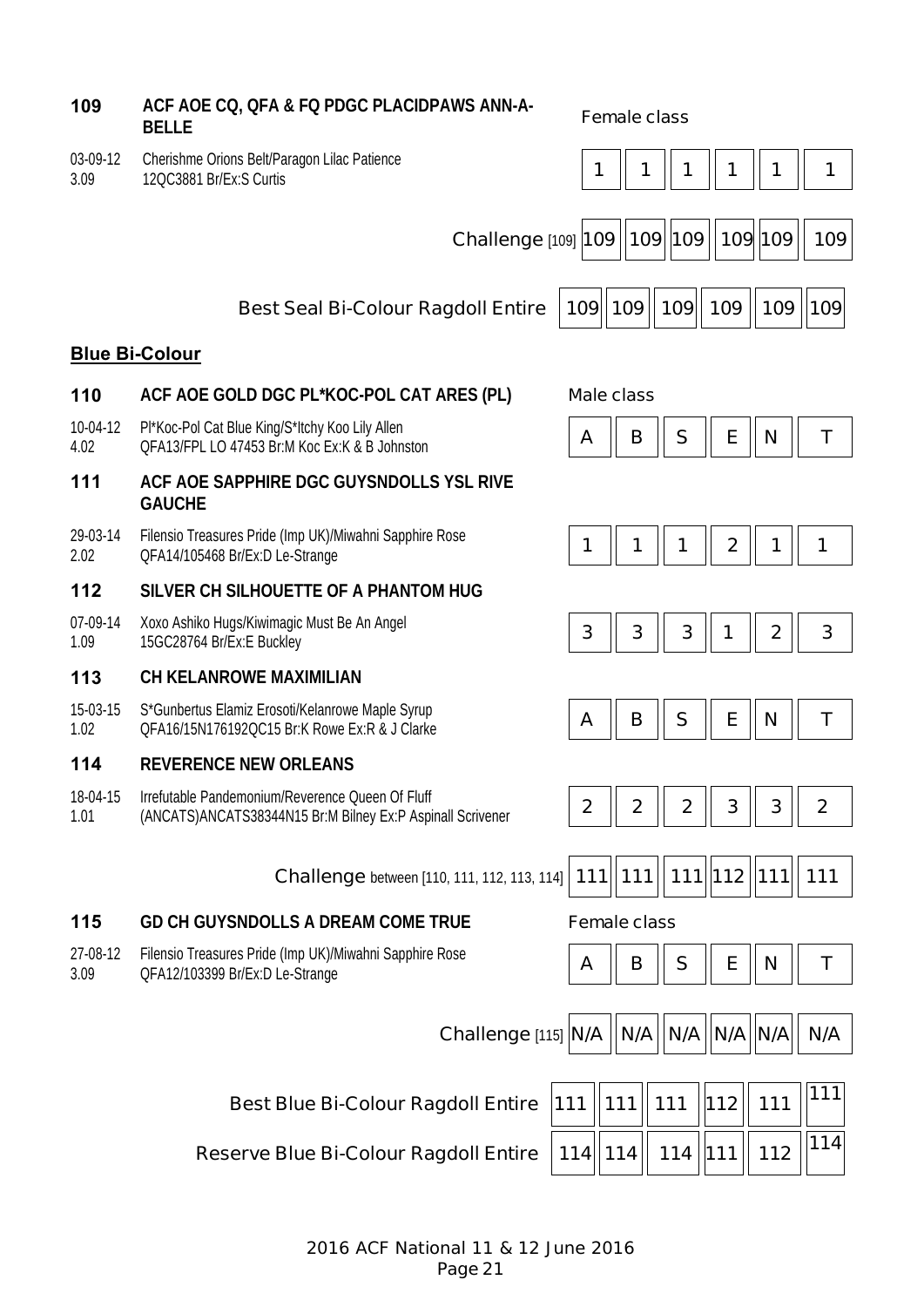**Third Blue Bi-Colour Ragdoll Entire 112 112 112 114 114 <sup>112</sup>**

### **Seal Tabby Bi-Colour**

| 116              | <b>EVERDOLLS BELLISSIMO</b>                                                                 | <b>Female class</b> |                       |           |                       |         |             |
|------------------|---------------------------------------------------------------------------------------------|---------------------|-----------------------|-----------|-----------------------|---------|-------------|
| 03-09-15<br>0.09 | Supurrsonic Cezary/Dolce Dolls Dalia<br>(ANCATS)38981 Br:J & X Jin Ex:L Kapovic & A Martens |                     | 1                     | N/A       | 1                     | O/C     | 1           |
|                  |                                                                                             |                     |                       |           |                       |         |             |
|                  | Challenge [116]   116   116   W/H 16   N/A                                                  |                     |                       |           |                       |         | 116         |
|                  |                                                                                             |                     |                       |           |                       |         |             |
|                  | <b>Best Ragdoll Entire</b>                                                                  |                     | 101   111   111   101 |           |                       |         | $111$   111 |
|                  | <b>Reserve Ragdoll Entire</b>                                                               |                     | $111$   101           |           | 101   112   106   101 |         |             |
|                  | <b>Third Ragdoll Entire</b>                                                                 |                     | $114$   114  102      |           | 111                   |         | 105 107     |
|                  | <b>Fourth Ragdoll Entire</b>                                                                | 116                 |                       | 106   109 | 114                   | 112 104 |             |

# **Siberian Entires**

### **Agouti**

### **Red Classic Tabby**

#### **117 CH PRIDESHILL IZZLEXI BARRON Male class**

- 28-07-15 Sonshanley Alex/Pendraig Ysabel Sunfire
- 0.10



### **Agouti & White**

### **Black Mackerel Tabby & White**

#### **118 CH ZORRO OF BARVINOK Male class**

13-06-14 1.11 Rebus Angara \*Ru/Margo Serenity UA406614105C15 Br:I Petrenko Ex:C & P Cootes **2 2 1 2 2 2**

### **119 MIAKOSCHKA MICHO**

17-07-15 0.10 Luniktyen Dali/Miakoschka Minodora







**Challenge** between [118, 119] **119 | 119 | 118 | 119 | 119 | 119 | 119**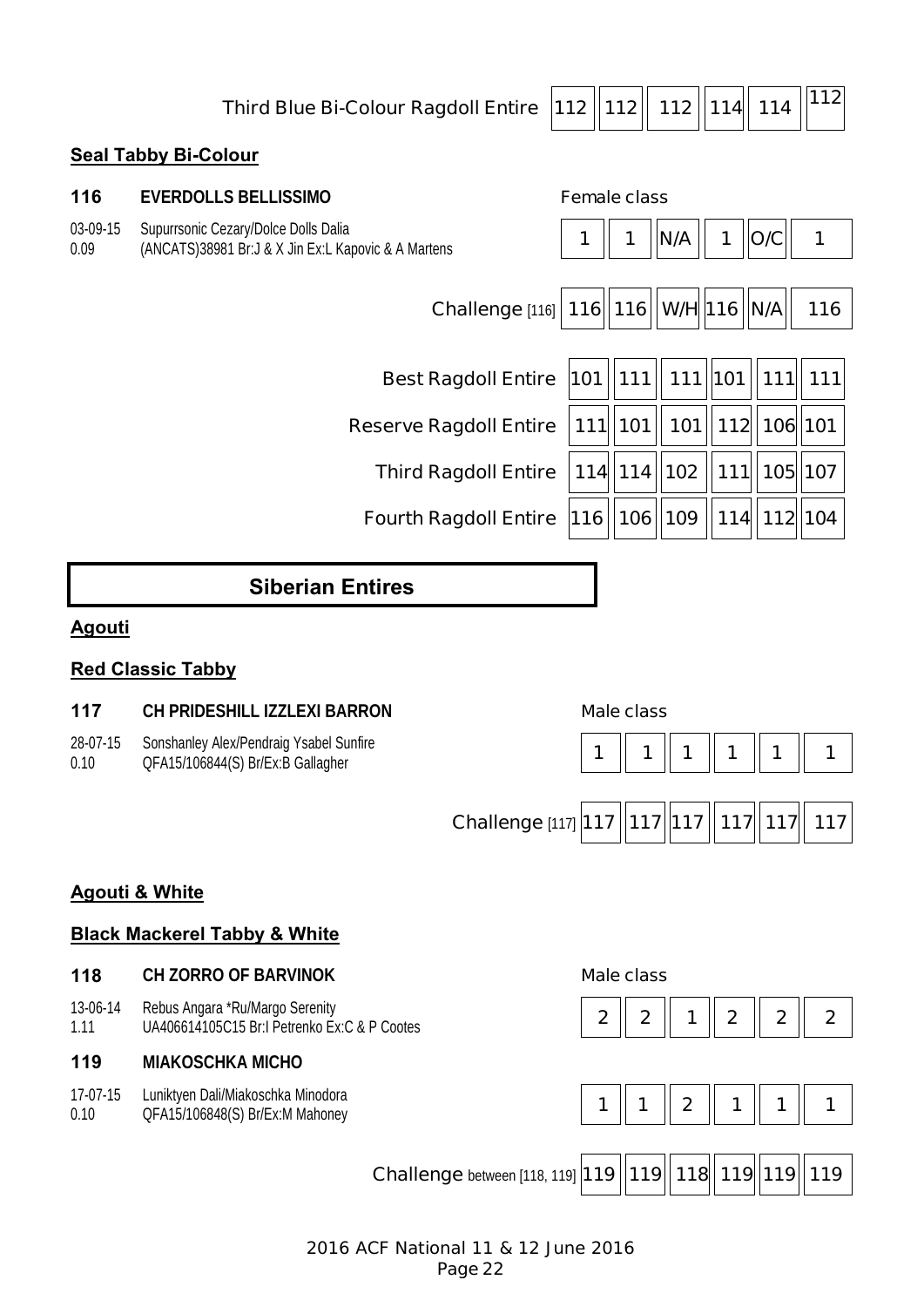### **Red Mackerel Tabby & White Odd Eyed**

#### **120 PRIDESHILL TABJOH ODESSA Female class**

11-09-15 0.09 Johnny Happysib\*Pl/Miakoschka Sheze Tabitha QFA15/106961(S) Br/Ex:B Gallagher **1 1 1 1 1 1** 

#### **Black Tortie Spotted Tabby & White**

#### **121 PRIDESHILL TABJOH FLEUR**

11-09-15 0.09 Johnny Happysib\*Pl/Miakoschka Sheze Tabitha





| Challenge between [120, 121] 120 $\ 120\ $ 120 $\ 120\ $ 120 $\ 120\ $ |  |  |  |  |  | 120 |
|------------------------------------------------------------------------|--|--|--|--|--|-----|
|------------------------------------------------------------------------|--|--|--|--|--|-----|

### **Non Agouti & White**

#### **Black & White**

20-02-15 1.03

#### **122 SIBMOOR BARSIK Male class**

| 25-04-13 | Heaven Zimnej Krainy/Miakoschka Sofia |
|----------|---------------------------------------|
| 3.01     | (N)13N172710(SLV) Br/Ex:O Joukov      |





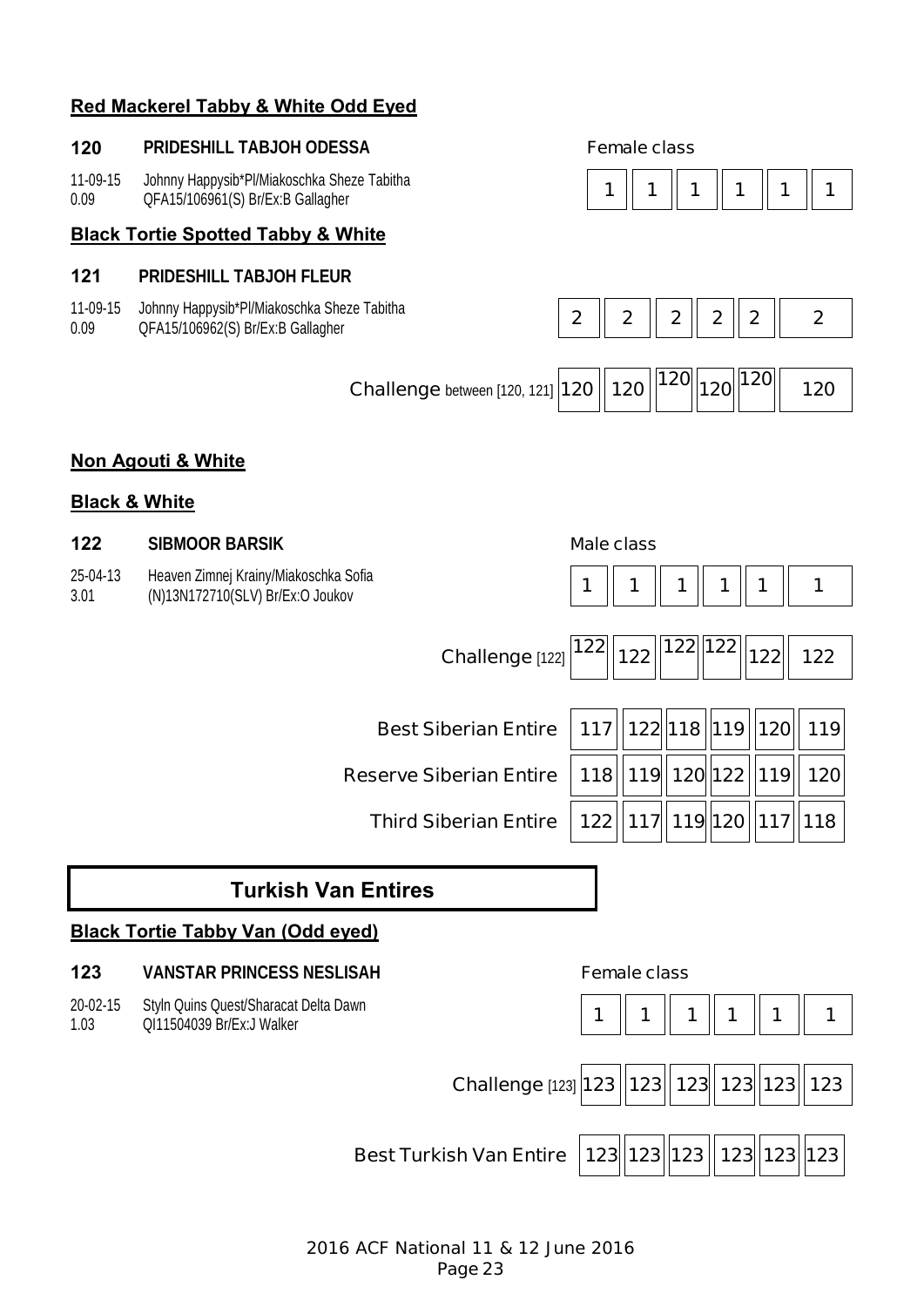# **Group 1 Desexed**

# **Birman Desexed**

### **Seal Point**

| 124              | <b>GOLD PN ELDORATO ZAMBESI GOLD</b>                                                        |                  | <b>Neuter class</b> |              |                     |                |                  |
|------------------|---------------------------------------------------------------------------------------------|------------------|---------------------|--------------|---------------------|----------------|------------------|
| 22-01-13<br>3.04 | Atharry Kubla Khan/Eldorato Miss With Attitude<br>13GC28566 Br:L Freemann Ex:K Rock         | 1                | 1                   |              | 1                   | 1              | 1                |
| 125              | <b>BRONZE DGC HOSHIKO MISTER SPOCK</b>                                                      |                  |                     |              |                     |                |                  |
| 24-03-15<br>1.02 | Eldorato Xanadu/Eldorato Ingenue<br>QFA15/106617 Br:T Erridge Ex:K Fallon                   | $\boldsymbol{2}$ | N/A                 | $\mathbf{2}$ | $\mathbf{2}$        | $\overline{2}$ | $\mathbf{2}$     |
|                  | <b>Award of Merit between [124, 125] 124</b>                                                |                  |                     | 124 124 124  |                     | 124            | 124              |
| 126              | ACF SILVER AOE SAPPHIRE DGC RASHARNEE LADY<br><b>MYAH</b>                                   |                  | <b>Spay class</b>   |              |                     |                |                  |
| 12-12-12<br>3.05 | Sharada The Pied Piper/Brilee Tarneeka<br>QFA13/13N171798 Br:D Howe Ex:B Gallagher          | $\boldsymbol{2}$ |                     |              | 1                   |                | 1                |
| 127              | <b>BANDILEA MISS SASSY PANTS</b>                                                            |                  |                     |              |                     |                |                  |
| 15-12-14<br>1.05 | Cornerstone Simply Stunning/Amoenta Seabreeze<br>QFA15/15GC28928 Br:R Robinson Ex:A Sargent | 1                |                     | $\mathbf 2$  | $\mathbf 2$         | $\overline{2}$ | $\boldsymbol{2}$ |
|                  | <b>Award of Merit between [126, 127]</b>                                                    |                  | 127 126             | 126          | 126   126   126     |                |                  |
|                  | <b>Best Seal Point Birman Desexed</b>                                                       | 124              |                     | 126 126      | $\vert$ 124         | 126            | 126              |
|                  |                                                                                             |                  |                     |              |                     |                |                  |
|                  | <b>Reserve Seal Point Birman Desexed</b>                                                    | 127              | 127                 | 124          | 126 127             |                | 124              |
|                  | <b>Chocolate Point</b>                                                                      |                  |                     |              |                     |                |                  |
| 128              | <b>GOLD DGC HOSHIKO CHOCOLATE KISS</b>                                                      |                  | <b>Neuter class</b> |              |                     |                |                  |
| 20-12-14<br>1.05 | Eldorato Xanadu / Eldorato Ingenue<br>QFA15/106252 Br:T Erridge Ex:K Fallon                 | 1                | 1                   |              | 1                   | 1              | 1                |
|                  | <b>Award of Merit [128] 128</b>                                                             |                  |                     |              | 128  128  128   128 |                | 128              |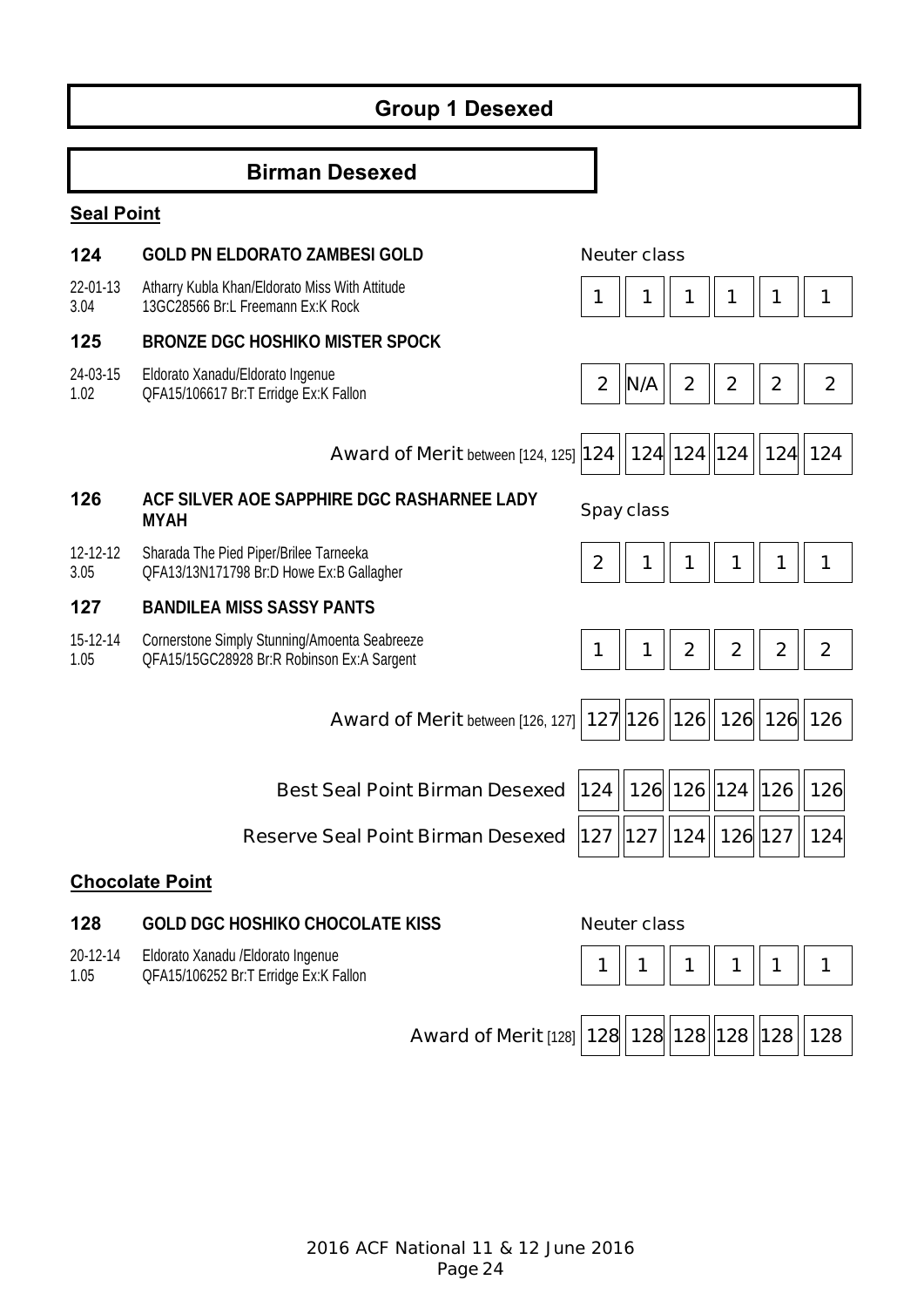# **Red Point**

| 129              | <b>CH FEANOR RED ARROW</b>                                                         | <b>Spay class</b> |                     |     |               |       |         |
|------------------|------------------------------------------------------------------------------------|-------------------|---------------------|-----|---------------|-------|---------|
| 15-10-14<br>1.07 | Feanor Ulysses Helios/Feanor Sanita<br>OFA14/105948 Br/Ex: J & J Sandercock        | 1                 | 1                   | 1   | 1             | 1     | 1       |
|                  |                                                                                    |                   |                     |     |               |       |         |
|                  | <b>Award of Merit [129]</b>                                                        | 129               | $\parallel$ 129     | 129 | 129           |       | 129 129 |
|                  | <b>Seal Tabby Point</b>                                                            |                   |                     |     |               |       |         |
| 130              | DB GD CH DREAMPOINT ANGEL OF HARLEM                                                |                   | <b>Neuter class</b> |     |               |       |         |
| 22-02-15<br>1.03 | Chalfont Rattle N Hum/Bindura Southern Belle<br>QFA15/106470 Br/Ex:L Stabe         | 1                 |                     | 1   | 1             | 1     | 1       |
|                  |                                                                                    |                   |                     |     |               |       |         |
|                  | <b>Award of Merit [130]</b>                                                        |                   | 130 130             | 130 | 130           | 130   | 130     |
| 131              | ACF BR AOE PLAT DGC SUNSOAR UNCHAINED<br><b>MELODY</b>                             |                   | <b>Spay class</b>   |     |               |       |         |
| 26-11-09<br>6.06 | Subria Shakin Stevens / Sunsoar Roxanne<br>QFA10/100043(S)/CN14 Br/Ex:G & J Weekes | 1                 | 1                   | N/E | 1             | 1     | 1       |
|                  |                                                                                    |                   |                     |     |               |       |         |
|                  | <b>Award of Merit [131] 131</b>                                                    |                   | 131                 | N/E | 131           | 131   | 131     |
|                  | <b>Best Seal Tabby Point Birman Desexed</b>                                        |                   | 130 131             | 130 | 131           | $131$ | $130$   |
|                  |                                                                                    |                   |                     |     |               |       |         |
|                  | <b>Best Birman Desexed</b>                                                         |                   | 124 126             | 126 | 131           | 131   | 126     |
|                  | <b>Reserve Birman Desexed</b>                                                      |                   | 130 131             |     | 124 124       | 126   | 124     |
|                  | <b>Third Birman Desexed</b>                                                        |                   | 127   129           |     | 129  126  127 |       | 128     |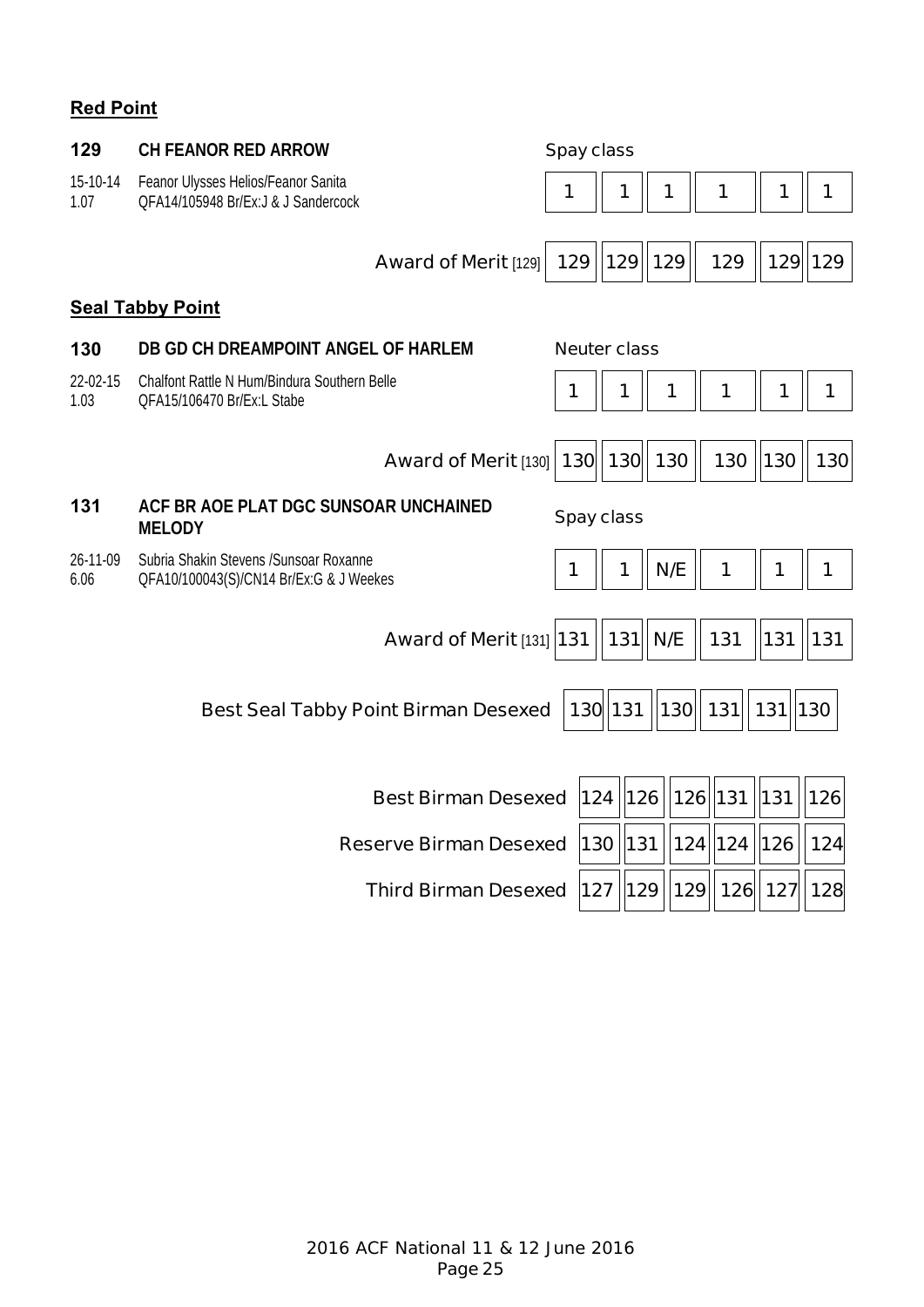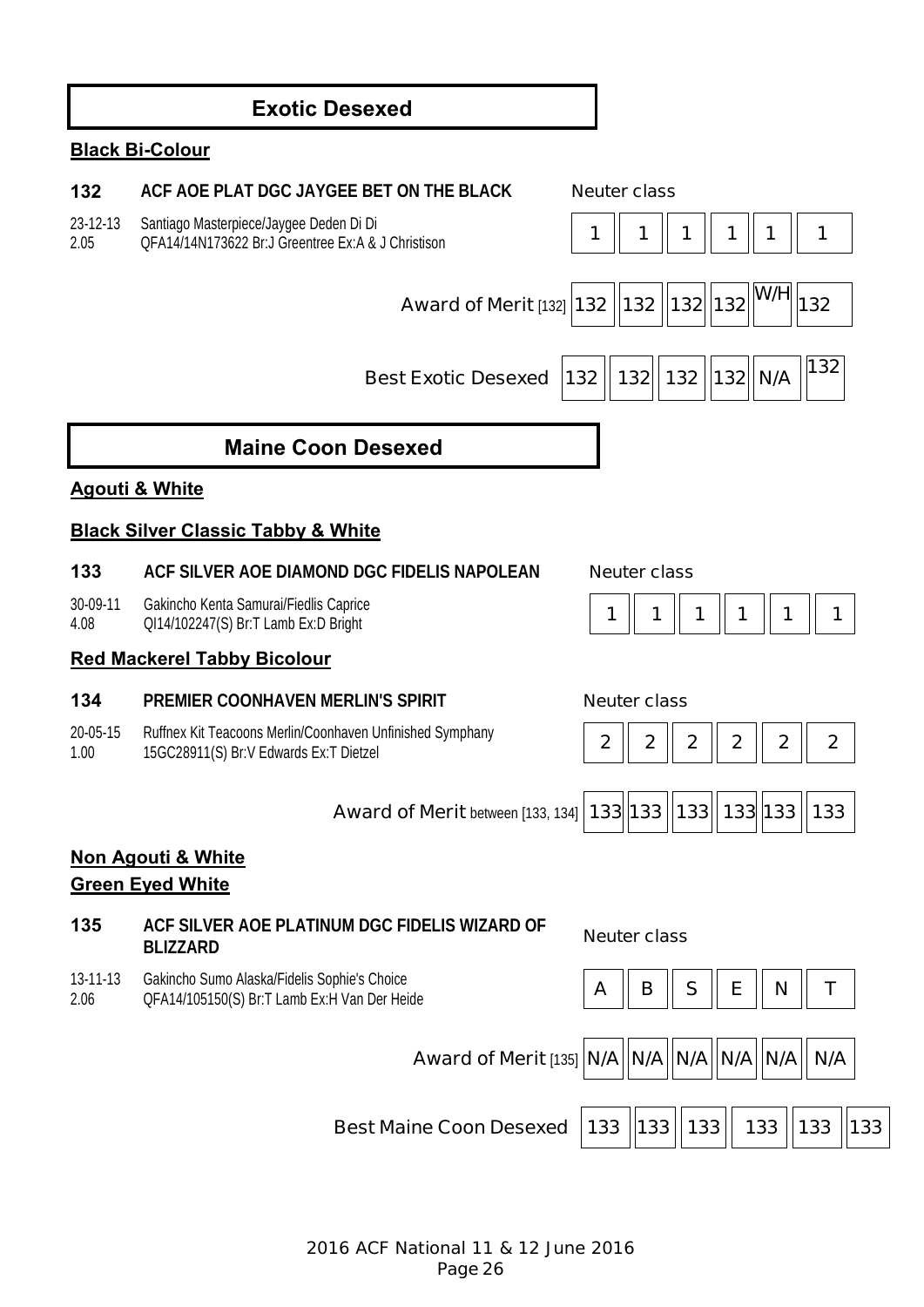# **Persian Desexed Cream Classic Tabby 136 DGC PUSSYFOOT CREME' DE LA CREME' Neuter class** 06-12-14 1.06 Askari Willie Be Good For Me/Pussyfoot Paige's Charm Askart Willie Be Good For Mer Pussyloot Palge's Criamin | 1 | 1 | 1 | 1 | 1 | 1 | 1 | 1 | 1 **Award of Merit** [136] 136 || 136 || 136 || 136 || 136 || 136 **Red Bi-Colour 137 BRONZE DGC SHAWTOP TOO HOT Neuter class** 15-01-15 Shawtop Moneyball/Shawtop All The Secrets 1.04 Shawidp Moneybali/Shawidp All The Secrets<br>OFA15/106296 Br:T Rushton Ex:H Jones **1 1** 1 **1** 1 **1** 1 **1** 1 **1** 1 **1** 1 **Award of Merit [137] 137 | 137 | 137 | 137 | 137 | 137 Cream Bi-Colour 138 CH GREENCROFT CHASNWATAFALS Neuter class** 31-03-14 2.02 Parti Wai When the Clouds Part/Shawtop All the Secrets Parti wal wrien the Clouds Partishawtop All the Secrets **W/D W/D W/D W/D W/D W/D N/D N/D N/D Award of Merit [138] N/A | N/A | N/A | N/A | N/A | N/A Black Van 139 ACF NAT PR ACF SILVER AOE DIAMOND DGC CQ SUP CH CCCA NAT SHOW CH CCCA GD CH SHAWTOP OH ME OH MY Neuter class** 07-02-12 4.04 Santiago Masterpiece (Imp USA)/Shawtop Bamette Sanliago Masterpiece (inip OSA)/Shawtop Danielle<br>QFA12/102736 Br:T Rushton Ex:H Jones **1 1** 1 **1** 1 **1** 1 **1** 1 **1** 1 **1** 1 **Award of Merit** [139] **139 139 139 139 139 139 Blue Van 140 NAT PR ACF GOLD AOE EMERALD DGC CQ SUP CH CCCA NAT SHOW CH CCCA DGB GD CH SHAWTOP ITS ALL ABOUT ME Neuter class** 07-02-12 4.04 Santiago Masterpiece (Imp USA)/Shawtop Bamette Sanuago Masterpiece (inip OSA)/Shawtop Baniette<br>OFA12/102737 Br:T Rushton Ex:H Jones **12 1 1 1 1 1 1 1 1 1 1 1 1 1 1 1 1** 1 **Award of Merit [140] 140 | 140 | 140 | 140 | 140 | 140 | 140**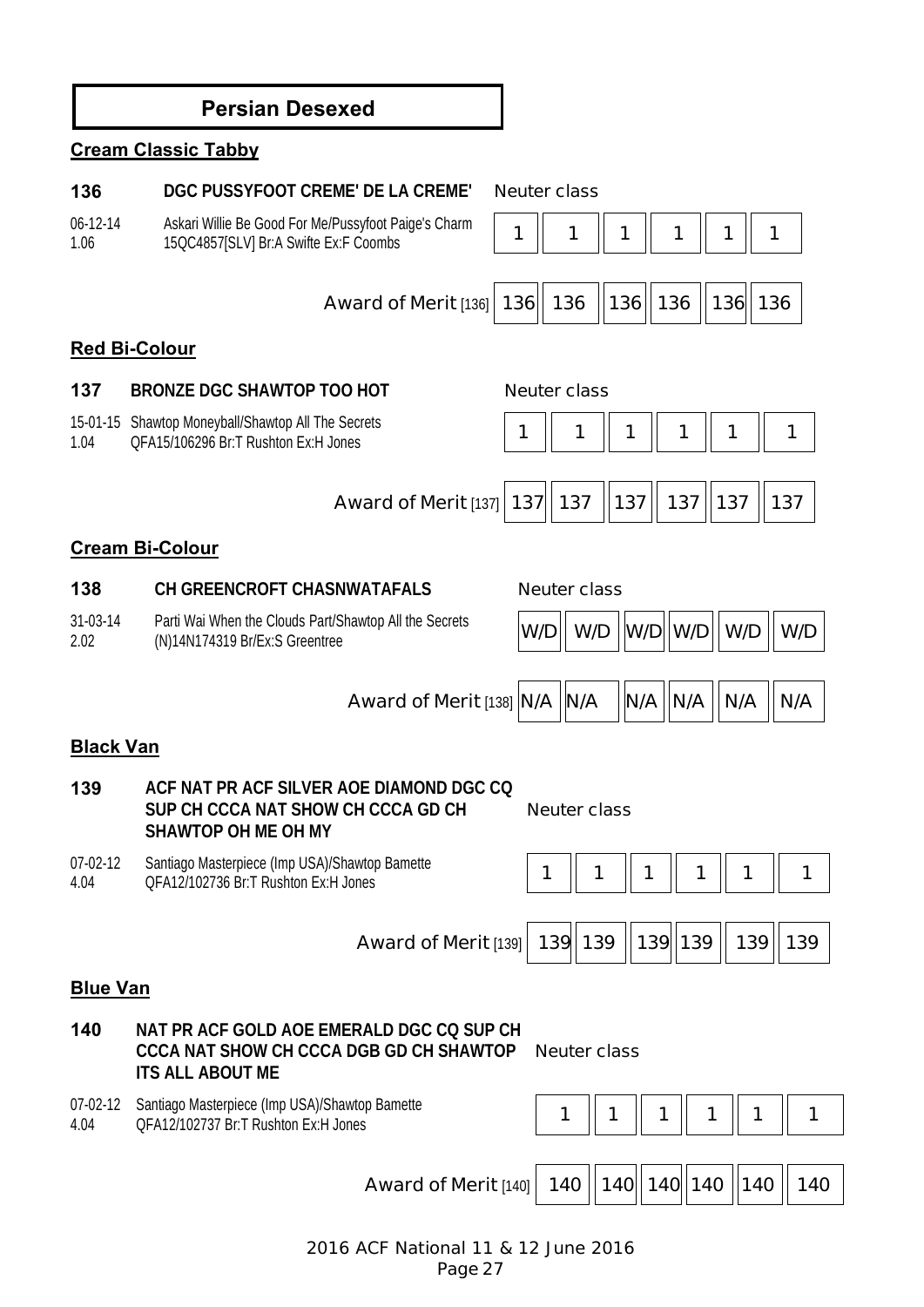| 141                    | ACF GOLD AOE EMERALD DGC CQ SUP CH CCCA<br>DB GD CH SHAWTOP STIRRED NOT SHAKN              |                                                  | <b>Spay class</b> |         |                        |         |   |                                    |         |
|------------------------|--------------------------------------------------------------------------------------------|--------------------------------------------------|-------------------|---------|------------------------|---------|---|------------------------------------|---------|
| 24-10-12<br>3.07       | Shawtop Show Me the Money/Shawtop Shes the Culprit<br>QFA13/103753 Br:T Rushton Ex:H Jones |                                                  | 1                 | 1       | 1                      | 1       |   | 1                                  | 1       |
|                        |                                                                                            | <b>Award of Merit [141]</b>                      | 141               | 141     | 141                    | 141     |   | 141                                | 141     |
|                        |                                                                                            | <b>Best Blue Van Persian Desexed</b>             |                   |         |                        |         |   | 140    140  140   140    141   140 |         |
|                        |                                                                                            | <b>Best Persian Desexed</b>                      |                   | 139 137 |                        | 137 137 |   |                                    | 139 139 |
|                        |                                                                                            | <b>Reserve Persian Desexed</b>                   |                   | 136     |                        |         |   | 140   140   139   136   140        |         |
|                        |                                                                                            | <b>Third Persian Desexed</b>                     |                   | 140     | 139   139   140    141 |         |   |                                    | 136     |
|                        | <b>Ragdoll Desexed</b>                                                                     |                                                  |                   |         |                        |         |   |                                    |         |
| <b>Lilac Point</b>     |                                                                                            |                                                  |                   |         |                        |         |   |                                    |         |
| 142                    | <b>KIYOMI CHARLIE SON OF DIA</b>                                                           |                                                  |                   |         | <b>Neuter class</b>    |         |   |                                    |         |
| 09-03-15<br>1.03       | Kiyomi Dai/Jordanah Blossom<br>(V)FCC33375 Br/Ex:L Kapovic & A Martens                     |                                                  |                   | 1       |                        | 1       | 1 | 1                                  | 1       |
|                        |                                                                                            | <b>Award of Merit [142] 142 142</b>              |                   |         |                        |         |   | 142 142 W/H                        | 142     |
|                        | <b>Blue Tabby Point</b>                                                                    |                                                  |                   |         |                        |         |   |                                    |         |
| 143                    | <b>GOLD PN FURRBALLZ WIZARD OF OZ</b>                                                      |                                                  |                   |         | <b>Neuter class</b>    |         |   |                                    |         |
| 15-03-11<br>5.02       | Mewsings Thief Of Hearts/Vancy Dolls Blue Opal<br>(V)30452GC14 Br/Ex:T Riddle              |                                                  |                   | 1       |                        | 1       |   | 1                                  | 1       |
|                        |                                                                                            | Award of Merit [143] 143   143   143   143   143 |                   |         |                        |         |   |                                    | 143     |
|                        | <b>Seal Bi-Colour</b>                                                                      |                                                  |                   |         |                        |         |   |                                    |         |
| 144                    | <b>XOXO KISMET HUGS</b>                                                                    |                                                  |                   |         | <b>Spay class</b>      |         |   |                                    |         |
| $02 - 11 - 14$<br>1.07 | Ragwell Mr Scooter/Xoxo Caribbean Lady Kisses<br>QI11501967 Br:D Wilson Ex:K Petri         |                                                  |                   | 1       | 1                      | 1       | 1 | 1                                  | 1       |
|                        |                                                                                            |                                                  |                   |         |                        |         |   |                                    |         |
|                        |                                                                                            | <b>Award of Merit [144] 144</b>                  |                   |         |                        |         |   | 144   144   144   144   144        |         |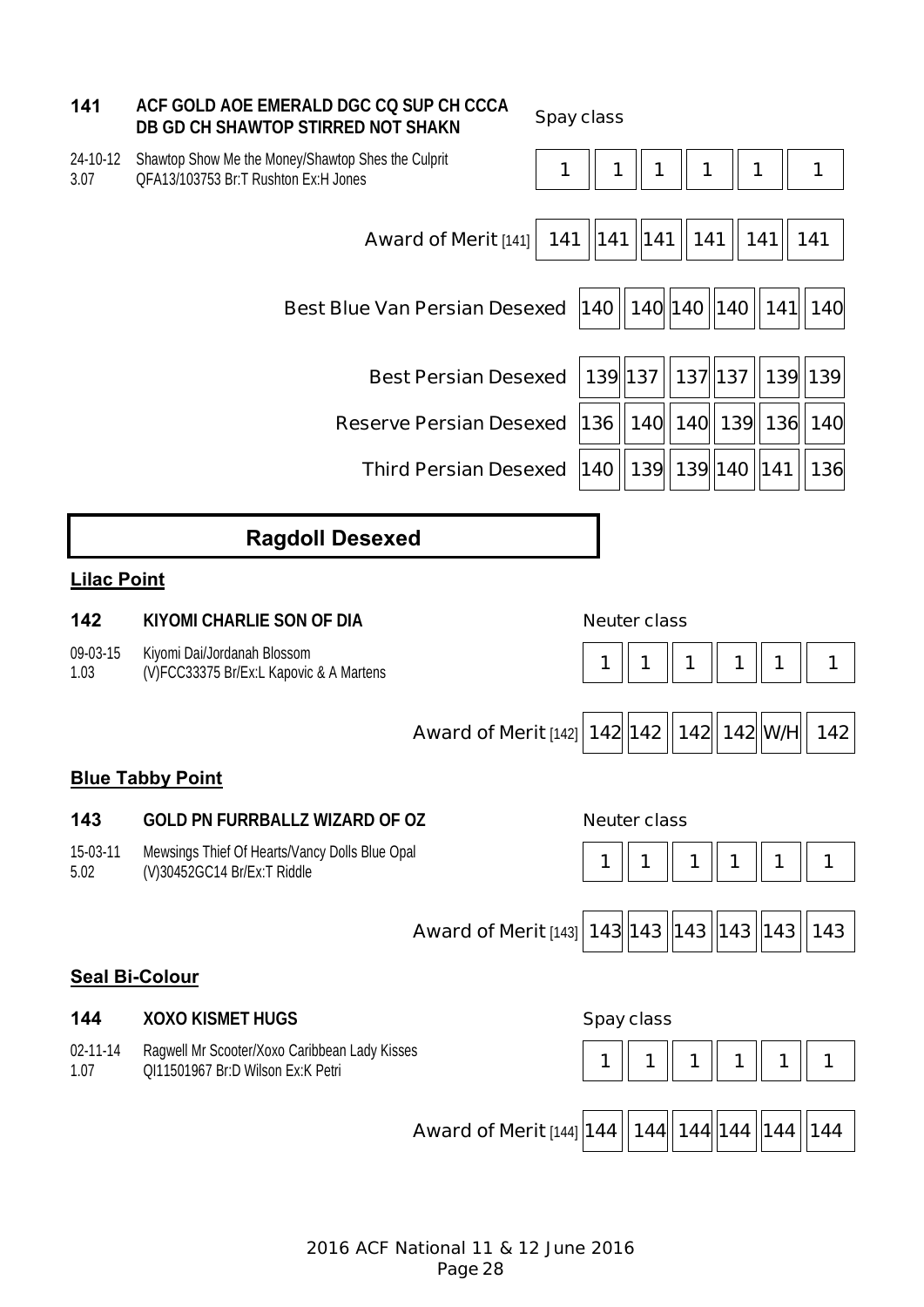### **Blue Bi-Colour**

### **145 ACF AOE S DDGC QFA SDGC FCCQ RDGC CFCCQ PDGC XOXO COSMIC NEBS KISSES Neuter class**

16-10-07 8.07 Ragwell Mr Scooter/Xoxo Aphrodite Kisses



**Best Ragdoll Desexed | 144 | 144 | 144 | 144 | 145 | 144 Reserve Ragdoll Desexed 145 142 145 145 144 145** 

# **Siberian Desexed**

### **Non Agouti**

### **Black**

**146 GOLD DGC MIAKOSCHKA SAMBUCA Neuter class**

02-11-14 Kywys Tim/Shemiaka Princess Pandora

1.07



**Best Siberian Desexed | 146 146 146 146 146 146 146**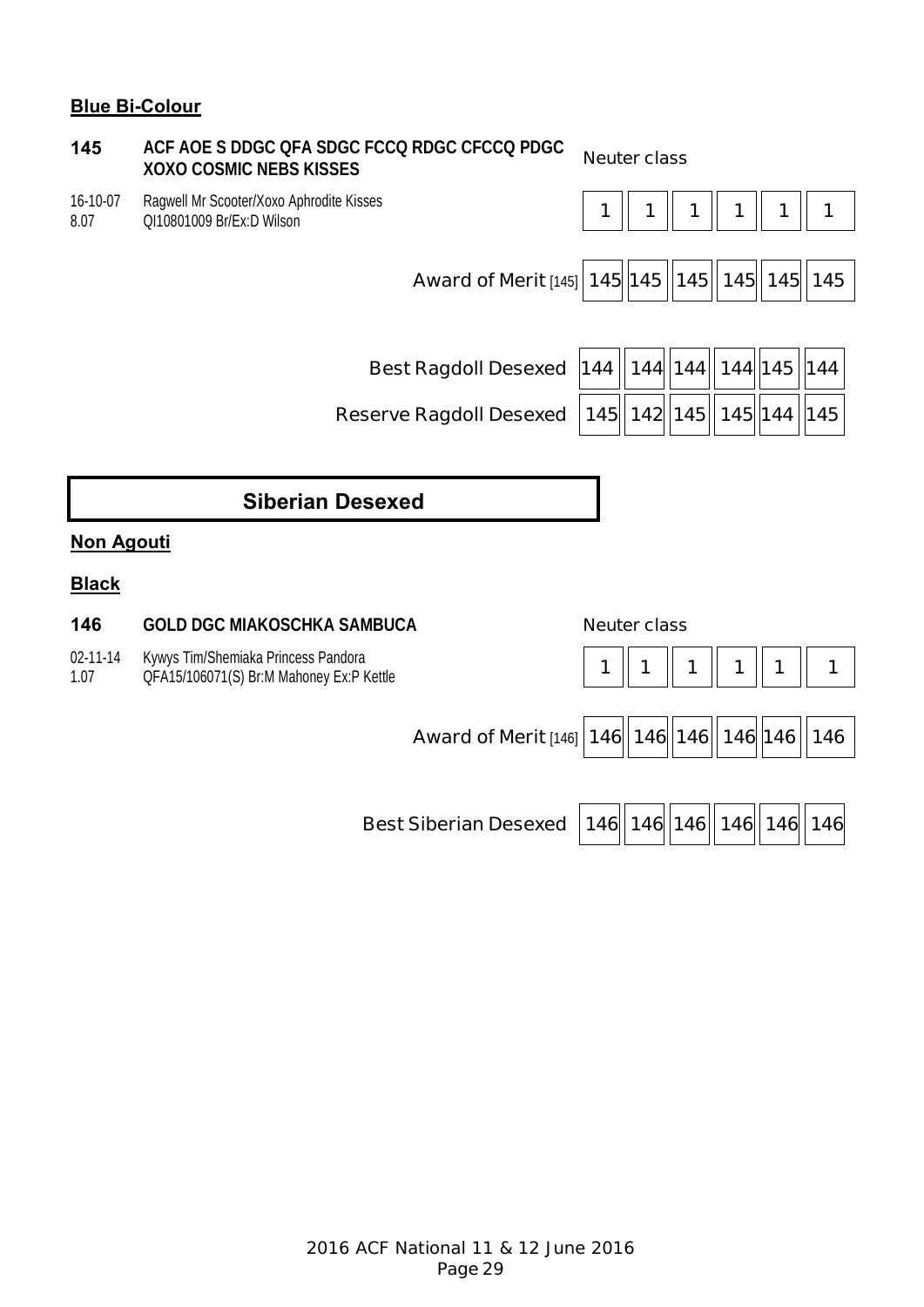# **Group 2 Kittens**

### **Oriental Kittens**

#### **Blue Bi-Colour**

#### **147 BARRADENE OUTLAWS CHILD Female Kitten under 7 mths**

15-12-15 0.05 Karuss Outlaw Man/Barradene Kiss Me Kate



**Best Oriental Kitten 147 147 147 147 147 147 147** 

### **Siamese Kittens**

#### **Blue Point**

#### **148 BARRADENE BY GOLLE GEE Female Kitten under 7 mths**

27-11-15 0.06 Parifeli Artic Scorpion/Barradene Kiss N Tell CV12/1600 Br/Ex:M Branagh **1 W/H 1 1 1 1** 

#### **Chocolate Point**

#### **149 JESSENIAH KIMIMELA ADANYAH Female Kitten under 7 mths**

19-12-15 0.05 Niceone Starlight Express/Xarifa Nyeema

#### **Lilac Tortie Point**

#### **150 PARIFELI ANGEL TAFFEITE Female Kitten under 9 mths**

- 25-09-15 Parifeli Star Of Scorpio/Tomadah Choc Angel
- 0.08

| 77. I |
|-------|
|-------|





### **Lilac Tabby Bi-Colour**

#### **151 SYRECKS LISTEN TO YOUR HEART Female Kitten under 9 mths**

15-10-15 0.07 HU\*Okonor Szilard/Syrecks Zazabell



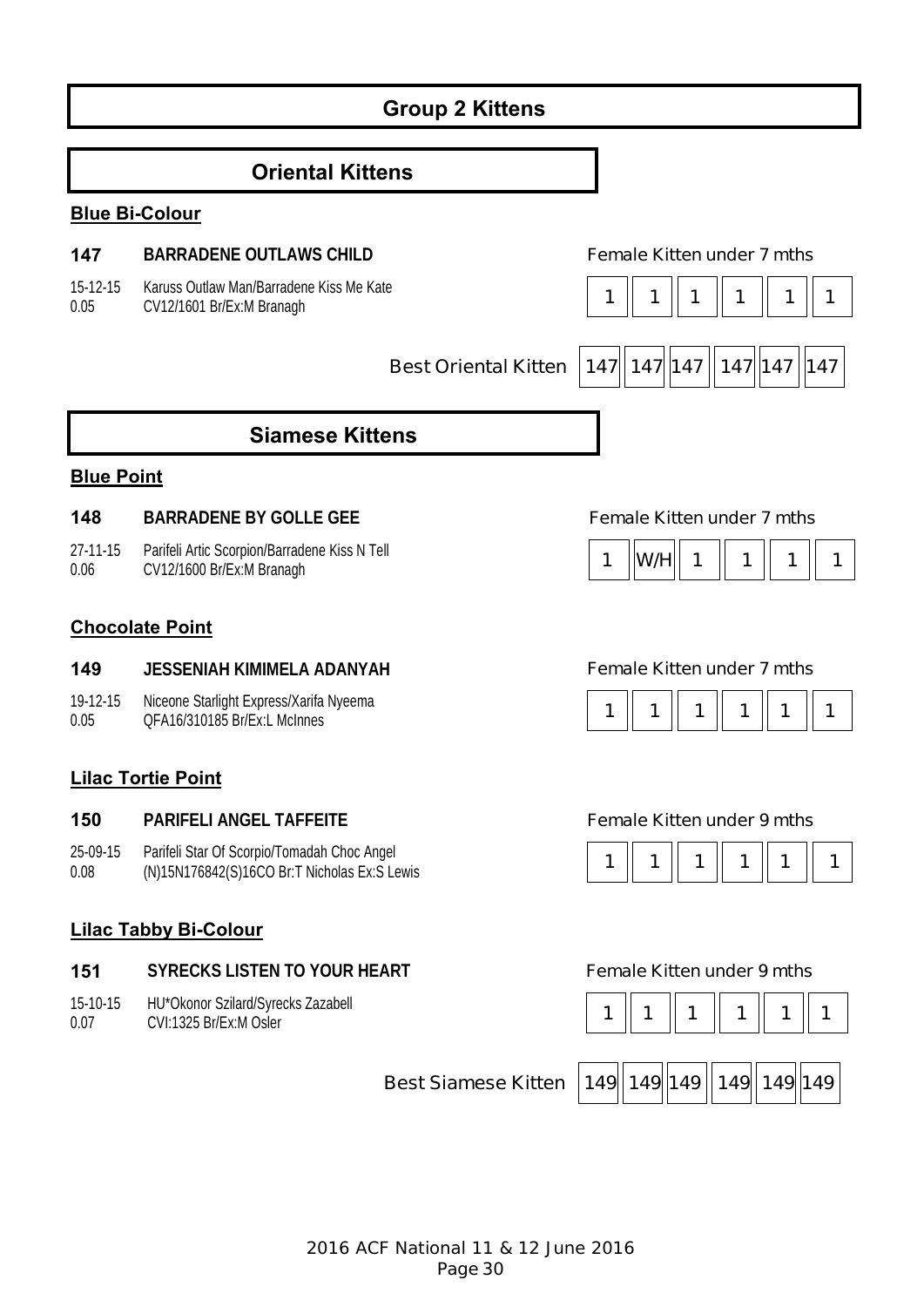# **Group 2 Entires**

## **Oriental Entires**

#### **Black**

### **152 ACF AOE SILVER DGC TIFFYAN BLACK CAVIAR Female class**

01-12-11 Cleveland Crackerjack/Malu Black Mariah

4.06 QFA12/11T4418 Br:S Hay Ex:L & M Roper **1 1 1 1 1 1**

| Challenge [152] 152   152   152   152   152   152 |  |  |  |
|---------------------------------------------------|--|--|--|

### **Chocolate**

### **153 SILVER DGC XARIFA MIA NYEEMA Female class**

20-11-13 Bajimbi Cat Balou/Xarifa Choo Choo

2.06 Bajimbi Cat Balou/Xarifa Choo Choo<br>QFA14/9899A/S14(S) Br:A Christie Ex:L McInnes **2 2 1 2 2 2 2 2** 

### **154 TIFFYAN CHOKLAT MOCHA**

Tomelima Ty Amani/Malu Black Swann

|  | . . | . . |  |
|--|-----|-----|--|
|  |     |     |  |
|  |     |     |  |
|  |     |     |  |



**Challenge** between [153, 154] **154 || 153|| 154|| 154|| 154 || 154** 

### **Chocolate Spotted Tabby**

### **155 PLAT DGC ZARLEE KAMBIRI Male class**

- 27-04-13 Shagio-Chen Harry Potter/Smeraldo Baghira
- 3.01



| Challenge [155] 155    155   155   155    1 <sup>55</sup>    155 |  |  |  |  |  |
|------------------------------------------------------------------|--|--|--|--|--|
|------------------------------------------------------------------|--|--|--|--|--|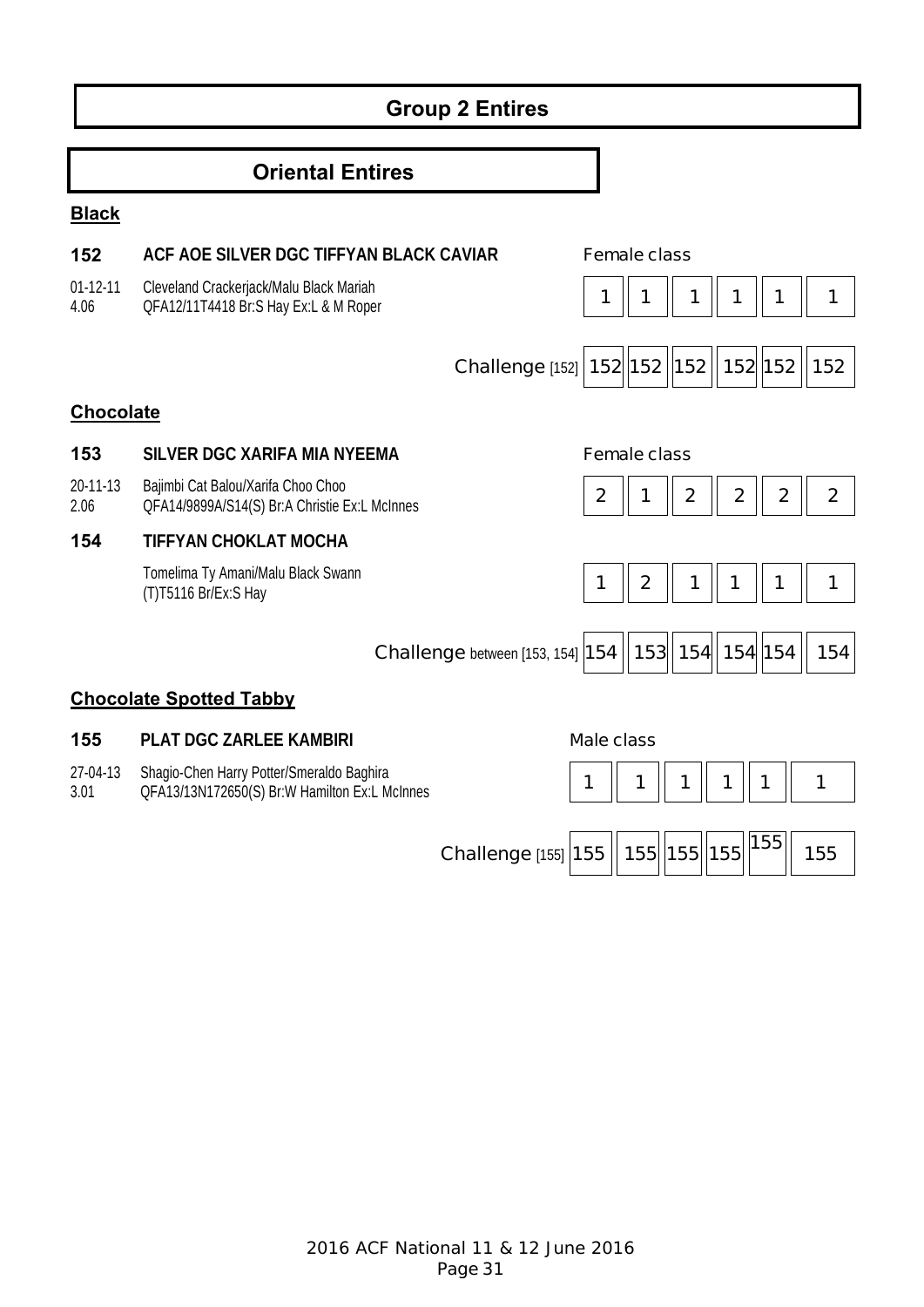### **Chocolate Ticked Tabby**

| 156                | DB GD CH HEIGHSIAM SIRKIT ONYX MAI LI                                                  |                                                      |              | <b>Female class</b> |                  |                  |                  |                     |
|--------------------|----------------------------------------------------------------------------------------|------------------------------------------------------|--------------|---------------------|------------------|------------------|------------------|---------------------|
| 12-08-14<br>1.09   | Xianmi Zonzo/Syrecks Southern Sunset<br>QFA14/307944(S) Br:I & E Heighway Ex:N Cox     |                                                      | $\mathbf{2}$ | $\boldsymbol{2}$    | $\boldsymbol{2}$ | $\boldsymbol{2}$ | $\boldsymbol{2}$ | $\mathbf{2}$        |
| 157                | <b>GD CH SYRECKS SHES GOT THE LOOK</b>                                                 |                                                      |              |                     |                  |                  |                  |                     |
| 08-01-15<br>1.05   | HU*Okonor Szilard/Syrecks Zazabell<br>15CVI: (V) 33069 Br/Ex: M Osler                  |                                                      | 1            | 1                   | 1                |                  | 1                | 1                   |
|                    |                                                                                        | Challenge between [156, 157] [157   157   157   157] |              |                     |                  |                  | 157              | 157                 |
|                    |                                                                                        | <b>Best Oriental Entire</b>                          | 154   157    |                     | 157              | 157 154          |                  | 154                 |
|                    |                                                                                        | <b>Reserve Oriental Entire</b>                       |              | 157 153             |                  | 156 154 157      |                  | 157                 |
|                    |                                                                                        | <b>Third Oriental Entire</b>                         |              | $153$   155         |                  | 154 155 152      |                  | 156                 |
|                    | <b>Siamese Entires</b>                                                                 |                                                      |              |                     |                  |                  |                  |                     |
| <b>Seal Point</b>  |                                                                                        |                                                      |              |                     |                  |                  |                  |                     |
| 158                | <b>SUNTI YDIRA MAID</b>                                                                |                                                      |              | <b>Female class</b> |                  |                  |                  |                     |
| 08-02-15<br>1.04   | Kalinya So Leci Gold/Sunti Lazuli<br>QFA15/308920 Br/Ex:B Peace                        |                                                      |              | W/D W/D W/D W/D W/D |                  |                  |                  | W/D                 |
|                    |                                                                                        | Challenge [158] N/A   N/A   N/A   N/A   N/A          |              |                     |                  |                  |                  | N/A                 |
| <b>Lilac Point</b> |                                                                                        |                                                      |              |                     |                  |                  |                  |                     |
| 159                | <b>GOLD DGC AMAZING LAST EDITION</b>                                                   |                                                      |              | <b>Male class</b>   |                  |                  |                  |                     |
| 25-11-14<br>1.06   | Cindylin Pegasus/Bakeneko Opera Singer<br>FQ15/(ANCATS)37366QC15 Br:A Heiler Ex:G Bail |                                                      | 1            |                     | 1                | 1                | 1                | 1                   |
|                    |                                                                                        | Challenge [159]                                      | 159          | 159                 |                  |                  |                  | 159 159   159   159 |
|                    |                                                                                        |                                                      |              |                     |                  |                  |                  |                     |
|                    |                                                                                        |                                                      |              |                     |                  |                  |                  |                     |
|                    |                                                                                        |                                                      |              |                     |                  |                  |                  |                     |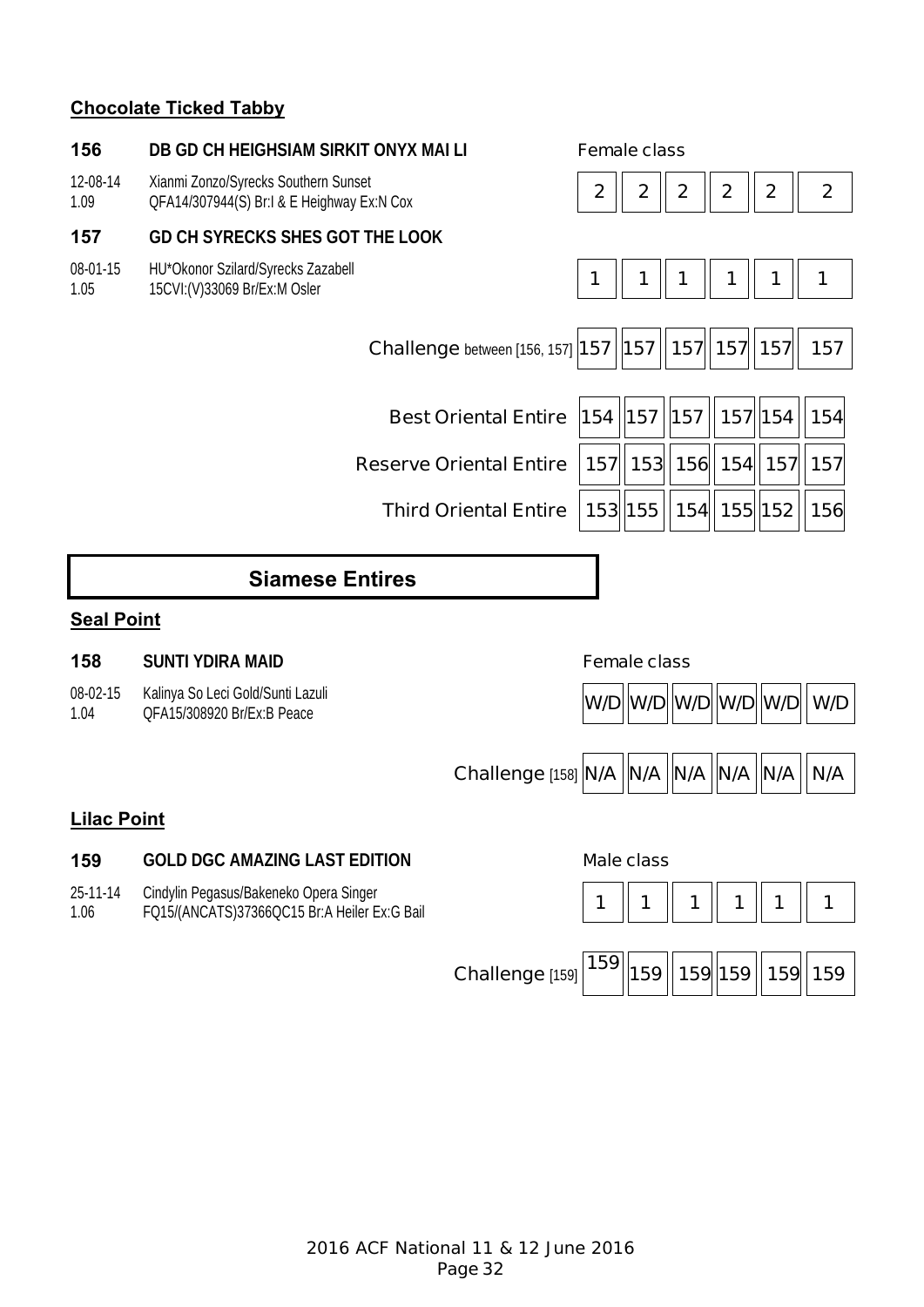# **Cream Point**

| 160              | <b>DB GD CH KITICITI GERONIMO</b>                                                                   | <b>Male class</b>   |                     |                       |              |             |                                         |  |
|------------------|-----------------------------------------------------------------------------------------------------|---------------------|---------------------|-----------------------|--------------|-------------|-----------------------------------------|--|
| 03-08-14<br>1.10 | Calian Selebration/Bumpkinzluv Kookies N Kream<br>(Q)FQ15/40203N15(SLV) Br:K De Jager Ex:P Sperduty | 1                   | 1                   | 1                     | 1            | 1           | 1                                       |  |
|                  | Challenge [160]                                                                                     | 160                 |                     | 160   160   160   160 |              |             | 160                                     |  |
|                  | <b>Seal Tortie Point</b>                                                                            |                     |                     |                       |              |             |                                         |  |
| 161              | <b>SUNTI FLASH DANCE</b>                                                                            | <b>Female class</b> |                     |                       |              |             |                                         |  |
| 02-09-15<br>0.09 | Kalinya So Leci Gold/Sunti Cleone Of The Mist<br>QFA16/309676 Br/Ex:B Peace                         | W/D                 |                     |                       |              |             | $ W/D $ $ W/D $ $ W/D $ $ W/D $ $ W/D $ |  |
|                  | Challenge [161]                                                                                     | N/A                 |                     | $N/A$ $ N/A $ $N/A$   |              | N/A         | N/A                                     |  |
|                  | <b>Chocolate Tabby Point</b>                                                                        |                     |                     |                       |              |             |                                         |  |
| 162              | DB GD CH HEIGHSIAM CRYSTAL SAPPHIRE CHAI LI                                                         |                     | <b>Female class</b> |                       |              |             |                                         |  |
| 12-08-14<br>1.09 | Xianmi Zonzo/Syrecks Southern Sunset<br>QFA14/307943(S) Br:I & E Heighway Ex:N Cox                  |                     | $\mathbf 2$         | $\overline{2}$        | $\mathbf{2}$ | $\mathbf 2$ | $\overline{2}$                          |  |
| 163              | <b>JESSENIAH KATAYAH</b>                                                                            |                     |                     |                       |              |             |                                         |  |
| 17-08-15<br>0.09 | Niceone Starlight Express/Jesseniah Mashaama Neela<br>QFA15/309565(S) Br/Ex:L McInnes               | $\boldsymbol{2}$    | 1                   | 1                     | 1            | 1           | 1                                       |  |
|                  |                                                                                                     |                     |                     |                       |              |             |                                         |  |
|                  | Challenge between [162, 163]   162   163   163    163                                               |                     |                     |                       |              | 163         | 163                                     |  |
|                  | <b>Best Siamese Entire</b>                                                                          | 160                 | 160 159             |                       | 163 160      |             | 159                                     |  |
|                  | <b>Reserve Siamese Entire</b>                                                                       | 159                 | 159 160             |                       | 160          | 159 163     |                                         |  |
|                  | <b>Third Siamese Entire</b>                                                                         |                     | 162  163  163       |                       |              | 162 163 160 |                                         |  |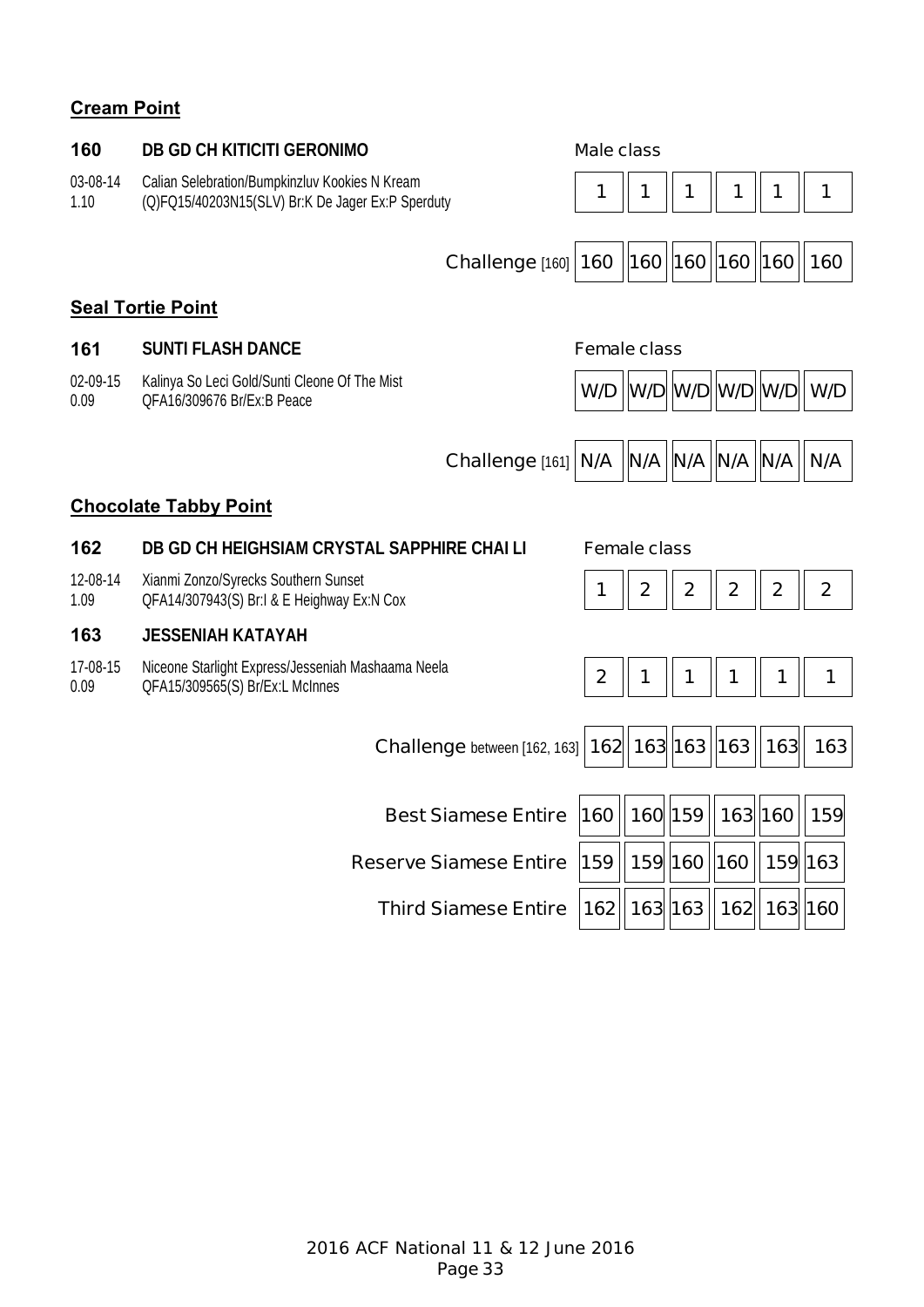# **Group 2 Desexed**

### **Foreign White Desexed**

#### **White**

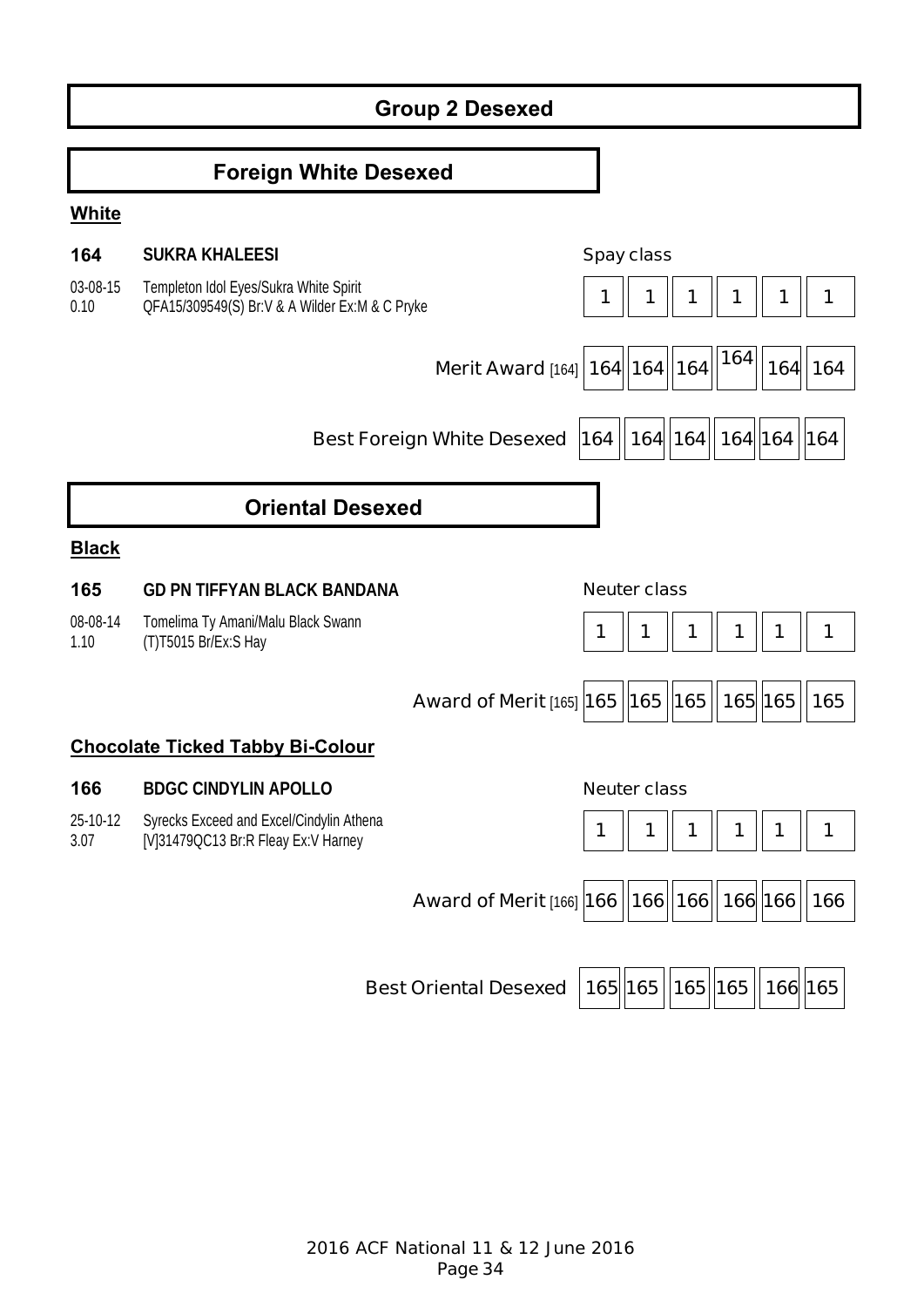# **Siamese Desexed**

# **Seal Point**

| 167                    | <b>PN SCALLYWAGS JASPER</b>                                                                       |           | <b>Neuter class</b> |           |     |     |
|------------------------|---------------------------------------------------------------------------------------------------|-----------|---------------------|-----------|-----|-----|
| $11 - 11 - 14$<br>1.07 | Scallywags Megameld Mason/Dakini Mau Mau Maryella<br>FQ15/40333/15CO Br:L Hales Ex:S Lewis        |           |                     |           |     |     |
|                        | Award of Merit [167] 167   167   167   167                                                        |           |                     |           | 167 | 167 |
|                        | <b>Chocolate Point</b>                                                                            |           |                     |           |     |     |
| 168                    | NAT SH CH CCCA DIAMOND TR GD CH & DIA DB GD CH, & Spay class<br><b>QLD GD CH MINGYANG TENSHIE</b> |           |                     |           |     |     |
| 16-10-08<br>7.07       | Tomelima Tahkai Dm/Malu Wildfire<br>(N)08N162769(SLV) Br:J Dennington & P Hansen Ex:P Sperduty    |           |                     |           |     |     |
|                        | Award of Merit [168] 168 168 168 168 168                                                          |           |                     |           |     | 168 |
|                        | <b>Best Siamese Desexed</b>                                                                       | 168   167 |                     | 167   167 | 168 | 167 |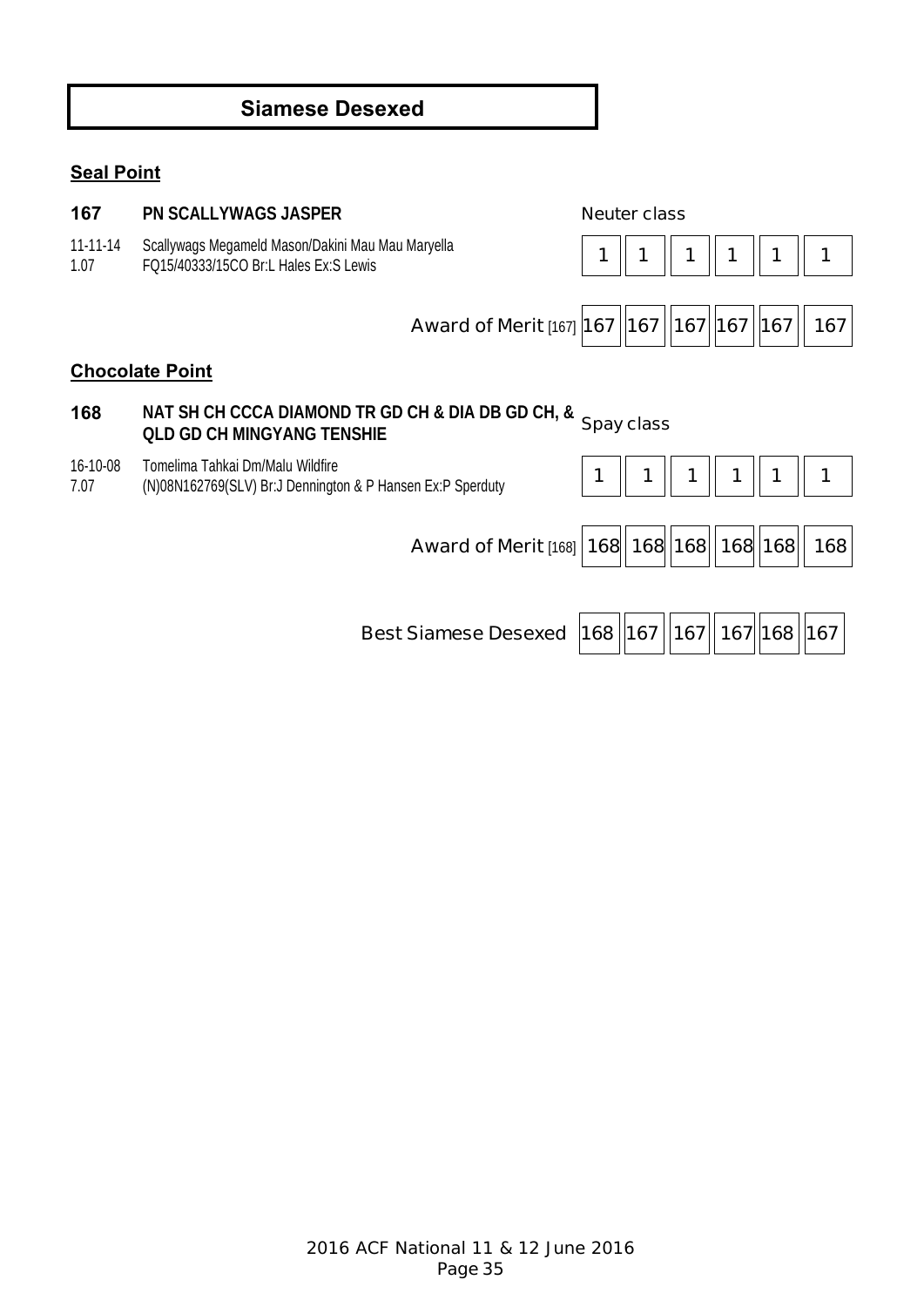# **Group 3 Kittens**

## **Abyssinian Kittens**

#### **Tawny**

#### **169 OSIRIS(V) NEW BEGINNINGS Male Kitten under 5 mths**

17-01-16 0.04 Osiris(V) Ralph Lauren/Osiris(V) Roses Are Pink  $QFA16/310057 Br/Ex:M & S Shawn$ <br> $QFA16/310057 Br/Ex:M & S Shawn$ 

#### **170 OSIRIS(V) AUSTRALIAN IDOL**

16-02-16 0.03 Osiris(V) CK Obsession/Osiris(V) Maid In Australia QFA16/310176 Br/Ex:M & S Shawn **2 2 1 1 2 2** 

#### **171 OSIRIS(V) LOVES WHISPER Female Kitten under 5 mths**

18-01-16 0.04 Osiris(V) Touch of Love/Riverfern Zeta Leporis

#### **172 CAIROCATS ENTER SANDMAN Male Kitten under 9 mths**

09-11-15 0.07 Cairocats Simply Red/Cenglow Love Me Tender QFA16/309722 Br/Ex:J Cook **1 1 1 1 1 1** 

#### **173 CARIOCATS LITTLE MS SUNSHINE Female Kitten under 9 mths**

20-09-15 0.08 Nile Asterix The Gaul/Cariocats Zene

#### **174 CAIROCATS MYSTIC SANDS**

09-11-15 0.07 Cairocats Simply Red/Cenglow Love Me Tender QFA16/309723 Br/Ex:J Cook **1 1 1 1 1 1** 

#### **175 OSIRIS(V) MINECRAFT WARRIER Neuter Kitten under 9 mths**

10-10-15 0.08 Osiris(V) Hearts Perfection/Osiris(V) Ozzie Ozzie Osiris(V) Hearts Perfection/Osiris(V) Ozzie Ozzie<br>QFA16/309959/WA16 Br:M & S Shawn Ex:V Cayley **1 1 1 1 1 1 1 1 1 1 1 1 1** 

### **Best Tawny Abyssinian Kitten**

### **Reserve Tawny Abyssinian Kitten**

### **Third Tawny Abyssinian Kitten |1**

|  | 174  174  172    172  174   174       |  |  |
|--|---------------------------------------|--|--|
|  | 69    172    174    174    172    172 |  |  |
|  | 70   175   170   170   169   175      |  |  |

### **Blue**

#### **176 •• AMAHLE PIROUETTE**

08-11-15 0.07 Osiris(V) Angel Dust/Amahle Margot Fonteyn















| <b>Female Kitten under 9 mths</b> |  |  |
|-----------------------------------|--|--|

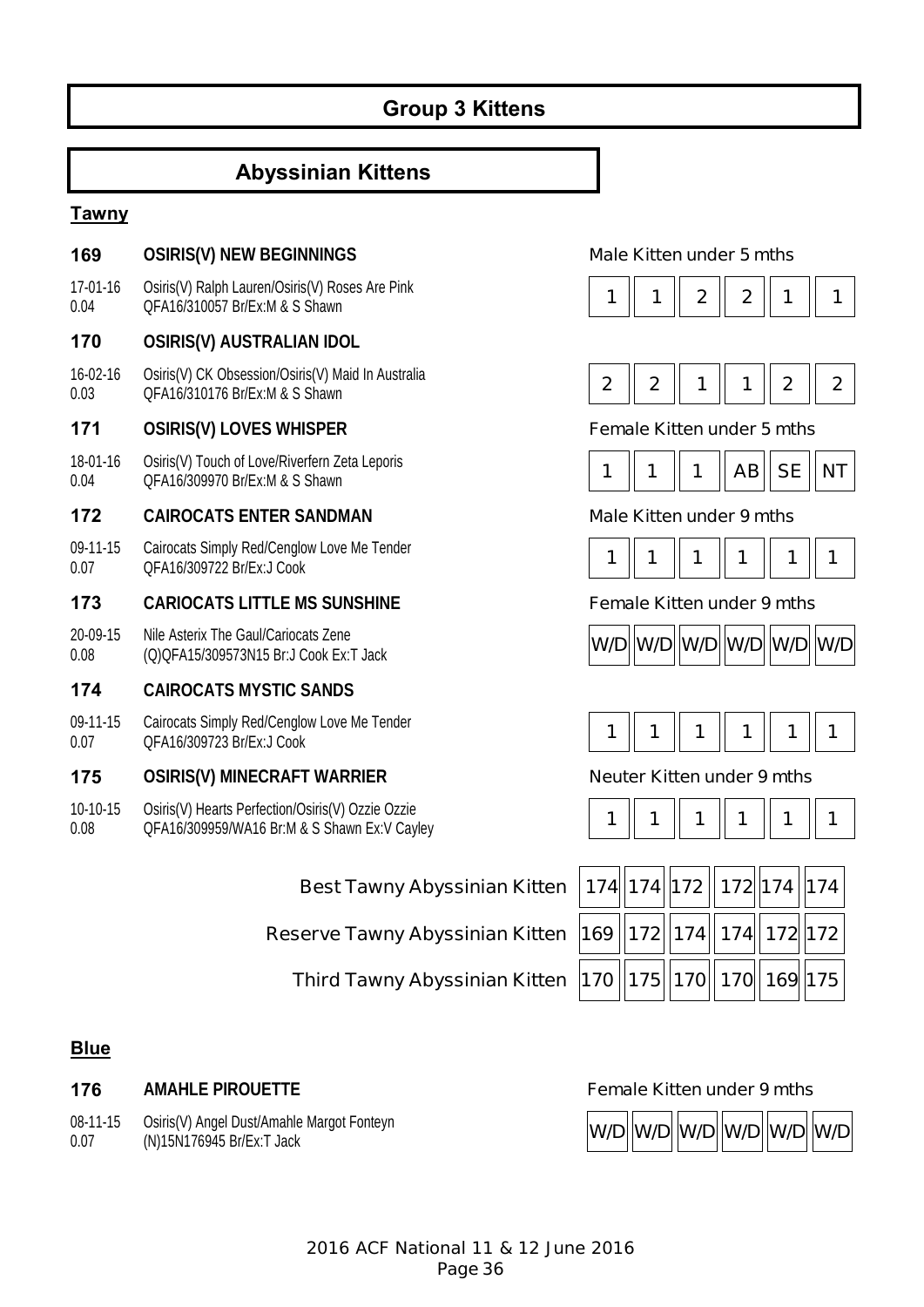# **Fawn Silver**

## **177 KIMARA ATAIGA OCEANIC MELODY Female Kitten under 9 mths**

16-09-15 0.08 Kimara Ataiga Heart N Soul/Kimara Artik Queen of Melody **1 | 1 | 1 | 1 | 1 | 1 | 1 | 1 | 1**<br>35W16 Br/Ex:L Nikiforos

|--|--|--|--|--|

| Best Abyssinian Kitten   174   174   172   172   174   174                                                              |  |  |  |
|-------------------------------------------------------------------------------------------------------------------------|--|--|--|
| Reserve Abyssinian Kitten $\, \big  169 \big\  172 \big\  174 \big\  174 \, \big\  172 \, \big\  172 \big\  172 \big\ $ |  |  |  |
| Third Abyssinian Kitten 170 177 170 170 169 169 175                                                                     |  |  |  |
| Fourth Abyssinian Kitten $\left  177 \right \left  175 \right \left  171 \right \left  177 \right \left  169 \right $   |  |  |  |

# **American Shorthair Kittens**

### **Black Silver Classic Tabby**

### **178 EYECANDY MR PRESIDENT Male Kitten under 5 mths**

01-03-16 0.03 Ozki James U Wonderful Wiz/Oxki Ritzy Giorgia V<sub>XN</sub> James 0 Wonderda WiziOXN Ritzy Glorgia<br>
(V)33941 Br/Ex:L Adams **1** 1 **1** 1 **1** 1 **1** 1 **1** 1 **1** 1 **1** 1

### **179 BLAZER COOLPAW LUKE Male Kitten under 7 mths**

01-12-15 0.06 Noble Chaton's Rockford/Bellaspree Shakira QFA16/310038 Br/Ex:A & J Berry **1 1 1 1 1 1** 

### **180 BLAZER BLING BY TIFFANY Female Kitten under 7 mths**

01-12-15 0.06 Noble Chaton's Rockford/Bellaspree Shakira

12-10-15 0.07 Calci Fire's Sammy /Calci Fire's Fabio BB

### **182 CHEVEYO AROZONIA Female Kitten under 9 mths**

09-10-15 0.08 Murrznpurrz Phoenix/Noble Chaton's Poppy

### **183 OZKI JULIANA**

12-10-15 0.07 Calci Fire's Sammy /Calci Fire's Fabio BB

### **184 OZKI QUEENIE**









### **181 OZKI SAMSON Male Kitten under 9 mths**







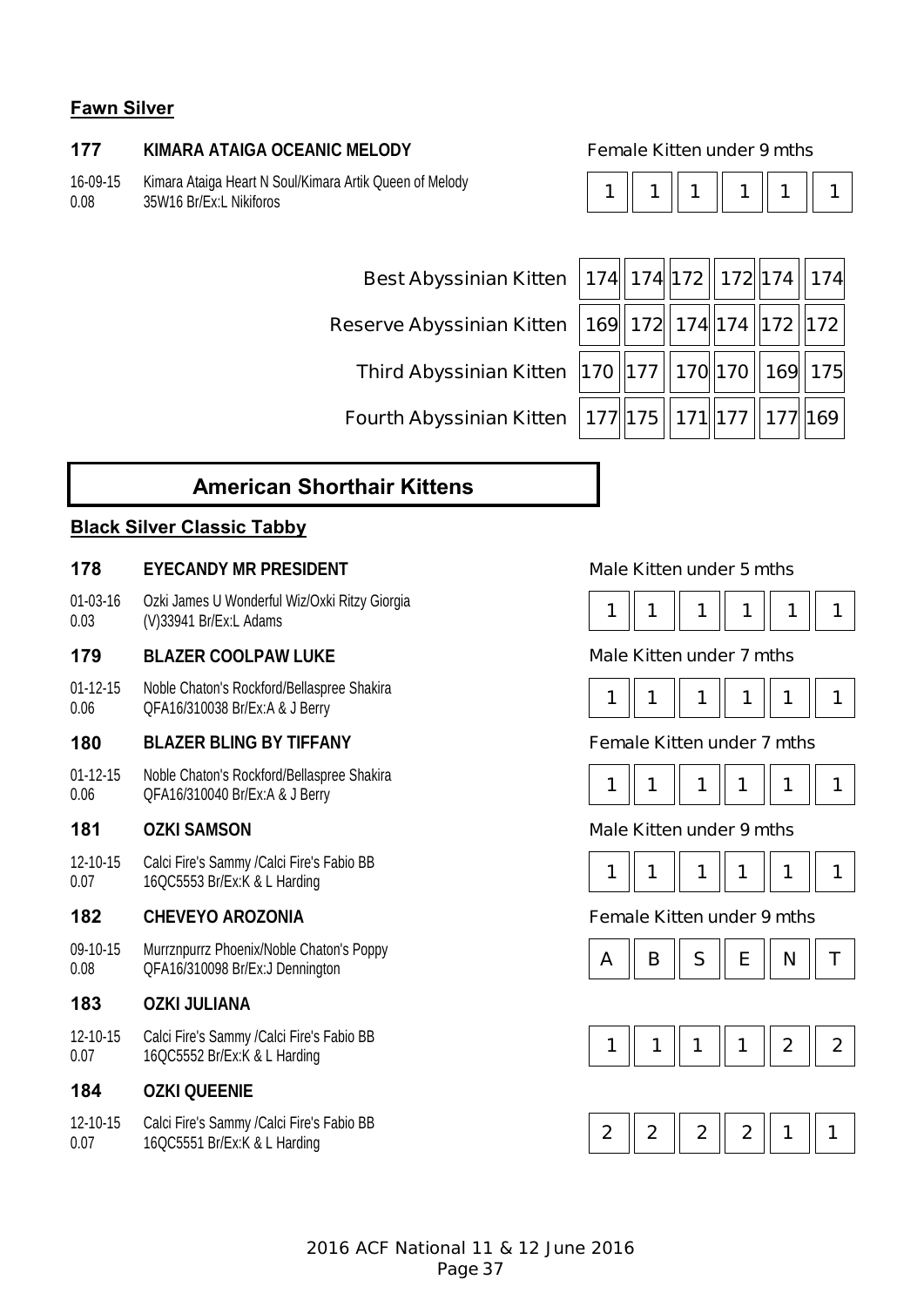| <b>prthair</b><br><b>Kitten</b> |  | 183    180  181   181   184   181 |  |
|---------------------------------|--|-----------------------------------|--|
| erican<br><b>Kitten</b>         |  | 181   178   183   180   183   179 |  |
| <b>orthair</b><br><b>Kitten</b> |  | 179  179  178  178  178  184      |  |

**Best Black Silver Classic Tabby American Shorthair** 

**Reserve Black Silver Classic Tabby American Shorthair Kitten** 

**Third Black Silver Classic Tabby American Shorthair** 

# **Black Silver Classic Tabby Bi-**

# **185 CHEVEYO CHEROKEE Female Kitten under 9 mths**

16-10-15 0.07 Murrizpurrz Phoenix/Kit's Starry Starry Night QFA16/309772 Br/Ex:J Dennington **A B B S E N T** 

**Best American Shorthair Kitten** 

**Reserve American Shorthair Kitten** 

**Third American Shorthair Kitten** 

| Ð | c | г. | N. |  |
|---|---|----|----|--|

| 83    180  181   181   184   181       |  |  |
|----------------------------------------|--|--|
| 181    178    183    180    183    179 |  |  |
| 179 179 178 178 178 184                |  |  |

# **Australian Mist Kittens**

# **Blue Spotted**

# **186 AACARMAR OPERSALI MA KAYO Female Kitten under 7 mths**

25-11-15 0.06 Aacarmar Dawnhung Ali/Aacarmar Ibelorph Persika Aacamian Dawiniung Ali/Aacamian Delorph Persika<br>16QC5645 Br/Ex:C Higgins & M Dart **O/C** | 1 | 1 | 1 | 1 | 1 | 1 | 1



|--|--|--|--|--|--|

| -Colour |  |  |
|---------|--|--|
|         |  |  |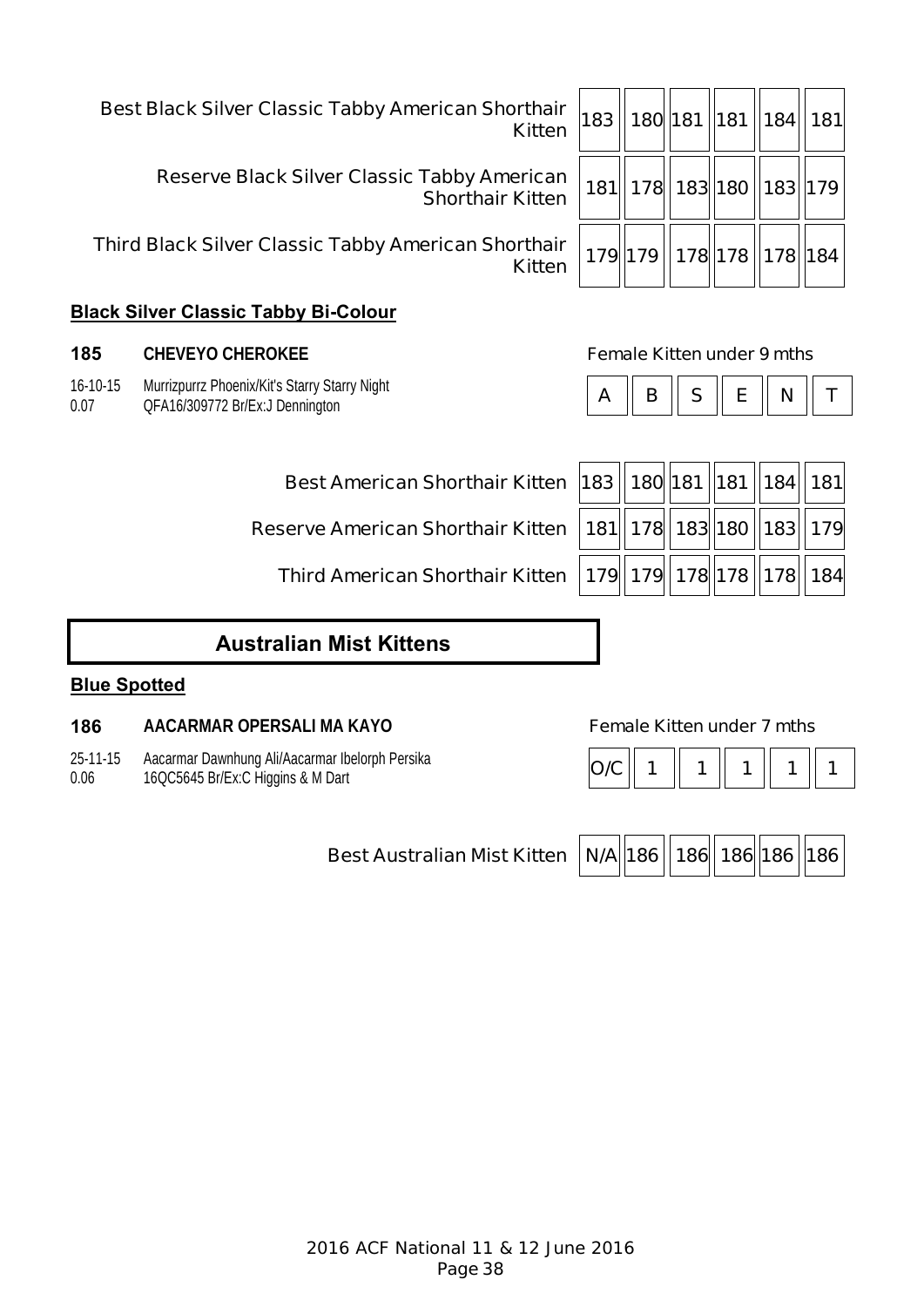# **Bengal Kittens**

# **Brown Spotted Tabby**

22-02-16 0.03 S\*Kungsgardencats Romulus/S\*Kungsgardencats Lone Wolf S Kungsgardencats Romulus/S Kungsgardencats Lone Wolf<br>(ANCATS)40063 Br/Ex:K Drennan & E Cunnen **1 1 1 | 1 | 1 | 1 | 1 | 1 | 1 | 1** | 1

## **188 CATEMPIRE PRINCESS VALENTINA Female Kitten under 5 mths**

14-02-16 0.03 Okavango Charming/Aussieposhpaws Luna Lovegood UKavango Chaming/Aussieposhpaws Luna Lovegood<br>FQ16/40847 Br/Ex:C Pruss **2** 2 2 3 **3 2 3 3 4 1** 

### **189 ICENI ALAKAZAM**

22-02-16 0.03 S\*Kungsgardencats Romulus/S\*Kungsgardencats Lone Wolf S Rangsgardencars Romanas/S Rangsgardencars Lone Women **A || B || S || E || N || T**<br>(ANCATS)40065 Br/Ex:K Drennan & E Cunnen

### **190 ICENI VALKYRIA**

22-02-16 0.03 S\*Kungsgardencats Romulus/S\*Kungsgardencats Lone Wolf  $\left[\begin{array}{c|c|c|c|c} \text{A} & \text{B} & \text{B} & \text{E} & \text{N} \end{array}\right]$  **N**  $\left[\begin{array}{c|c|c|c} \text{A} & \text{B} & \text{B} & \text{E} & \text{N} \end{array}\right]$  **N**  $\left[\begin{array}{c|c|c|c} \text{A} & \text{B} & \text{B} & \text{E} & \text{N} \end{array}\right]$  **N**  $\left[\begin{array}{c|c|c|c} \text{A} & \text{B} & \text{B} & \text{E} & \text{N}$ 

## **191 WAGATI MISS MONEY PENNY**

25-02-16 0.03 Benzota Moon River/Jagsun Golden Aurora

### **192 BIBOOHRA JUMUNJI**

05-03-16 0.03 Cloud Nine Savannah/Tijah Rare Jewel

## **193 CATAMOUNT MADAM CURIE JISMAANEE Female Kitten under 7 mths**

02-01-16 0.05 Sparkles Teos/Catamount Chaandi Apsara Kanya Sparkies Teos/Catalhount Chaanul Apsala Kariya<br>FO16/40865 Br/Fx:T Bickerton **1 1 1 1 1 1 1 1 1 1 1 1 1 1 1 1 1 1** 

### **194 BIBOOHRA TAJ MAHAL Male Kitten under 9 mths**

22-10-15 0.07 Cloud Nine Savannah/Tijah Rare Jewel

# **Best Brown Spotted Tabby Bengal Kitten**

**Reserve Brown Spotted Tabby Bengal Kitten** 

**Third Brown Spotted Tabby Bengal Kitten** 

## **Seal Sepia Spotted Tabby**

### **195 ICENI MONKEY SEE MONKEY DO Male Kitten under 5 mths**

16-02-16 Iceni Xsayarsa/Iceni Pollyanna

0.03

## **187 ICENI REMUS Male Kitten under 5 mths**

















|  | 187  194   194   187   194   194  |  |  |
|--|-----------------------------------|--|--|
|  | 192  193    187   194   191   188 |  |  |
|  | 188  187    191   191   192  193  |  |  |

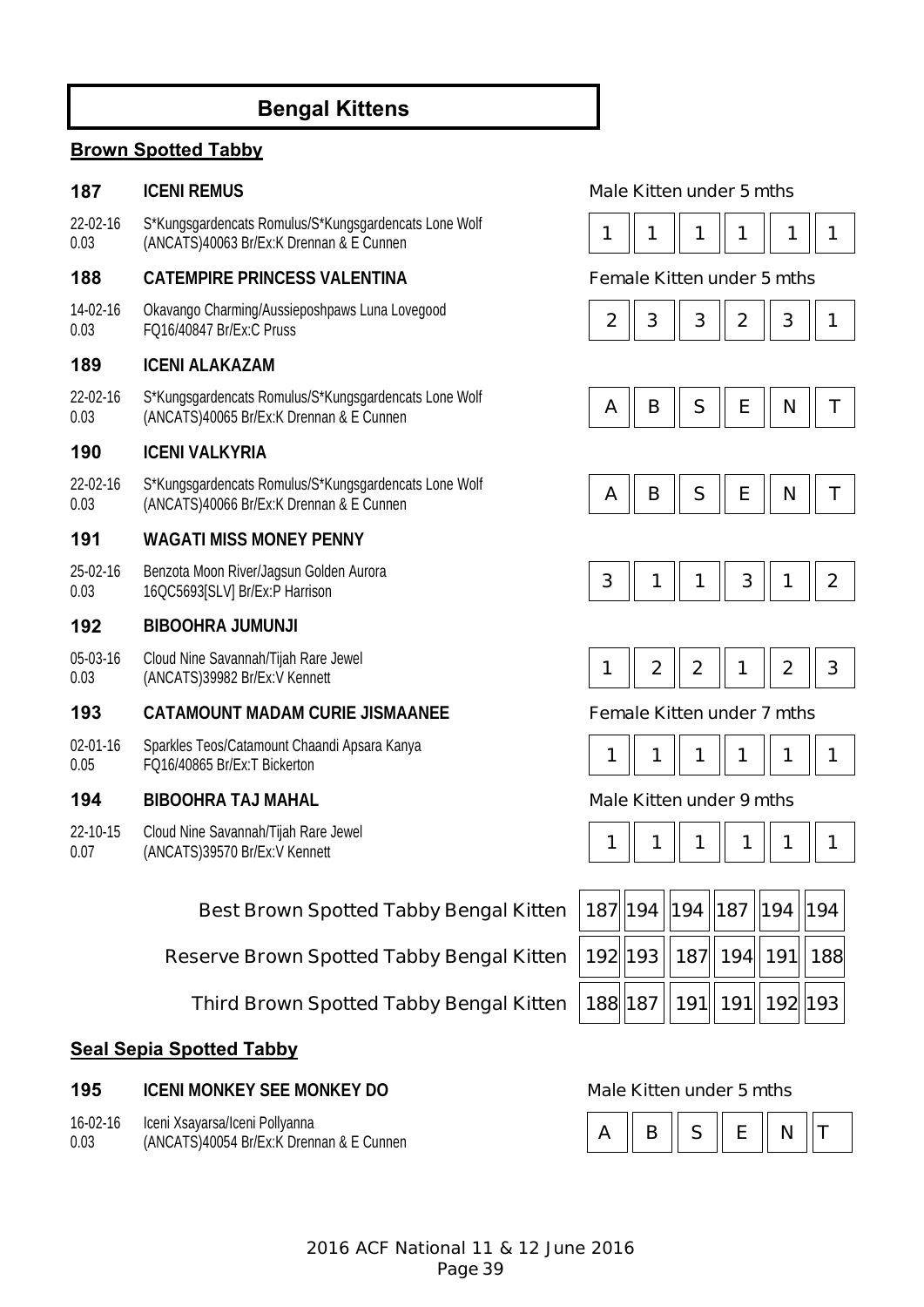# **Seal Mink Spotted Tabby**

### **196 CATAMOUNT HYPATIA GANITAJNA Female Kitten under 7 mths**

02-01-16 0.05 Sparkles Teos/Catamount Chaandi Apsara Kanya FQ16/40864 Br:T Bickerton Ex:C Higgins & M Dart

|--|--|--|--|--|

| Best Bengal Kitten 187    194    194    187    194    194                                                                      |  |  |  |
|--------------------------------------------------------------------------------------------------------------------------------|--|--|--|
| Reserve Bengal Kitten $\hspace{0.1cm} \big  192 \big\  193 \hspace{0.05cm} \big\  187 \big\  194 \big\  196 \big\  188 \big\ $ |  |  |  |
| Third Bengal Kitten  196  196   191  196   191  196                                                                            |  |  |  |
| Fourth Bengal Kitten  194 187 192 191 192 193                                                                                  |  |  |  |

# **Bombay Kittens**

### **Black**

### **197 MORAVANKA BLACK JAG Male Kitten under 9 mths**

14-09-15 0.08 Timari's Robert E Lee/Moravanka Africia



**Best Bombay Kitten | N/A | N/A | N/A | N/A | N/A | N/A | N/A** 

# **British Shorthair Kittens**

# **Blue**

### **198 BIRCHFIELD MIGHTY QUINN Male Kitten under 5 mths**

28-02-16 0.03 Illusion Chunky Charlie/Reshky Cirque De La Lune musion chanky Chanle/Reshky Clique De La Lune<br>QFA16/310227 Br/Ex:J Gablonski **W/D W/D W/D W/D W/D W/D W/D W/D** 

## **199 BIRCHFIELD TU MEKE Female Kitten under 5 mths**

28-02-16 0.03 Illusion Chunky Charlie/Reshky Cirque De La Lune niusion Churiky Chamerkeshky Clique De La Lurie<br>QFA16/310226 Br:J Gablonski Ex:J Dennington **1 1 | 1 | 1 | 1 | 1 | 1 | 1 | 1** | 1

### **200 PHILAUS DOWN TOWN ABBIE Female Kitten under 7 mths**

14-11-15 0.06 Shikobee Blitzen Bo/Finney Miss Halleberry





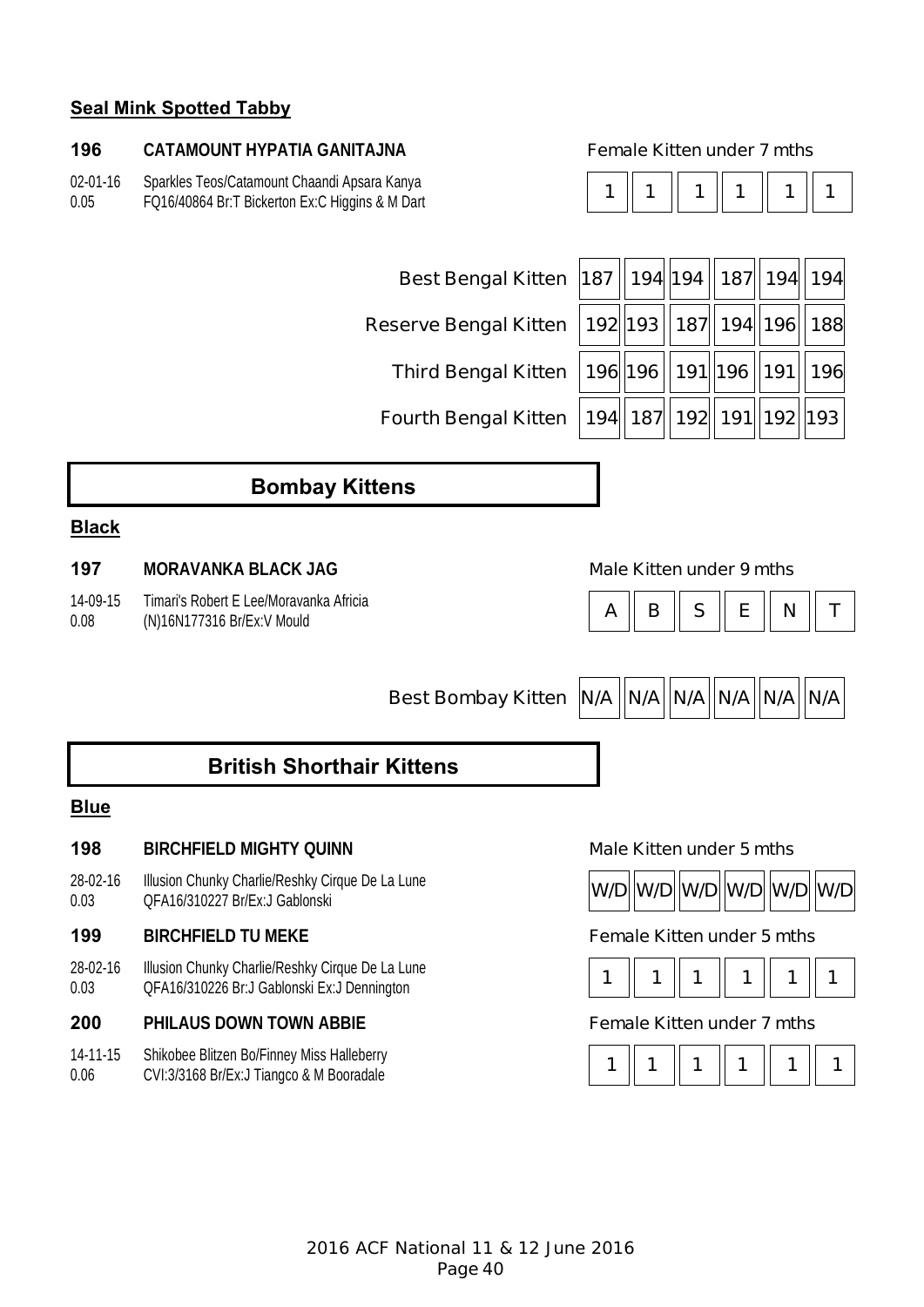# **201 AMBRITT LOVE GROWS FOR OUR ROSEMARY Female Kitten under 9 mths**

05-10-15 0.08 Cuddleton Lord Wallace/Ambritt Ma Belle Amie Cuddieton Lord Wallace/Ambrit Wallace Amle<br>QFA15/309662 Br/Ex:J & A Maas **1 2 2 2 2 2 2 2 2 2 2 2 2 2 2 2 2 1 1** 

# **202 AMBRITT DREAM IMAGINE AND BELIEVE**

02-11-15 0.07 Ambritt Hurricane Harry/Ambritt Shamrock Shaker Ambrid Hamcane Harry/Ambrid Shamrock Shaker<br>QFA16/309749 Br/Ex:J & A Maas

# **203 AMBRITT SHAKIN UP A SANDSTORM Spay Kitten under 9 mths**

02-11-15 0.07 Ambritt Hurricane Harry/Ambritt Shamrock Shaker QFA16/309748/CN16 Br:J & A Maas Ex:H & J Rossiter **1 1 1 1 1 1** 

# **Best Blue British Shorthair Kitten**

**Reserve Blue British Shorthair Kitten** 

**Third Blue British Shorthair Kitten** 

# **Blue Bi-Colour**

- **204 BARRADENE ROLLS ROYCE Male Kitten under 5 mths**
- 25-02-16 Misfitz Lone Ranger/Barradene Abracadabra
- 0.03 CV13/1628 Br/Ex:M Branagh **1 1 1 1 1 1**

**Best British Shorthair Kitten** 

**Reserve British Shorthair Kitten** 

**Third British Shorthair Kitten** 

|  | 201   202   202   201    202   201 |  |  |
|--|------------------------------------|--|--|
|  | 200  201  201   200  201   200     |  |  |
|  | 204 203 203 203 199 203            |  |  |

# **Burmese Kittens**

### **Brown**

### **205 BAHATI KING OF THE STARS Male Kitten under 5 mths**

24-01-16 0.04 Bahati Little Drummer Boy/Lushei Lady Sarah **Danial Little Digital Holyn Little Digital Laure Digital Laure Digital Laure Digital Laure Digital Laure Digital Laure Digital Laure Digital Laure Digital Laure Digital Laure Digital Laure Digital Laure Digital Laure Digi** 

## **206 RIOKAY AFTER ALL THAT Female Kitten under 5 mths**

15-03-16 12 wks Charlbury Theodore/Riokay Jessie













|--|--|--|--|--|--|

| 201    202   202   201   202   201                    |  |  |
|-------------------------------------------------------|--|--|
| 200 $  $ 201 $  $ 201 $  $ 200 $  $ 201 $  $ 200 $ $  |  |  |
| 203 $\ $ 203 $\ $ 203 $\ $ 203 $\ $ 199 $\ $ 203 $\ $ |  |  |

|--|--|--|--|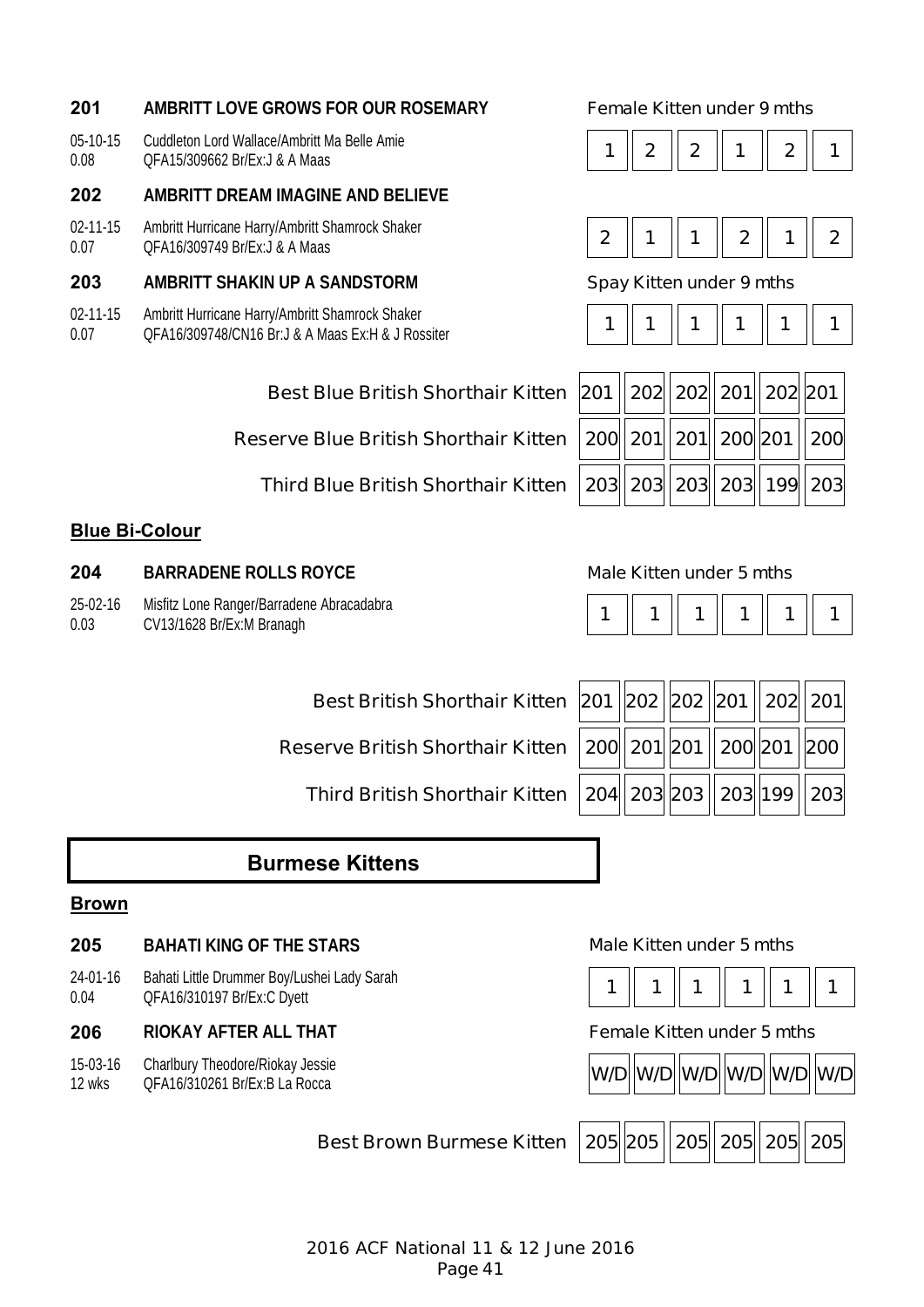# **Blue**

# **207 BELSHOGAR WITH DIAMONDS Female Kitten under 5 mths**

26-01-16 0.04 Belshogar The Journey Begins/Belshogar Lucy In The Sky QFA16/310143 Br/Ex:M Thistlewaite **1 1 1 1 1 1** 

# **Chocolate**

## **208 JEMVILLE FITZ THE BILL Male Kitten under 7 mths**

20-12-15 0.05 Moravanka Amadeus/Charmed Aroha Billie

## **209 KITTYKATZ OOH SHES A BABE Female Kitten under 7 mths**

04-12-15 0.06 Kittykatz The Legends Return/Kittykatz Ooh Baby Baby QFA16/310106 Br:T Cox & R Clark Ex:M Thistlewaite **3 1 3 3 3 3** 

# **210 KITTYKATZ OOHPSY DAISY**

04-12-15 0.06 Kittykatz The Legends Return/Kittykatz Ooh Baby Baby NitryKatz The Legends Netarli/NitryKatz Ooli Daby Daby<br>QFA16/301108 Br:T Cox & R Clark Ex:N Thornton **1 1 2 1 2 1 2 1 2 1 2 1 2** 

## **211 KITTYKATZ I WANNA BE A DIVA TOO**

21-12-15 0.05 Kittykatz The Legend Of Excalibur/Belshogar Heaven's Diva QFA16/310111 Br/Ex:T Cox & R Clark **2 2 2 2 1 1** 

### **212 BELSHOGAR VISION OF DESTINY Female Kitten under 9 mths**

08-11-15 0.07 Sabokah Anudda Fuddpukka/Belshogar New Beginning Sabokan Anddda'i dddpdkka/beishogar New Degmining<br>OFA16/310005 Br/Ex:M Thistlewaite **1 1 1 1 1 1 1 1 1 1 1 1 1 1 1 1 1** 

# **Best Chocolate Burmese Kitten 210 212 210 210 212 212**

# **Reserve Chocolate Burmese Kitten 212 209 211 212 211 211**

# **Lilac**

### **213 WOTTAWOOD LOTTE Female Kitten under 7 mths**

- 05-12-15 Tsing Tu Shentu/Wottawood Tiger Lily
- 0.06















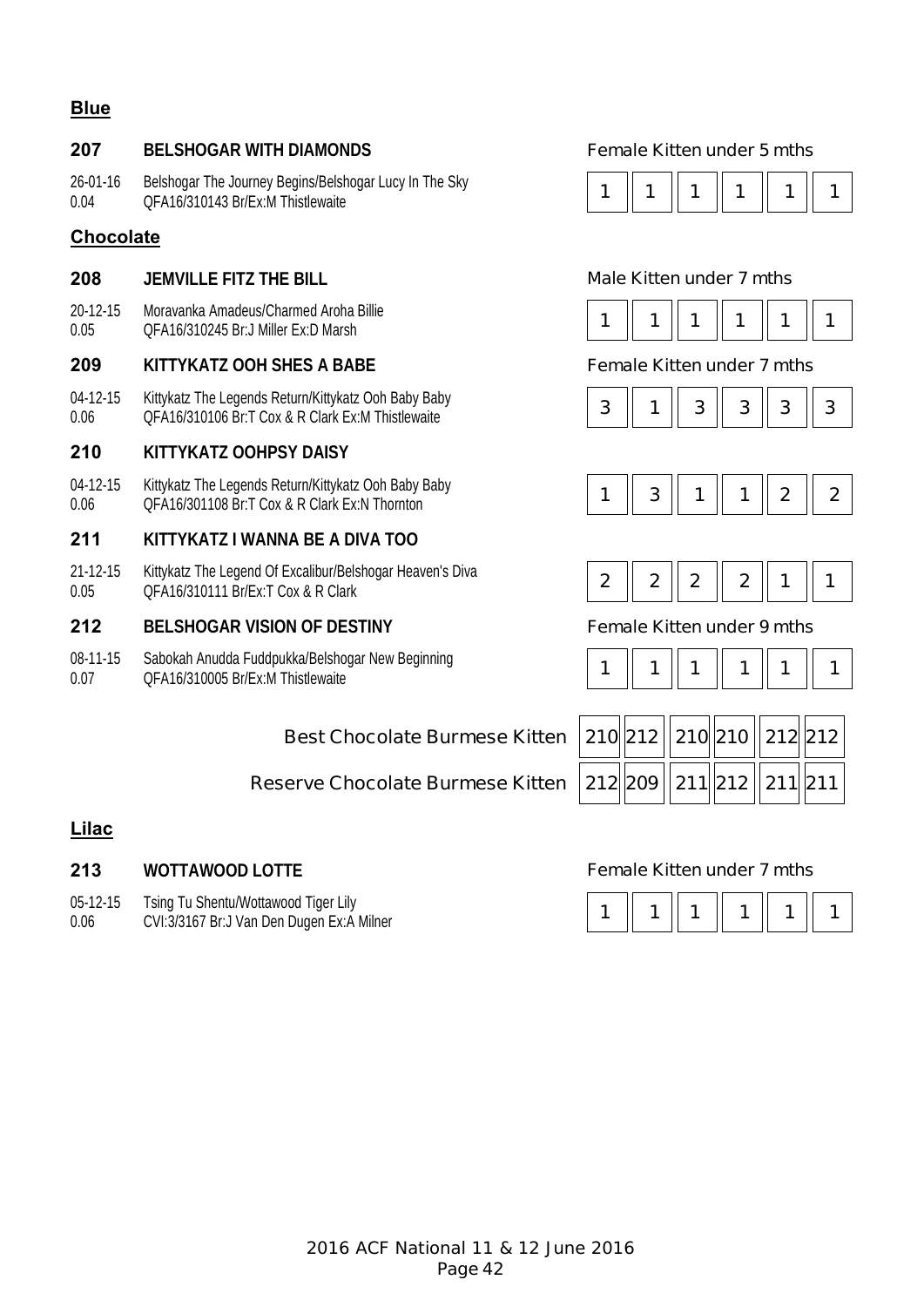# **Brown Tortie**

# **214 KITTYKATZ ITTY BITTY PIECES Female Kitten under 5 mths**

27-01-16 0.04 Kittykatz The Legends Return/Kittykatz Itty Bitty Kitty QFA16/310294 Br/Ex:T Cox & R Clark **1 1 1 1 1 1** 

|--|

**Reserve Burmese Kitten** 

| Best Burmese Kitten 210 213 210 210 210 212 205                                  |  |  |  |
|----------------------------------------------------------------------------------|--|--|--|
| eserve Burmese Kitten $\,$ 213 $\,$ 212 $\,$ 207 $\,$ 207 $\,$ 213 $\,$ 212 $\,$ |  |  |  |
| Third Burmese Kitten $ 214  209  211  212  207  211 $                            |  |  |  |
| Fourth Burmese Kitten 212 211 213 214 211 213                                    |  |  |  |

# **Burmilla Kittens**

# **Brown Silver Shaded**

### **215 BAHATI IMPERIAL JADE Neuter Kitten under 7 mths**

22-11-15 0.06 Miamber Silver Heath/Miamber Silver Jubilee

# **Chocolate Silver Shaded**

### **216 BAHATI PRINCESS ARIEL Female Kitten under 7 mths**

22-11-15 0.06 Miamber Silver Heath/Miamber Silver Jubilee





**Best Burmilla Kitten 215 216 216 216 216 216** 

# **Burmilla Longhair Kittens**

### **Brown Silver Tipped**

# **217 PURRMILLA MEGA MOJO Male Kitten under 9 mths**

16-10-15 0.07 Tiffilla Zaria Sebastian/Tiffilla Zaria Priscilla



**Best Burmilla Longhair Kitten 217 217 217 217 217 217** 

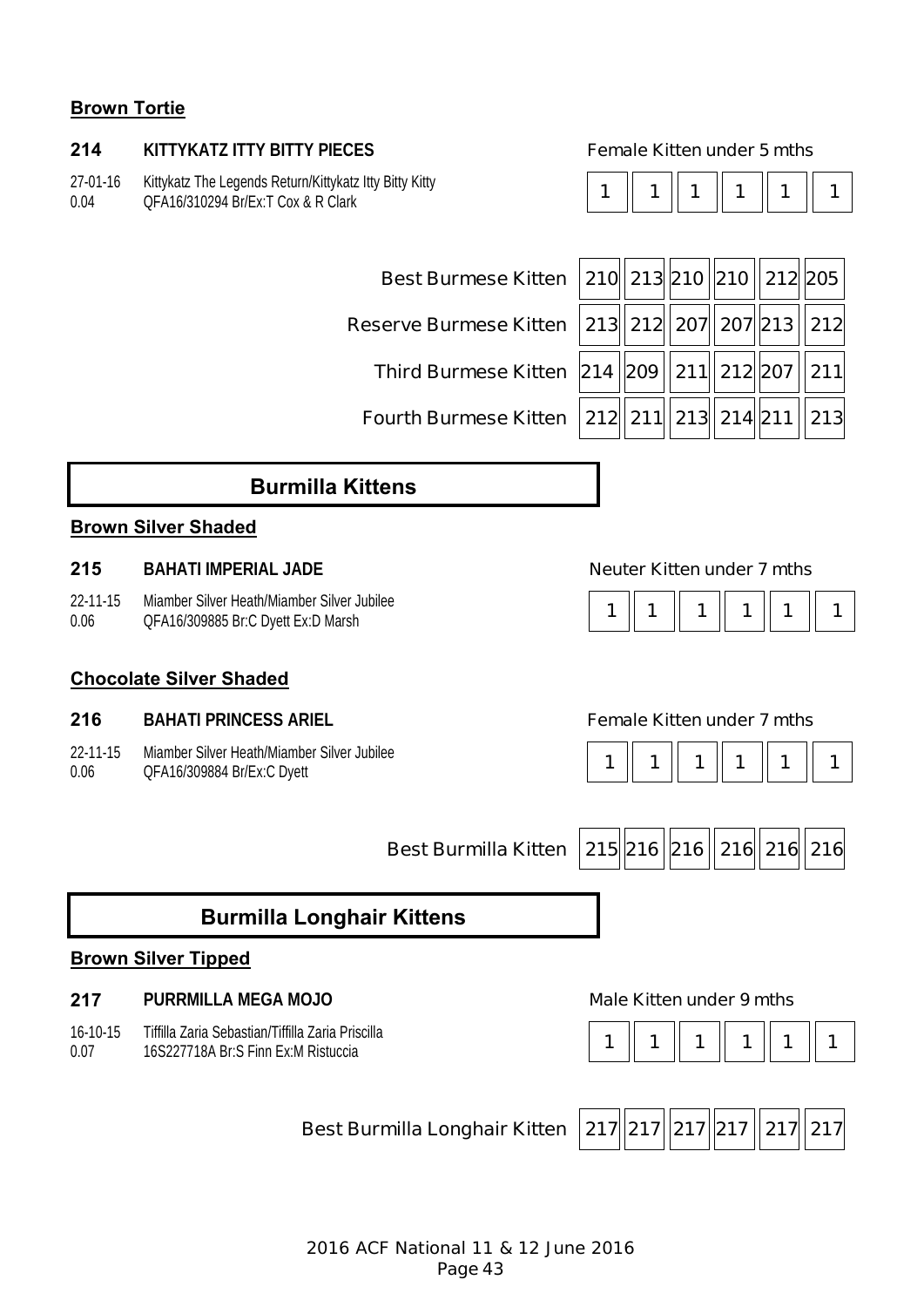# **Devon Rex Kittens**

# **Agouti & White**

# **Blue Mackerel Tabby & White**

### **218 KYAPARK TABBYTHA Female Kitten under 7 mths**

21-12-15 0.05 Kyapark Willya Luv Me/Kyapark Sugar And Spice Ryapark williya Luv Me/Ryapark Sugal And Spice<br>16QC5684(SLV) Br/Ex:P Watts **1 1 1 1 1 1 1 1 1 1 1 1 1 1 1 1 1 1** 1 **1** 

## **Black Silver Mackerel Tabby & White**

01-03-16 0.03 Kittams Cool Operator/Astracan Pearly Queen



### **219 KITTAMS POPPET Female Kitten under 5 mths**



# **Non Agouti**

### **White**

## **220 DEVMA HIDDEN MOON BEAM Female Kitten under 9 mths**

21-09-15 0.08 Kyapark Double Enterdre/DevMa Hidden Treasure 16QC5540(SLV) Br/Ex:M Taffijin

|--|--|--|--|

**Reserve Devon Rex Kitten 22** 

| Best Devon Rex Kitten $\,\bigl 218\bigr \bigl 220\bigr \bigl 218\bigr \bigl 220\,\bigl \bigl 218\bigr \bigl 218\bigr $ 218 $\bigl $ |  |  |  |
|-------------------------------------------------------------------------------------------------------------------------------------|--|--|--|
| erve Devon Rex Kitten $\,\big 220\,\big\ 218\big\ 220\big\ 218\,\big\ 220\big\ 220\big\ 2$                                          |  |  |  |

# **Egyptian Mau Kittens**

# **Black Smoke**

## **221 MISRMAU KEM HEKA Neuter Kitten under 7 mths**

04-01-16 Misrmau Amun/D'Otz Dancing With Danger

0.05



**Best Egyptian Mau Kitten 221 221 221 221 221 221**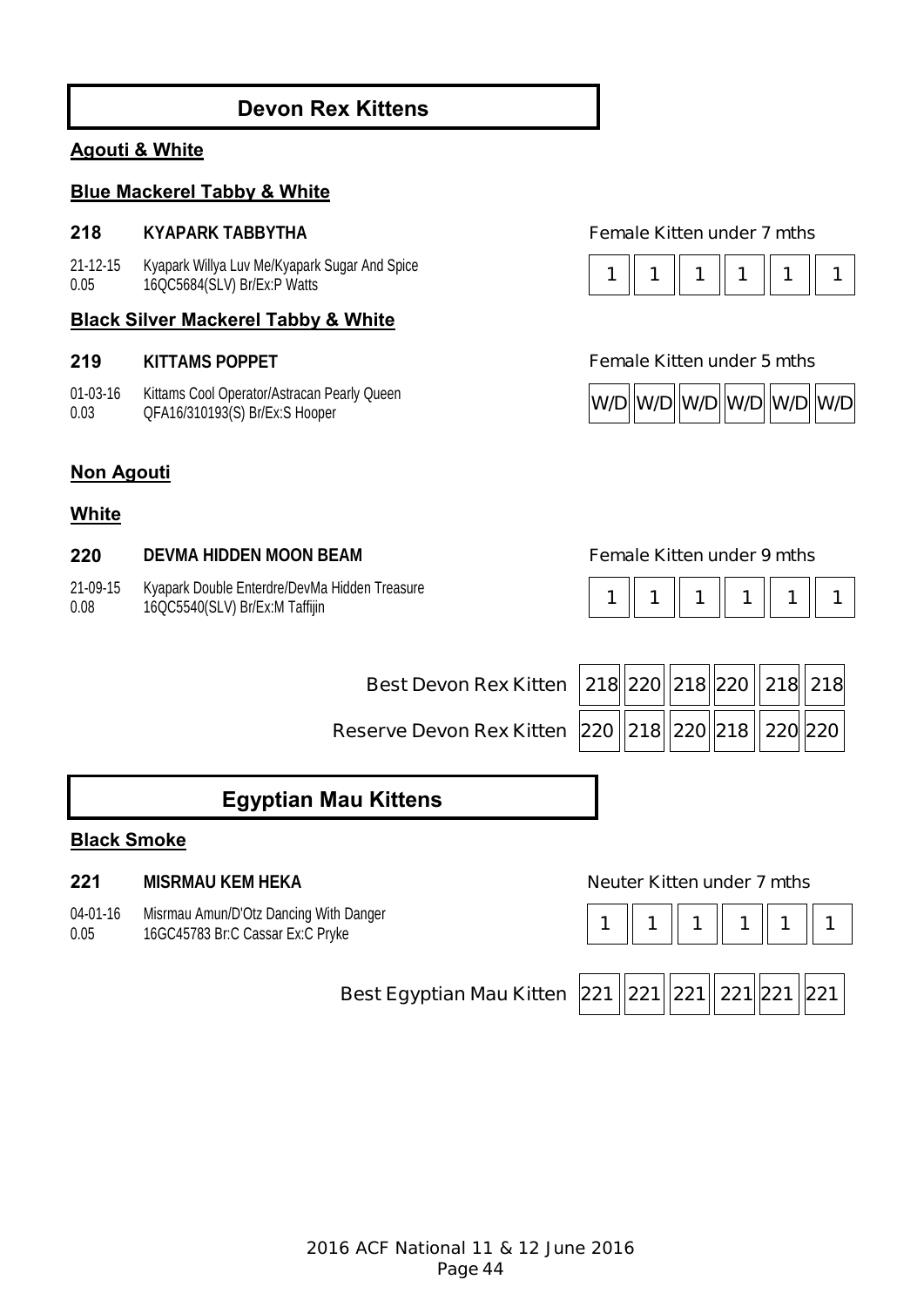# **La Perm Longhair Kittens Agouti & White Apricot Silver Ticked Tabby & White 222 FRISSON BC VENUS IN LEO Female Kitten under 9 mths** 28-09-15 0.08 Frisson BC Brass Shedu/Frisson BC Strange Brew Prisson BC Brass Sheudrrisson BC Strange Brew<br>QFA16/309828(S) Br/Ex:A Magee **1 1 1 1 1 1 1 1 1 1 1 1 1 1 1 Best La Perm Longhair Kitten 222 222 222 222 222 222 222 Mandalay Kittens Black 223 BAHATI BLACK TEMPTATION Female Kitten under 9 mths** 20-10-15 0.07 Miamber High Society/Jampadekyi Princessa Rhianna QFA16/309888/SR4 Br/Ex:C Dyett **1 1 1 1 1 1 Best Mandalay Kitten 223 223 223 223 223 223 Manx Kittens Agouti Black Tortie Classic Tabby 224 MANXIMUS WASSA'S BEAUTIFUL LEGACY Female Kitten under 7 mths** 11-12-15 0.06 Encore Izoo Wassamatta/Znotailz Ballarena of Australiana QI31601379 Br/Ex:M Brotchie **1 1 1 1 1 1 Best Manx Kitten 224 224 224 224 224 224 Russian Kittens Blue 225 TACHALI SILBER VANYA Male Kitten under 5 mths** 20-02-16 0.03 Barishka Prince Andrei/Tachali Contessa Arina 484/W16 Br/Ex:M Carle **1 1 1 1 1 1 226 TACHALI CONTESSA PAGE Female Kitten under 5 mths** 08-03-16 0.03 Barishka Prince Andrei/Tachali Jewel Zoe 488/W16 Br/Ex:M Carle **W/D W/D W/D W/D W/D W/D**

2016 ACF National 11 & 12 June 2016 Page 45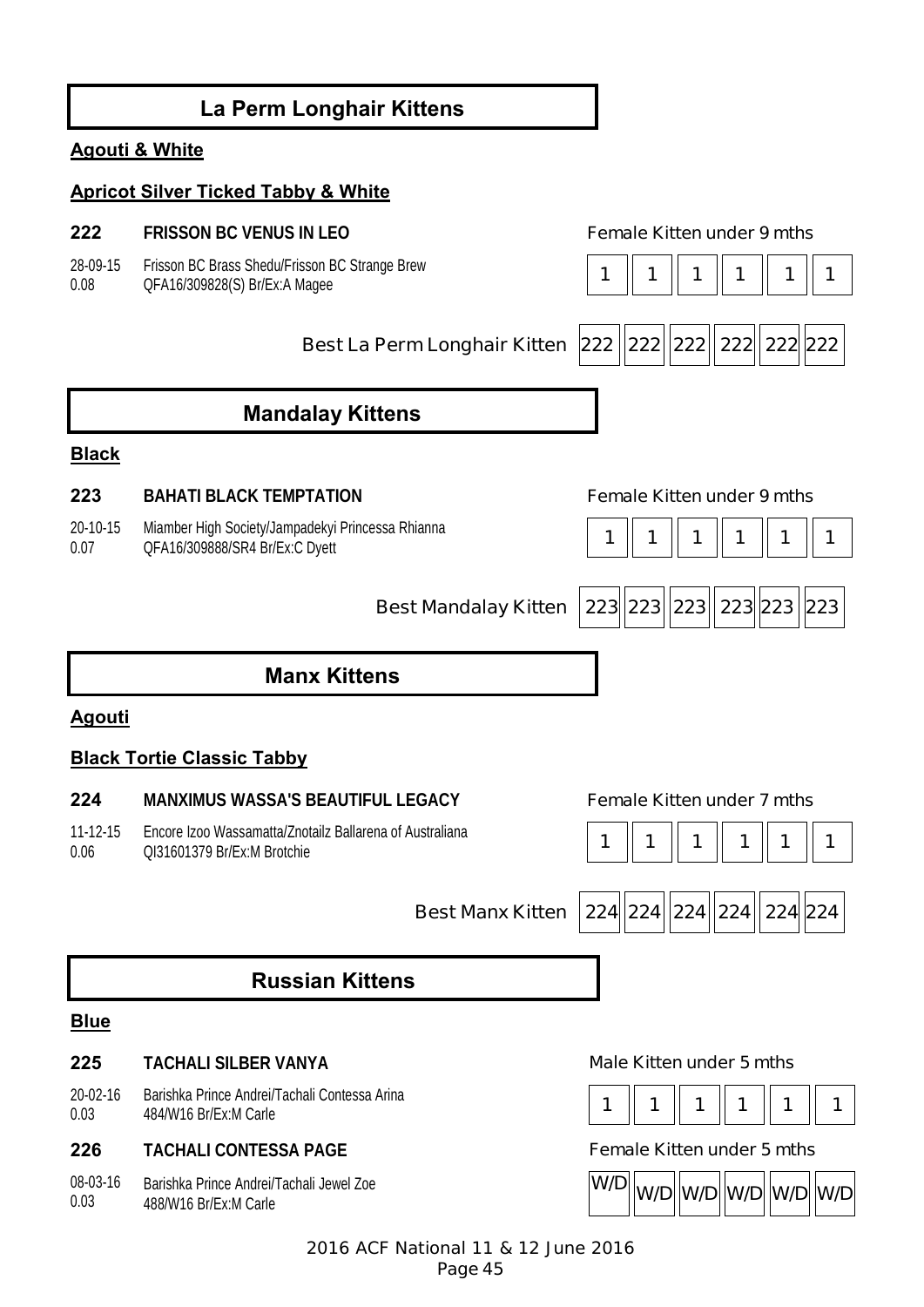# **227 TACHALI GRAND HOPE Female Kitten under 9 mths**

25-10-15 0.07 Barishka Prince Andrei/Uki Maisie Raine

| Barishka Prince Andrei/Uki Maisie Raine<br>80W16 Br/Ex:M Carle | $\parallel$ 1 $\parallel$ | 1 1 1 1 | $\parallel$ |
|----------------------------------------------------------------|---------------------------|---------|-------------|
|                                                                |                           |         |             |

| <b>Best Blue Russian Kitter</b> |
|---------------------------------|
|                                 |

| Best Blue Russian Kitten $\sqrt{227  227  227  227  227  227  }$ |  |  |  |
|------------------------------------------------------------------|--|--|--|
|                                                                  |  |  |  |

# **Black**

## **228 BABUSHKABLUE BATWOMAN Female Kitten under 5 mths**

14-02-16 0.03 Babushkablue Earl of Wessex/Bluebebop Bossa Nova Babushkablue Earl of Wessex/Bluebebop Bossa Nova<br>OFA16/310036 Br/Ex:L Du Vallier & M Auld **1 1 1 1 1 1 1 1 1 1 1 1 1 1 1 1 1** 

**Best Russian Kitten** 

**Reserve Russian Kitten 228 228 228 228 228 228** 

|  |  |  |  | 227   227   227   227   227   227 |  |  |
|--|--|--|--|-----------------------------------|--|--|
|  |  |  |  |                                   |  |  |
|  |  |  |  |                                   |  |  |

# **Scottish Fold Kittens**

# **Non Agouti**

# **Blue Tortie**

## **229 KITSINKILTS PEARL OF SCOTLAND Female Kitten under 9 mths**

26-09-15 Carinya Moonbear/Sixribbons Angelinee

0.08



**Best Scottish Fold Kitten | 229 229 229 N/A N/A N/A N/A** 

# **Selkirk Rex Kittens**

# **Non Agouti**

### **Lilac**

# **230 JENGARI MALACHI MAGIC Male Kitten under 7 mths**

25-12-15 0.05 Summagio Jeremiah/Purrcurls Plauen Kaethe

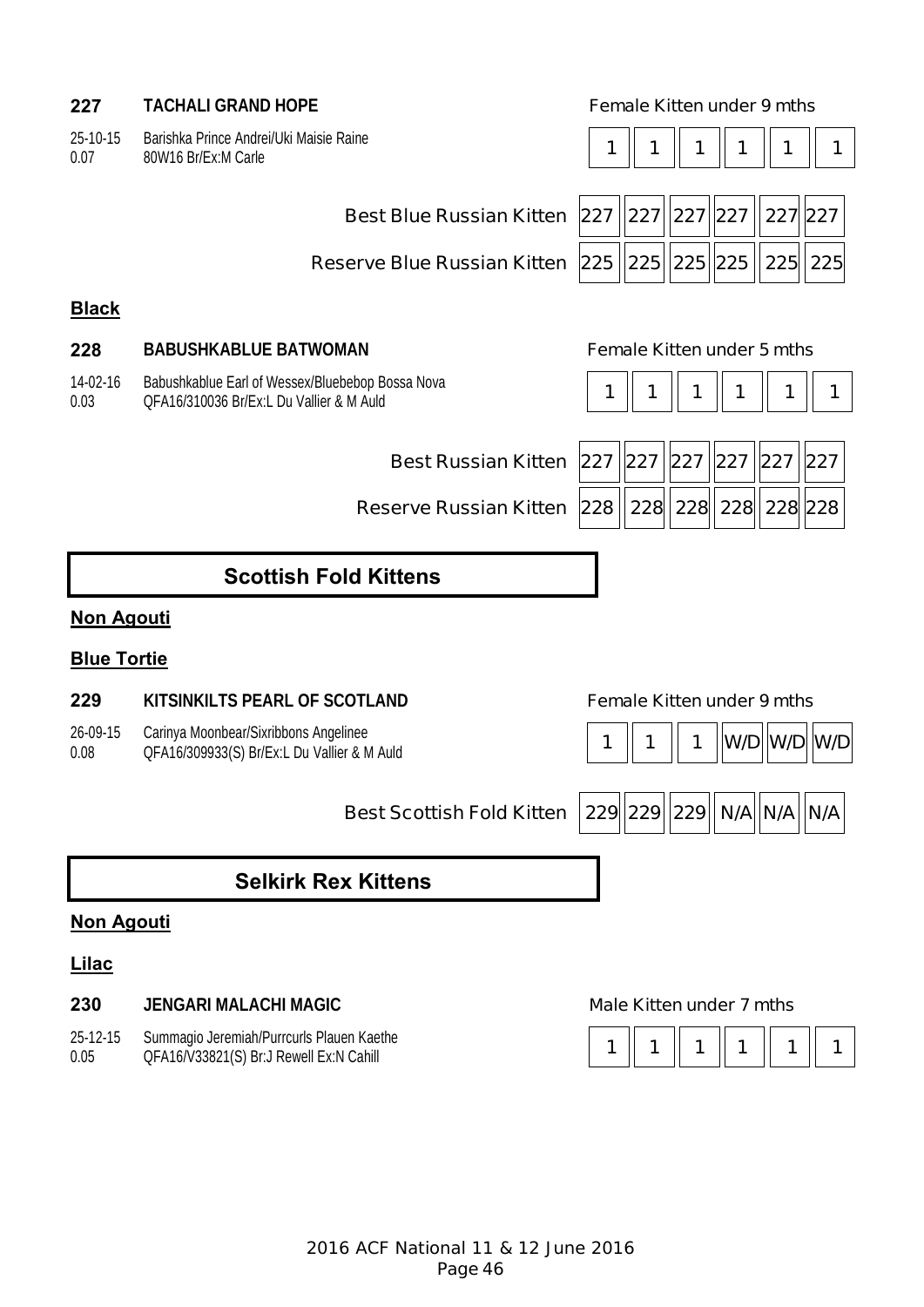# **Non Agouti & White**

# **Black Tortie Shaded & White**

# **231 JENGARI GYPSY ROSE Spay Kitten under 9 mths**

05-10-15 0.08 Jengari Eskimo Joe/Jengari Peppermint Patti

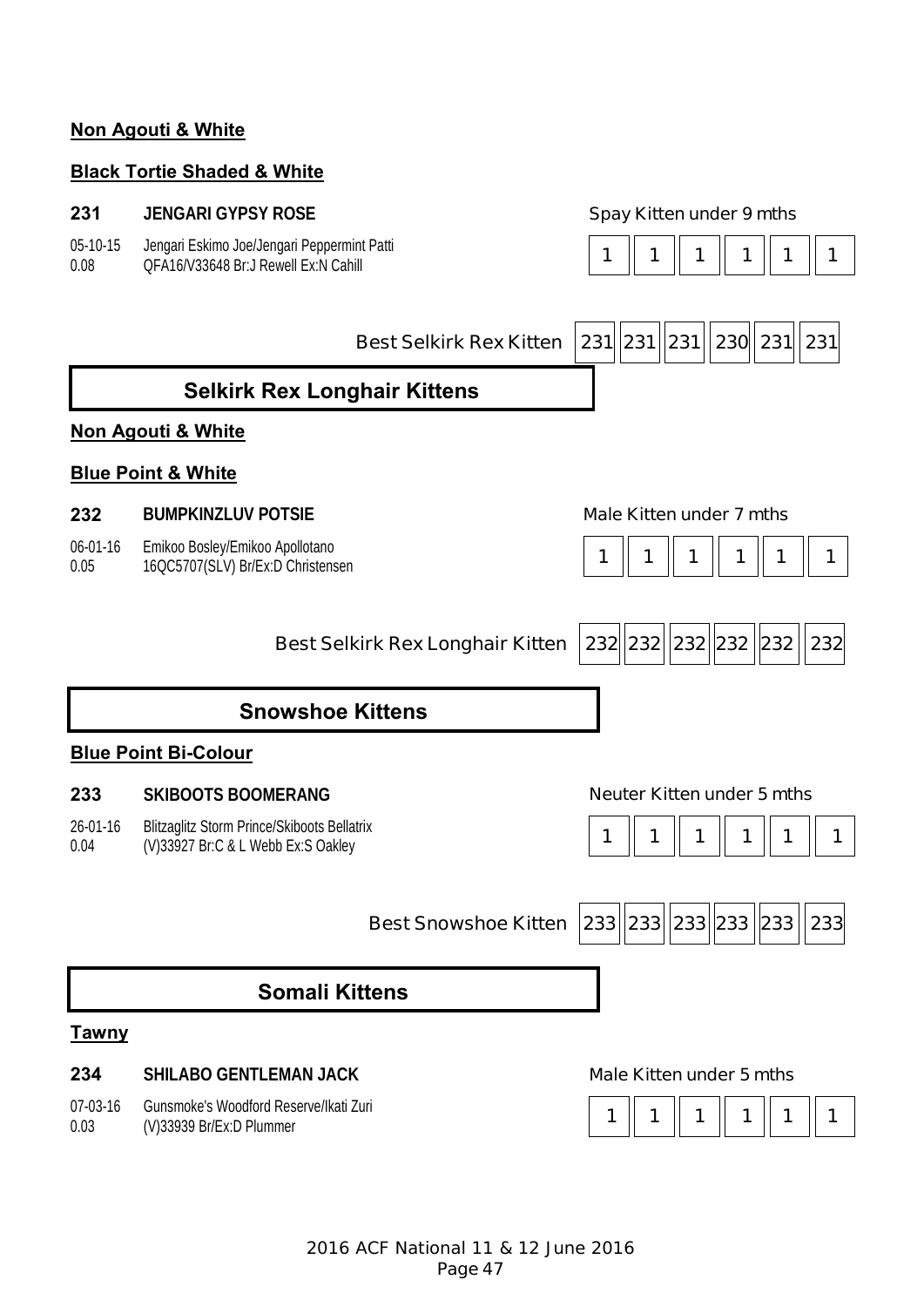# **Fawn**

# **235 SHILABO GALADRIEL Female Kitten under 9 mths**

23-10-15 0.07 Shilabo Keilor/Shilabo Auriel



**Best Somali Kitten 235 235 235 235 235 234** 

# **Sphynx Kittens**

# **Agouti**

# **Seal Mink Mackerel Tabby**

## **236 SPHYNXSTAR SKINNY MOCHACCINO Female Kitten under 7 mths**

30-12-15 0.05 Beeblebrox Strip Jack Naked/Sphynxstar More Real Beebieblux Stilp Jack Naked/Spriyitxstal Mule Real **1 1 1 1 1 1 1 1 1 1 1 1 1 1 1 1 1 1** 1 **1** 1 **1** 

# **237 SPHYNXSTAR OSAMA BIN SHAVEN Neuter Kitten under 7 mths**

30-12-15 0.05 Beeblebrox Strip Jack Naked/Sphynxstar More Real  $FQ16/40928$  Br:K Michael & J Hunt-Silby Ex:J Dennington **1 1 1 1 1 1 1 1 1 1 1 1 1 1 1 1 1** 1 **1** 







# **Agouti & White**

# **Seal Mink Mackerel Tabby & White**

### **238 SPHYNXSTAR SKINNY LATTE Female Kitten under 7 mths**

10-12-15 0.06 Beeblebrox Strip Jack Naked/Baldilicious Jaspurr

# **Non Agouti**

# **White (odd-eyed)**

04-10-15 0.08 Rainbow Warriors's Mr Nosey Leon/Manis Superbabe Rallibow warriors s Mr Nosey Leon/Mariis Superbable<br>QI31601380 Br/Ex:S Henriksen & R McGregor **1 1 | 1 | 1 | 1 | 1 | 1 | 1 | 1** | 1

18-10-15 0.07 Alchemy (V) Unfurgettable/Alchemy Rasmussan Rose FQ16/40712 Br/Ex:J Vallack **1 1 1 1 1 1** 



### **239 MANIS TITANIUM Male Kitten under 9 mths**



### **240 ALCHEMY LUCINDA Female Kitten under 9 mths**

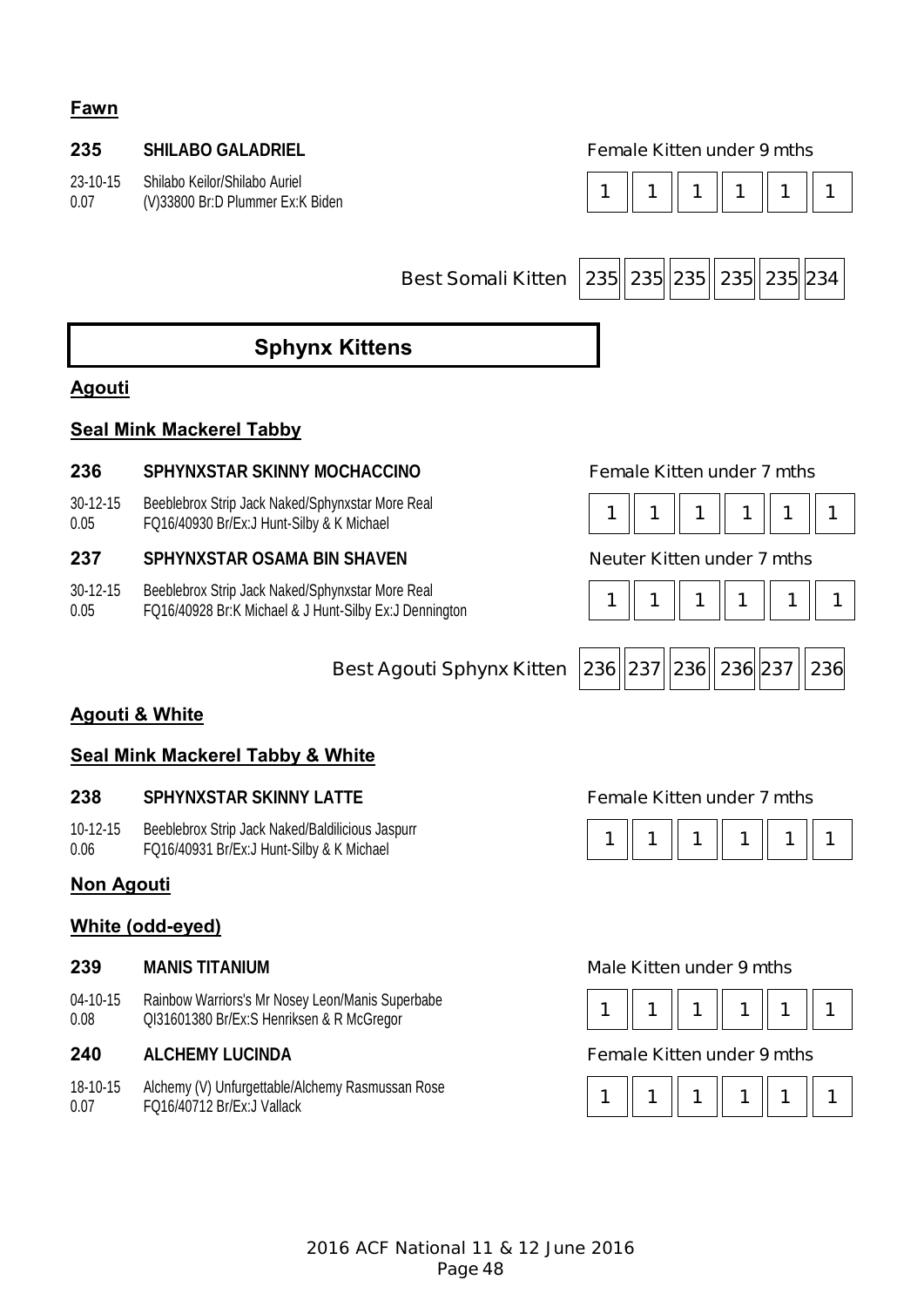# **Black Tortie**

11-11-15 0.07 Kamea Baby Sirus/Kamea Baby Piper

# **Seal Point**

# **242 BORNBARE PERRY COMBOVER Male Kitten under 5 mths**

07-02-16 0.04 Beeble Strip Jack Naked/Nude Ranch Pearl De Vere Deeple Strip Jack Naked/Nude Raficil Pearl De vere<br>CVI2-1630 Br:A Jenkin Ex:J Hunt-Silby **N/A | 1** | 1 **| N/A | 1 | N/A** | 1 **| 1** | 1

### **241 KAMEA TIFFENY Spay Kitten under 9 mths**





# **Best Non Agouti Sphynx Kitten 239 239 239 239 240 241**

## **Non Agouti & White**

## **Black Tortie & White**

### **243 MANIS VOO DOO CHILD (GEN 3) Female Kitten under 7 mths**

09-01-16 0.05 Rainbow Warriors' Mr Nosey Leon/Manis Pure Magic Ralibow warriors will nosey Leon/Mariis Pule Magic<br>QI31604435 Br/Ex:S Henriksen & R McGregor **1 1 | 1 | 1 | 1 | 1 | 1 | 1 | 1** | 1

# **Seal Mink & White**

## **244 DECHA LORD ALMIGHTY OODAT Neuter Kitten under 5 mths**

21-01-16 0.04 Amazing King Ruben/Amazing Queen Lilly Blu Amazing King Ruben/Amazing Queen Lilly Blu<br>GCSA3G11210 Br:D Myers Ex:E Tonkin **1 1 1 1 1 1 1 1 1 1 1 1 1 1 1 1 1** 1

### **245 DECHA COUNT MYSTIC TADOO Male Kitten under 9 mths**

22-09-15 0.08 Filbitru Nude Kasanova/Amazing Queen Sabine







|  | 243   243  243  244   244   244 |  |  |  |  |
|--|---------------------------------|--|--|--|--|
|--|---------------------------------|--|--|--|--|

**Reserve Sphynx Kitten** 

**Best Non Agouti & White Sphynx Kitten** 

| urth Sphynx Kitten 241 |  |
|------------------------|--|

| Best Sphynx Kitten $ 243  237 243  244  240  241 $                                                                             |  |  |  |
|--------------------------------------------------------------------------------------------------------------------------------|--|--|--|
| eserve Sphynx Kitten $\,$ 239 $\parallel$ 238 $\parallel$ 239 $\parallel$ 239 $\parallel$ 237 $\parallel$ 239 $\parallel$      |  |  |  |
| Third Sphynx Kitten $ 240  243  242  243  243  236 $                                                                           |  |  |  |
| Fourth Sphynx Kitten $\,{} \,241 \overline \,236 \overline \,245 \overline \,240\,\overline \,238 \overline \,244\overline \,$ |  |  |  |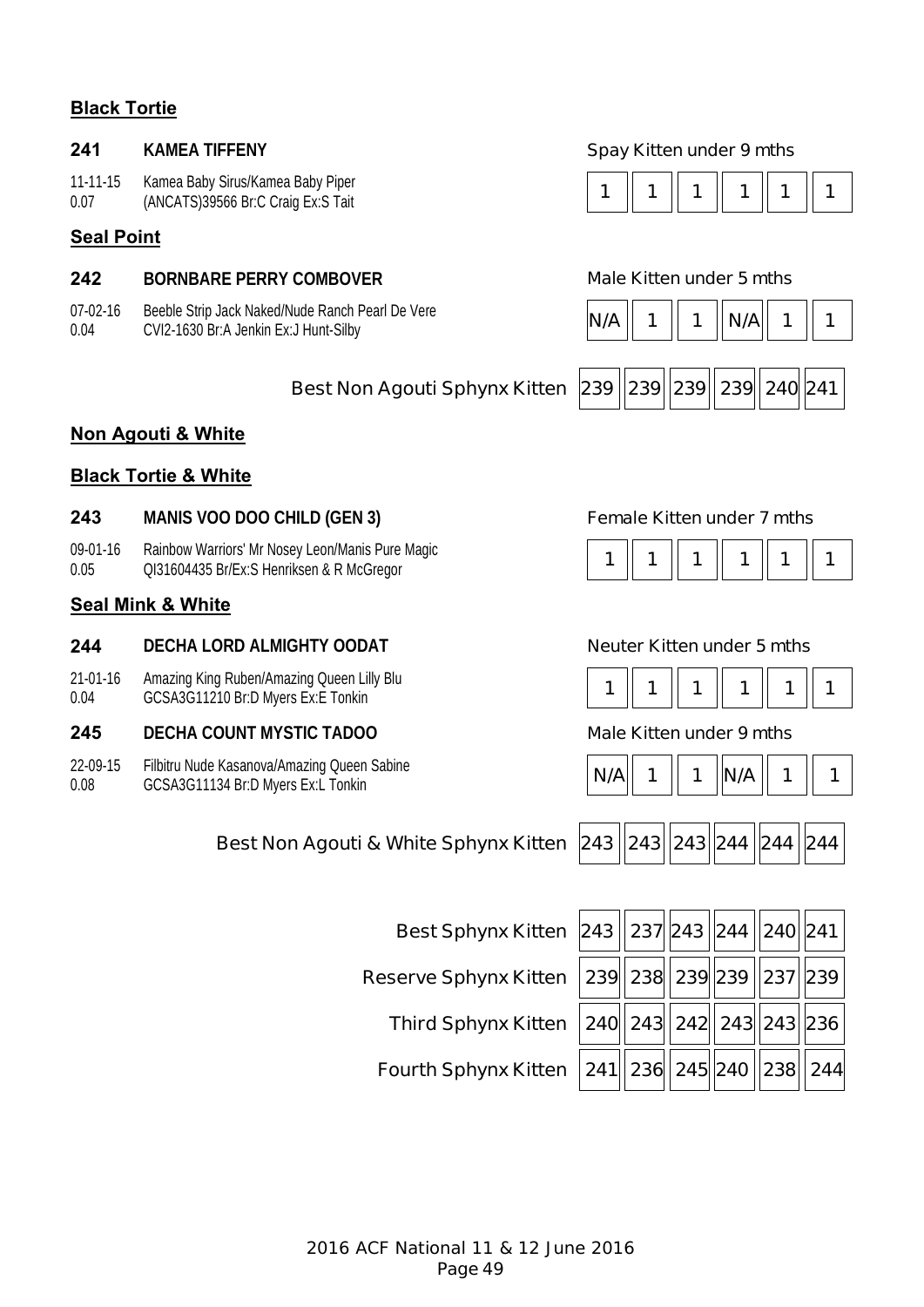# **Tonkinese Kittens**

# **Blue Mink**

### **246 EMMEL RENAISSANCE Female Kitten under 7 mths**

06-12-15 0.06 Ellaben Jackson/Emmel Swan Song

# **Chocolate Mink**

| 247 |  | <b>EMMEL NOT WITHOUT CINN</b> |  |
|-----|--|-------------------------------|--|
|     |  |                               |  |

07-02-16 0.04 Shotoku Chai/Emmel The Snow Queen **FQ16/40876 Br/Ex:M Lathouras** 

12-12-15 0.05 Anniesong Talon/Anniesong Storm

# **Best Chocolate Mink Tonkinese Kitten 246 248 248 248 248 248**

# **Lilac Mink**

### **249 EMMEL JUST A TOUCH OF SPICE Female Kitten under 5 mths**

09-02-16 0.04 Sirrahsunam Fawn Fantasia/Emmel My Private Idaho Sirialisulialli Fawli Falliasia/Ellilliel My Private Idalio<br>FO16/40881 Br M Lathouras /Ex:L Butzbach **1 1 1 1 1 1 1 1 1 1 1 1 1 1 1 1 1 1** 1

### **Seal Mink**

06-10-15 0.08 Mockingjay Sinatra/Nibbel Everdeen GCSA3G11126/15S227689A Br/Ex:L & D Nesbitt **<sup>1</sup> 1 1 1 1 1** 

### **Chocolate Point**

# **251 RIVERSONG YUKIDARUMA Male Kitten under 7 mths**

- 16-11-15 Aztec Akio/Emmel Myuki
- 0.06



## **247 Female Kitten under 5 mths**

|--|

## **248 ANNIESONG BAILEY Female Kitten under 7 mths**







# **250 MOCKINGJAY RUE Female Kitten under 9 mths**





| Best Tonkinese Kitten $\vert$ 250 $\vert \vert$ 248 $\vert \vert$ 250 $\vert \vert$ 250 $\vert \vert$ 250 $\vert \vert$ 249 $\vert$ |  |  |  |
|-------------------------------------------------------------------------------------------------------------------------------------|--|--|--|
| Reserve Tonkinese Kitten $\,\big 251\,\big\ 251\,\big\ 248\,\big\ 251\,\big\ 246\,\big\ 248\,\big\ $                                |  |  |  |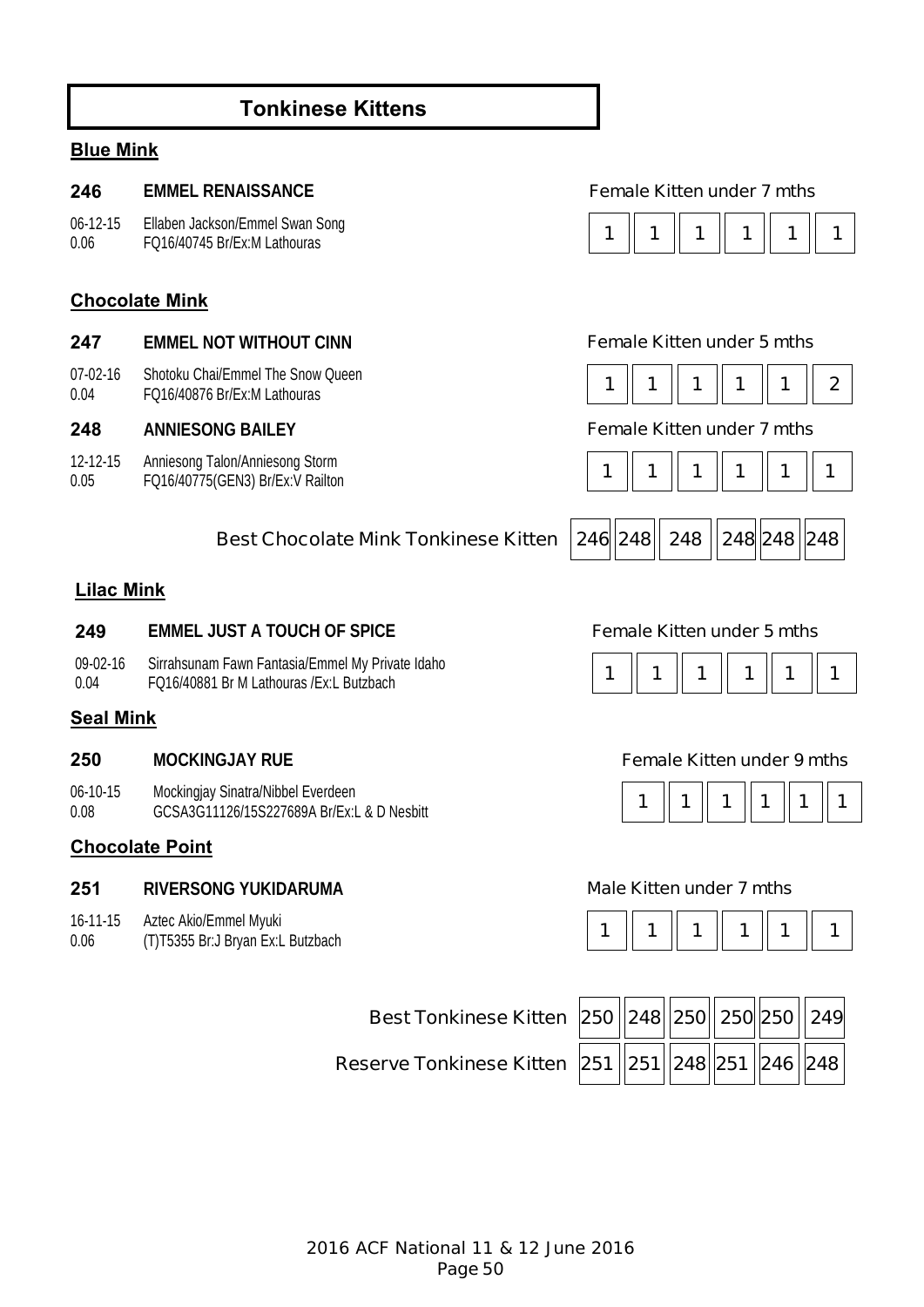# **Group 3 Entires**

# **Abyssinian Entires**

# **Tawny**

| 252              | ABYSPHERE'S ALEXANDER NEVSKY (IMP RUS)                                                  |                   | <b>Male class</b>   |                  |                         |               |              |
|------------------|-----------------------------------------------------------------------------------------|-------------------|---------------------|------------------|-------------------------|---------------|--------------|
| 10-01-15<br>1.05 | Abysphere Amatory/Abysphere Holy Lamb<br>OFA15/0308-02056608 Br/Ex:M & S Shawn          | 1                 | 1                   | 1                | 1                       | 1             | 1            |
|                  | <b>Challenge [252] 252</b>                                                              |                   |                     | 252 252          | 252 252                 |               | 252          |
| 253              | SILVER DGC OSIRIS(V) MAID IN AUSTRALIA                                                  |                   | <b>Female class</b> |                  |                         |               |              |
| 14-08-14<br>1.09 | Osiris(V) Sammy Davis Junior/Osiris(V) Last Hurrah<br>QFA15/308120 Br/Ex:M & S Shawn    | 1                 |                     |                  | $\overline{\mathbf{2}}$ | 3             | $\mathbf{2}$ |
| 254              | <b>OSIRIS(V) PERFECT ROSE</b>                                                           |                   |                     |                  |                         |               |              |
| 06-06-15<br>1.00 | Osiris(V) Ralph Lauren/Osiris(V) Roses Are Pink<br>QFA15/308777 Br/Ex:M & S Shawn       | $\mathbf{2}$      | $\boldsymbol{2}$    | $\boldsymbol{2}$ | 1                       | $\mathbf 2$   | 1            |
| 255              | <b>OSIRIS(V) DANCE TO THE STARS</b>                                                     |                   |                     |                  |                         |               |              |
| 09-09-15<br>0.09 | Osiris(V) Hearts Perfection/Osiris(V) Ballroom Dancer<br>OFA15/309374 Br/Ex:M & S Shawn | 3                 | 3                   | $\mathbf{3}$     | 3                       | 1             | 3            |
|                  | <b>Challenge</b> between [253, 254, 255] <b>253</b>                                     |                   |                     | 253 253          |                         | 254  255  254 |              |
|                  |                                                                                         |                   |                     |                  |                         |               |              |
|                  | <b>Best Abyssinian Entire</b>                                                           | 253               | 253                 |                  | 253 254                 | $252$ 254     |              |
|                  | <b>Reserve Abyssinian Entire</b>                                                        | 254   254         |                     | 252 253          |                         |               | 255 253      |
|                  | <b>American Shorthair Entires</b>                                                       |                   |                     |                  |                         |               |              |
|                  | <b>Black Silver Classic Tabby</b>                                                       |                   |                     |                  |                         |               |              |
| 256              | <b>OZKI CHARMIN' SYLVIA</b>                                                             |                   | <b>Female class</b> |                  |                         |               |              |
| 04-02-15<br>1.04 | Calci Fire's Sammy/Calci Fire's Fabio BB<br>15QC5284 Br:K & L Harding Ex:L Adams        | 1                 | 1                   |                  | 1                       |               | 1            |
|                  |                                                                                         |                   |                     | 256 256          |                         |               | 256          |
|                  | <b>Challenge [256] 256</b>                                                              |                   |                     |                  |                         | 256 256       |              |
|                  |                                                                                         |                   |                     |                  |                         |               |              |
|                  | <b>Best American Shorthair Entire</b>                                                   | 256   256 256 256 |                     |                  |                         | 256 256       |              |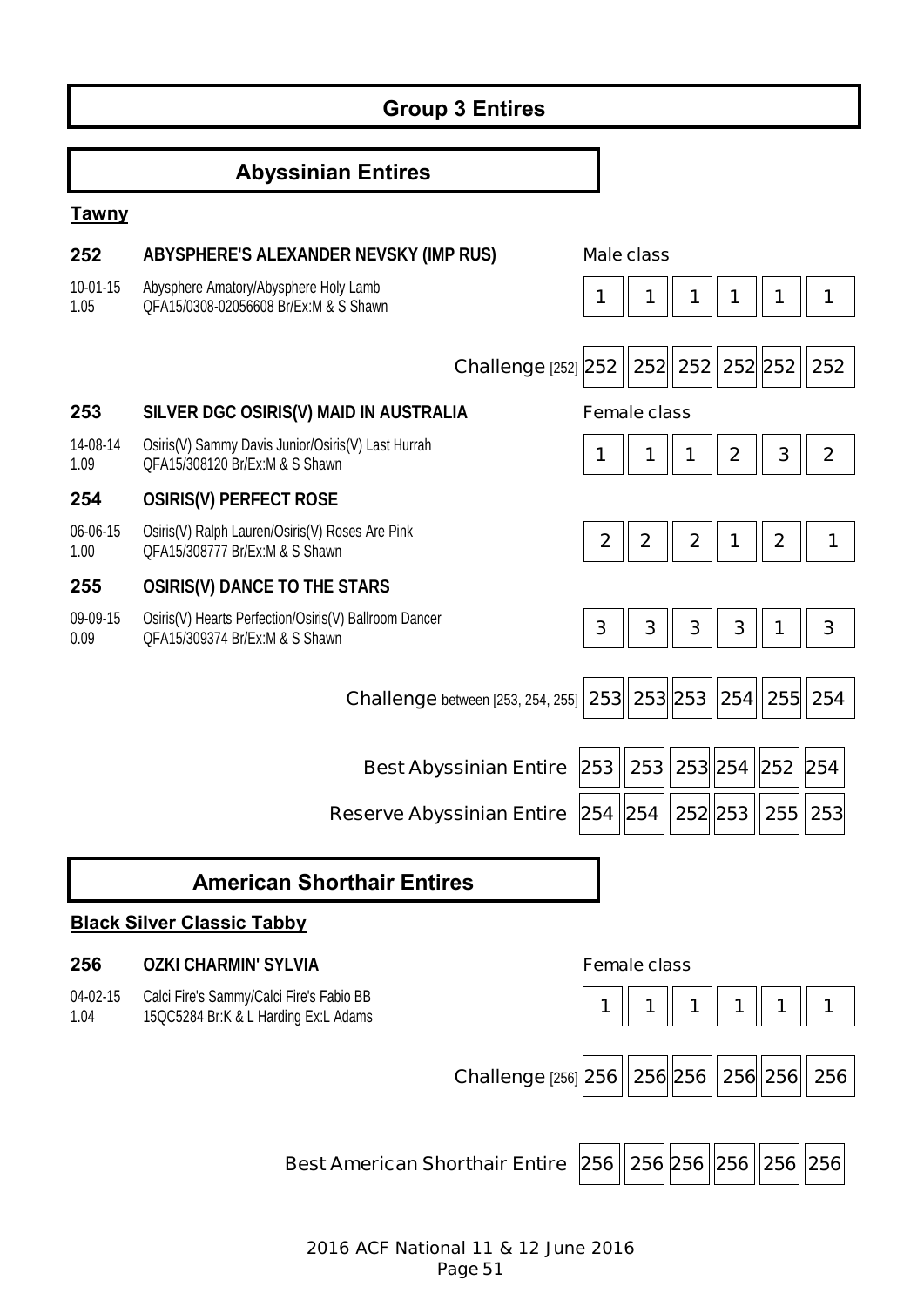# **Australian Mist Entires**

# **Blue Spotted**

# **257 AACARMAR OASHANWILL EDREA Female class** 06-08-15 0.10 Nintu Just William/Aacarmar Eastarali Ma Ashanti 150C5319 Br/Ex:C Higgins & M Dart **15QC5319 Br/Ex:C Higgins & M Dart 1** 1 **1** 1 **1** 1 **1** 1 **1 1 AB SE NT Challenge [257] 257 | 257 | 257 | N/A N/A | N/A Chocolate Spotted 258 AACARMAR IBAYALI ZAAFIRA Female class** 03-02-15 1.04 Aacarmar Dawnhung Ali/Aacarmar Ecocojust Bayah 15QC5138 Br/Ex:C Higgins & M Dart **1 1 1 1 1 1 Challenge** [258] **258 258 258 258 258 258 Chocolate Marbled 259 BDGC AACARMAR IDURJAYORPH MA NARKEASHA Female class** 26-07-14 1.10 Aacarmar Arumaja Orpheus/Aacarmar Adawnwil Ma Durjaya Aacamian Arumaja Orpheus/Aacamian Auawinwin wa Durjaya<br>14QC4674 Br/Ex:C Higgins & M Dart **1 1 1 1 1 1 1 1 1 1 1 || 1 || NT Challenge** [259] **259 259 <sup>259</sup> N/A N/A | N/A Best Australian Mist Entire 257 257 259 258 258 258 Bengal Entires Brown Spotted Tabby 260 EUR CH S\*KUNGSGARDENCATS ROMULUS Male class** 10-07-14 1.11 SW & SC Absolutely My Own Private Idaho/Von Satara Winter Romance SW & SC ADSORITERY MY OWN PHYate Rando VON Satara Willier Romance<br>(EUR)SVERAKRX312602 Br:U & S Granlid Ex:K Drennan & E Cunnen **A A A A B B B B B B E A B F 261 ADEHILLS LIONHEART**  19-11-14 1.06 Adehills Brave Heart /Adehills Dolled Up Aderinis Brave Heart Aderinis Dolled Up<br>(SA)GCSA3G11054(S) Br:M Radus Ex:B Walls **1** 1 1 1 3 **1 2** 1 1 **262 ALCHEMY AUSTIN POWERS**  26-08-15 0.09 Anjali Charlie/Ajays Azumi FQ15/40610 Br/Ex:J Vallack **3 3 1 3 3 3**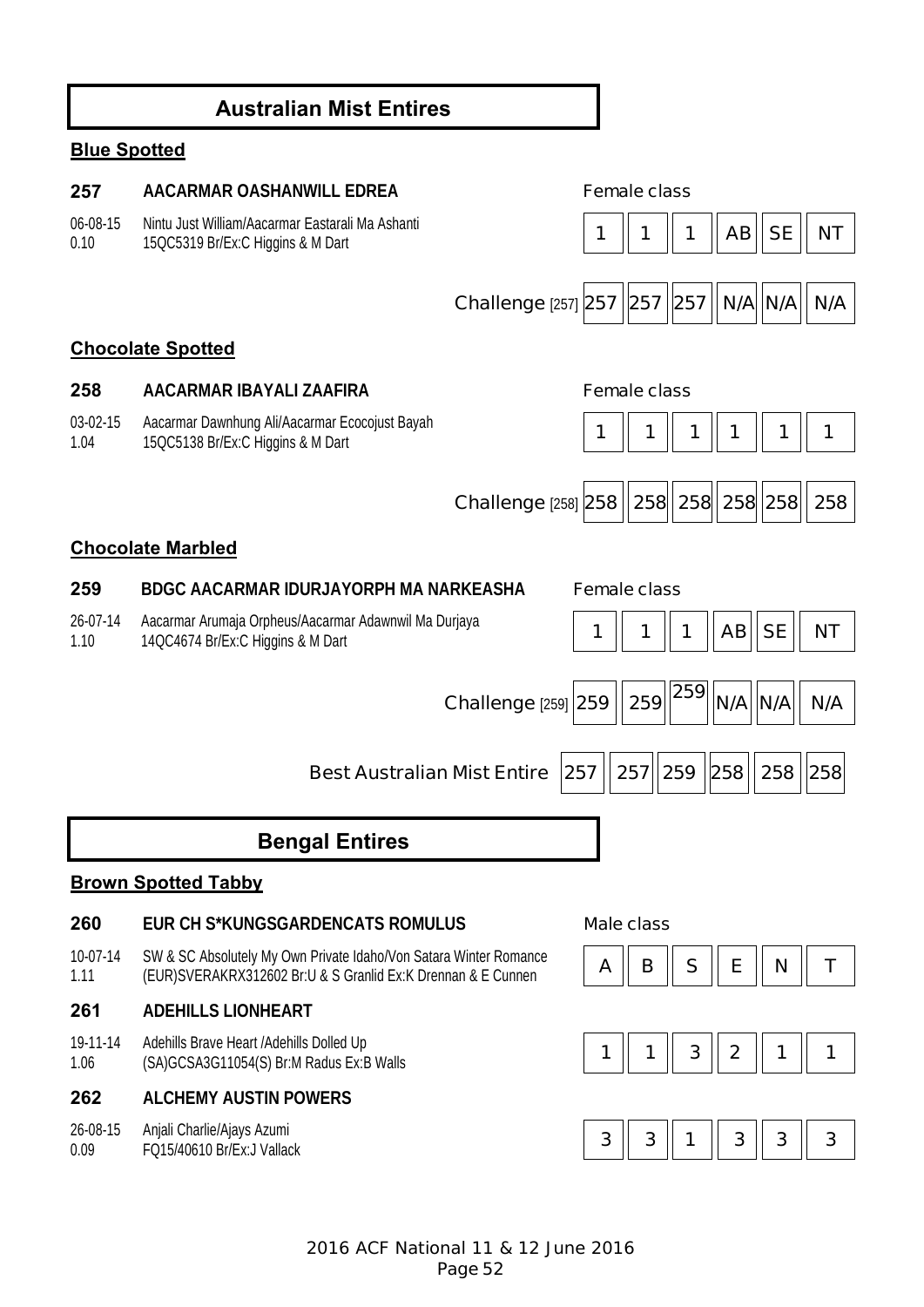## **263 WAGATI ZAIN**

| 30-08-15 | Wagati Ghalib/Wagati Anastasia |
|----------|--------------------------------|
| 0.09     | 15QC5343[SLV] Br/Ex:P Harrison |

| 30-08-15<br>0.09   | Wagati Ghalib/Wagati Anastasia<br>15QC5343[SLV] Br/Ex:P Harrison                                                |     | $\mathbf 2$ | $\mathbf{2}$        | $\boldsymbol{2}$ |             | $\boldsymbol{2}$ | $\boldsymbol{2}$ |
|--------------------|-----------------------------------------------------------------------------------------------------------------|-----|-------------|---------------------|------------------|-------------|------------------|------------------|
|                    |                                                                                                                 |     |             |                     |                  |             |                  |                  |
|                    | <b>Challenge</b> between [260, 261, 262, 263] 261                                                               |     |             | 261                 | 262 263          |             | 261              | 261              |
| 264                | <b>ICENI VENUS VICTRIX</b>                                                                                      |     |             | <b>Female class</b> |                  |             |                  |                  |
| 30-01-14<br>2.04   | Aridlands Takoda/Artattack Dancing Flames<br>(ANCATS)35642 Br/Ex:K Drennan & E Cunnen                           |     | A           | B                   | S                | E           | N                | Τ                |
| 265                | <b>MORRIGAN ATHENA</b>                                                                                          |     |             |                     |                  |             |                  |                  |
| 04-01-15<br>1.05   | Bundu Shaka Zulu/Morrigan Moulin Rouge<br>(Q) QFA15/308612(S) Br/Ex: B Walls                                    |     | A           | B                   | S                | E           | N                | Τ                |
| 266                | <b>BDGC AUSSIEPOSHPAWS ALORA DANAN</b>                                                                          |     |             |                     |                  |             |                  |                  |
| $01-02-15$<br>1.04 | Fidelis Look Mum No Hands of Aussieposhpaws/Runamok Roulette Of<br>Aussieposhpaws<br>FQ15/40349 Br/Ex:S Haskins |     | 1           | $\overline{2}$      | 3                | 1           | 3                | 1                |
| 267                | <b>CATEMPIRE LADY MORGAN LE FAY</b>                                                                             |     |             |                     |                  |             |                  |                  |
| 28-05-15<br>1.00   | Okavango Charming/Aussieposhpaws Luna Lovegood<br>FQ15/40487 Br/Ex:C Pruss                                      |     | $\mathbf 2$ | 1                   | $\boldsymbol{2}$ | 3           | $\boldsymbol{2}$ | $\boldsymbol{2}$ |
| 268                | <b>CATEMPIRE LADY JULIET</b>                                                                                    |     |             |                     |                  |             |                  |                  |
| 26-07-15<br>0.10   | Okavango Charming/Belluspardus Tanzi's Little Star of Aussieposhpaws<br>FQ15/40530 Br/Ex:C Pruss                |     | 3           | 3                   | 1                | $\mathbf 2$ | 1                | 3                |
| 269                | <b>ALCHEMY CHEYENNE</b>                                                                                         |     |             |                     |                  |             |                  |                  |
| 26-08-15<br>0.09   | Anjali Charlie/Ajays Azumi<br>FQ15/40615 Br/Ex:J Vallack                                                        |     | A           | B                   | S                | E           | N                | Τ                |
|                    |                                                                                                                 |     |             |                     |                  |             |                  |                  |
|                    | <b>Challenge</b> between [264, 265, 266, 267, 268, 269] <b>266</b>   267   268   266                            |     |             |                     |                  |             | 268  266         |                  |
|                    |                                                                                                                 |     |             |                     |                  |             |                  |                  |
|                    | <b>Best Brown Spotted Tabby Bengal Entire</b>                                                                   | 261 | 261         |                     | 268              | 263         | 261              | 261              |
|                    | <b>Reserve Brown Spotted Tabby Bengal Entire</b>                                                                | 266 | 267         |                     | 262              | 261         | 263              | 263              |
|                    | <b>Third Brown Spotted Tabby Bengal Entire</b>                                                                  | 263 | 263         |                     | 267              | 262         | 268              | 266              |
|                    |                                                                                                                 |     |             |                     |                  |             |                  |                  |

## **Seal Mink Marbled Tabby**

### 11-11-14 1.07 Quicksilver Tutul Salju of Catamount/Catamount Juganu Apsara Tinkerbell | **1 ||D/Q || 1 || 1 || 1 || 1 || 1**<br>FQ15/40258 Br/Ex:T Bickerton

# **270 CATAMOUNT CHAANDI APSARA KANYA Female class**

 $\blacksquare$ 

 $Challenge$ 

|  |  |  |  |  |  | $[270]$ 270 N/A 270 $  270  270  270  270$ |
|--|--|--|--|--|--|--------------------------------------------|
|--|--|--|--|--|--|--------------------------------------------|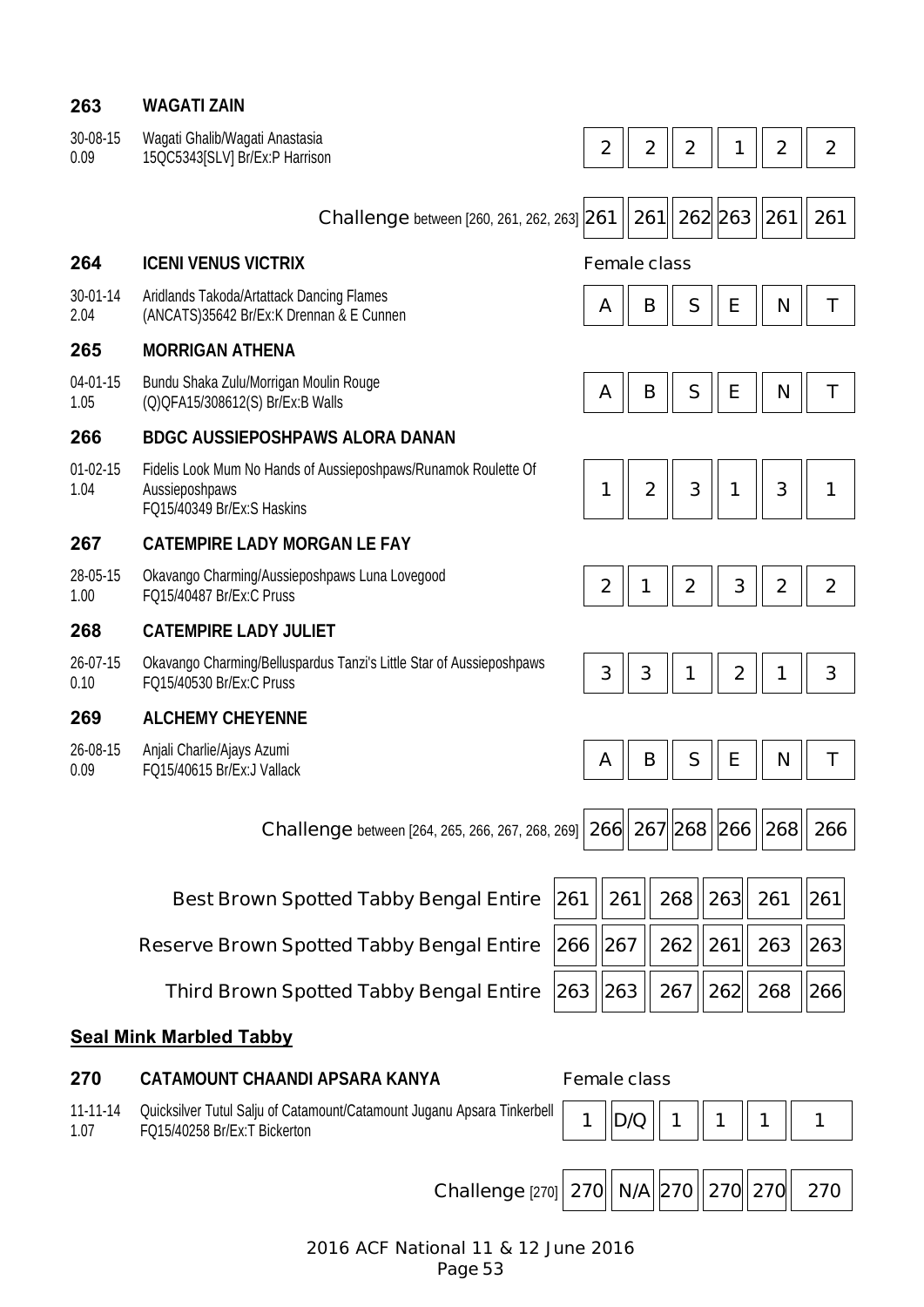| Best Bengal Entire 261 261 268 263 261 261    |  |  |  |
|-----------------------------------------------|--|--|--|
| Reserve Bengal Entire 266 267 262 261 263 263 |  |  |  |
| Third Bengal Entire 263 263 267 262 270 266   |  |  |  |
| Fourth Bengal Entire 267 266 270 266 268 262  |  |  |  |

# **Bombay Entires**

# **Black**

| 271              | DB GD CH MORAVANKA MADAM GUCCI                                                                                |                  | <b>Female class</b>     |              |                |              |              |
|------------------|---------------------------------------------------------------------------------------------------------------|------------------|-------------------------|--------------|----------------|--------------|--------------|
| 28-04-15<br>1.01 | Timari's Robert E Lee/Moravanka Black Iris<br>OFA15/15N176393 Br:V Mould Ex:J Miller                          | A                | B                       | S            | E              | N            | T            |
|                  |                                                                                                               |                  |                         |              |                |              |              |
|                  | Challenge [271]                                                                                               | N/A              | $ N/A $ $ N/A $ $ N/A $ |              |                | N/A          | N/A          |
|                  | <b>Best Bombay Entire</b>                                                                                     | N/A              | N/A                     | N/A          | N/A            | N/A          | N/A          |
|                  | <b>British Shorthair Entires</b>                                                                              |                  |                         |              |                |              |              |
| <b>Blue</b>      |                                                                                                               |                  |                         |              |                |              |              |
| 272              | ACF NAT CH, ACF SAPP AOE, DIA DGC, CQ PLAT DGC<br><b>AMBRITT HURRICANE HARRY</b>                              |                  | <b>Male class</b>       |              |                |              |              |
| 13-12-12<br>3.05 | Ambritt Pearl Jammin Eddie/Ambritt Forget Me Not<br>QFA13/305205 Br/Ex: J & A Maas                            | $\boldsymbol{2}$ |                         |              | $\overline{2}$ | 4            | 1            |
| 273              | <b>GD CH AMBRITT HERE COMES RALPHIE</b>                                                                       |                  |                         |              |                |              |              |
| 03-09-13<br>2.09 | Ambritt Pearl Jammin Eddie/Ambritt Forget Me Not<br>QFA13/306291/W14 Br: J & A Maas Ex: P Lanigan             | 4                | $\overline{2}$          | $\mathbf{2}$ | 1              | 3            | $\mathbf{2}$ |
| 275              | <b>GD CH AMBRITT GUNNA KNOCK YA SOCKS OFF</b>                                                                 |                  |                         |              |                |              |              |
| 30-09-14<br>1.08 | Casper V.Angelas Sonnenhof/ Ambritt Crimson and Clover<br>OFA15/308085 Br/Ex: J & A Maas                      | 1                | 3                       | 3            | $\mathbf{3}$   | $\mathbf{2}$ | 4            |
| 276              | AMBRITT LET THE GOOD TIMES ROLL                                                                               |                  |                         |              |                |              |              |
| 25-03-15<br>1.02 | Casper V. Angelas Sonnenhof/Ambritt Shez An Uptown Girl<br>QFA15/308962GC15S Br:J & A Maas Ex:N & C Tricarico | $\mathbf{3}$     | 4                       | 4            | 4              | 1            | 3            |
|                  | <b>Challenge</b> between [272, 273, 274, 275, 276] 275                                                        |                  |                         | 272 272      |                | 273 276      | 272          |
| 277              | CH AMBRITT POETRY IN MOTION                                                                                   |                  | <b>Female class</b>     |              |                |              |              |

17-11-14 1.06 Ambritt Hurricane Harry/Ambritt Shez an Uptown Girl Ambritt Hurricane Harry/Ambritt Shez an Uptown Girl<br>QFA15/308397/W15 Br:J & A Maas Ex:P Lanigan **2 2 2 2 2 2 1 1 1 1 1 1 2**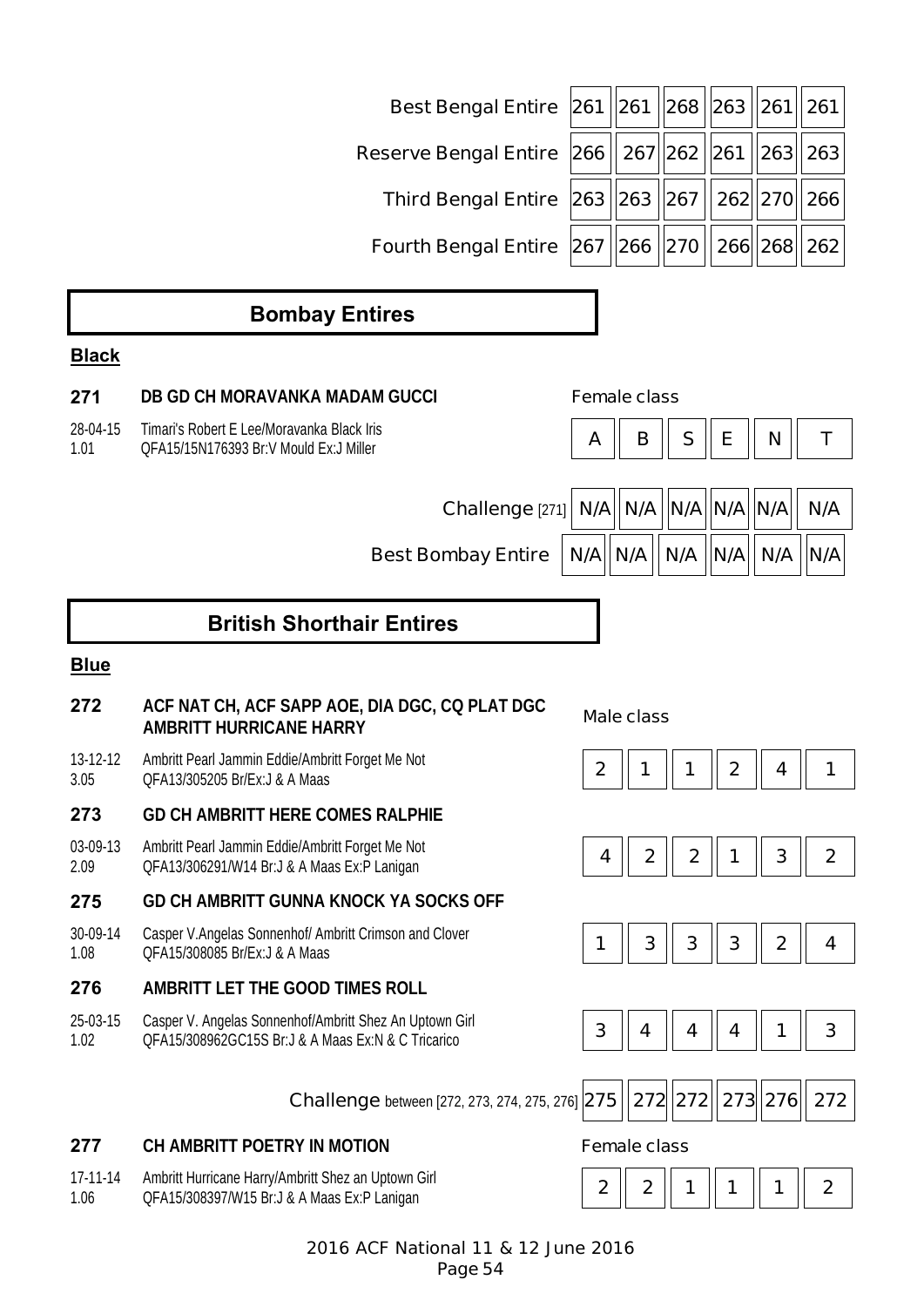# **278 RESHKY CIRQUE DE LA LUNE**

| $30 - 01 - 1$ | ı Magik/Birchfield Mv Private I<br>Idaho<br>Reshky Kazama |  |  |  |
|---------------|-----------------------------------------------------------|--|--|--|
| 1.04          | OFA15/308504 Br.<br>Gablonski<br>Denninaton Ex:J          |  |  |  |

## **279 PHILAUS JA MIE**

29-07-15 0.10 Belarley King Loki/Keturah Lady Diana

CVI:3/1321 Br/Ex:J Tiangco & M Booradale **1 3 3 3 3 3**

**Challenge** between [277, 278, 279] **279 278 277 277 277 278** 

| Best Blue British Shorthair Entire $\ 279\ 278\ 272\ 273\ 276\ 278$ |  |  |  |
|---------------------------------------------------------------------|--|--|--|
|                                                                     |  |  |  |

**Reserve Blue British Shorthair Entire** 

**Third Blue British Shorthair Entire** 

# **Blue Bi-Colour**

**280 DB GD CH AMBRITT SHAMROCK SHOOTER Male class**

17-03-14 2.02 Cuddleton Lord Wallace/Ambritt in the Midnite Hour QFA14/307344 Br/Ex:J & A Maas **1 1 1 1 1 1**

|  |  | 275  272  273   272  275   277  |  |
|--|--|---------------------------------|--|
|  |  | 272 273   277   275   273   279 |  |
|  |  |                                 |  |

| Challenge [280] 280 280 280 280 280 280 |  |  |  |  |  |  |
|-----------------------------------------|--|--|--|--|--|--|
|-----------------------------------------|--|--|--|--|--|--|

**Best British Shorthair Entire** 

**Reserve British Shorthair Entire** 

**Third British Shorthair Entire** 

**Fourth British Shorthair Entire 2** 

| 279   278   272   280   276   278 |  |  |
|-----------------------------------|--|--|
| 275    272  280   273   275   277 |  |  |
| ?72   273   273   272   280   279 |  |  |
| 280 277 277 275 273 280           |  |  |

# **Burmese Entires**

# **Chocolate**

# **281 BRONZE DGC BAHATI LITTLE DRUMMER BOY Male class**

22-12-13 Kimlai Windancer/Miamber Honey Kisses

2.05





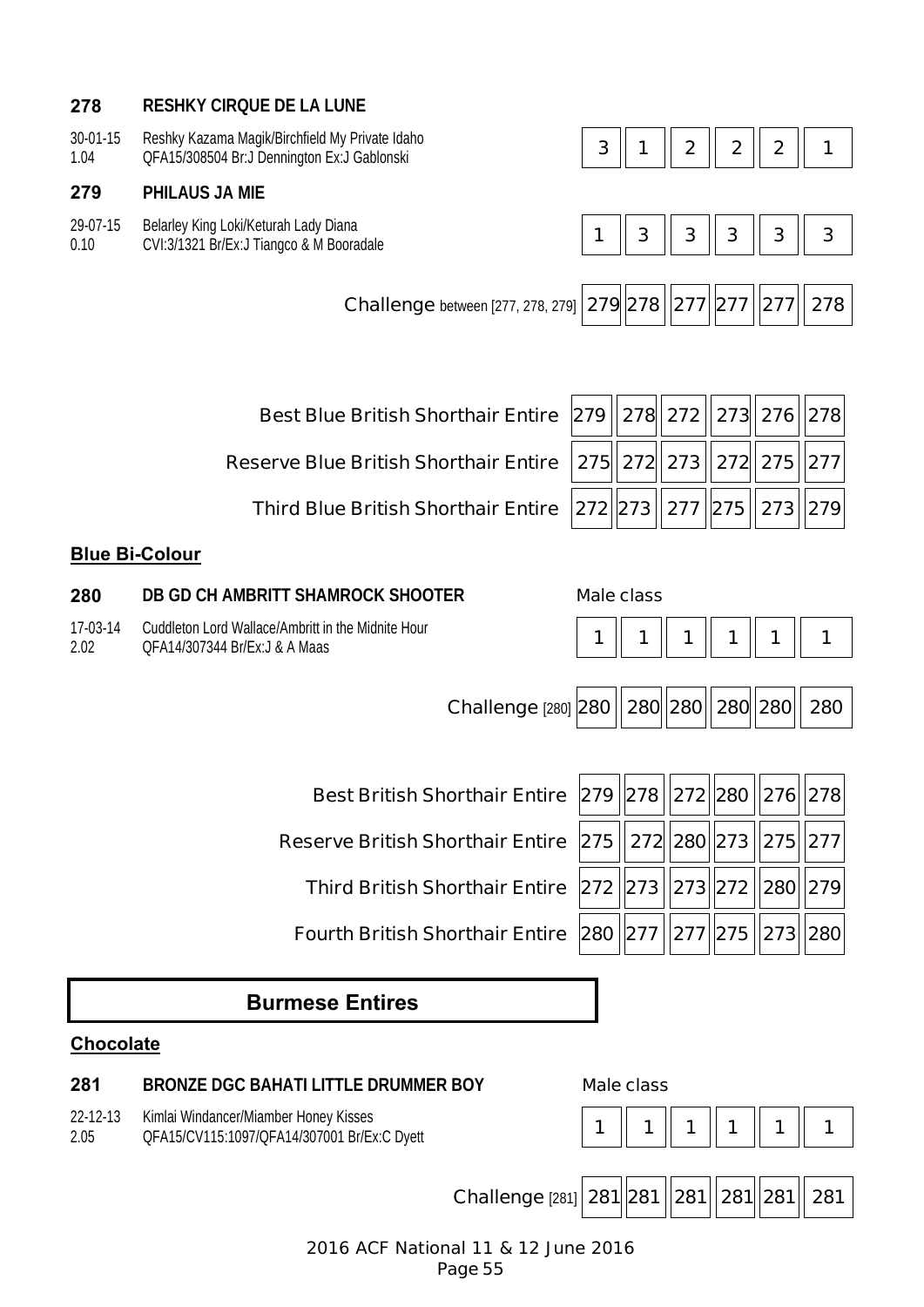# **Lilac**

# **282 SILVER DB GD CH BROOKSIDE WILLOWS GEM Female class**

24-02-13 3.03 Sabokah Choclet Magic (Imp NZ)/Kayron Lilac Willow GCSA3G10654 Br/Ex:D Dolman & C Plessnig **1 1 1 1 1 1**



| Challenge [282] 282 282 282 282 282 282 |  |  |  |  |  |  |
|-----------------------------------------|--|--|--|--|--|--|
|-----------------------------------------|--|--|--|--|--|--|

## **Chocolate Tortie**

## **283 GD CH BROOKSIDE FROTHY LATTE Female class**

05-01-15 1.05 Misara William Tell/Kayron Lilac Willow





## **Lilac Tortie**

# **284 AUST NAT CH REGAL GOLD BGDCH BROOKSIDE SHOT SILKS GLOW Female class**

24-01-11 5.04 Misara William Tell/Kayron Lilac Willow GCSA3G9944 Br/Ex:D Dolman & C Plessnig

|--|

Challenge [284] 284 | 284 | 284 | 284 | 284 | 284

**Best Burmese Entire 281 283 282 284 284 282**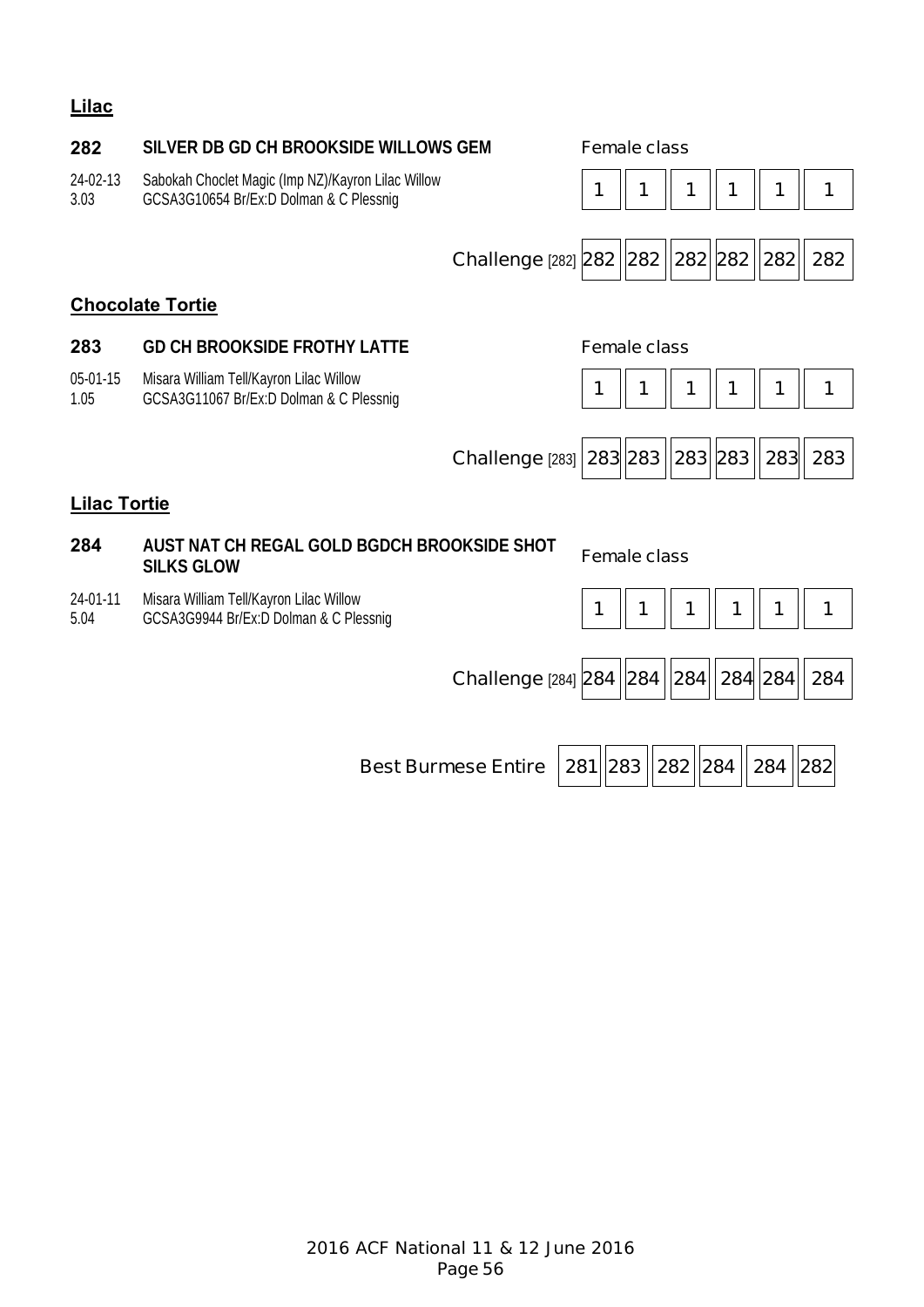# **Burmilla Entires**

# **Brown Silver Shaded**

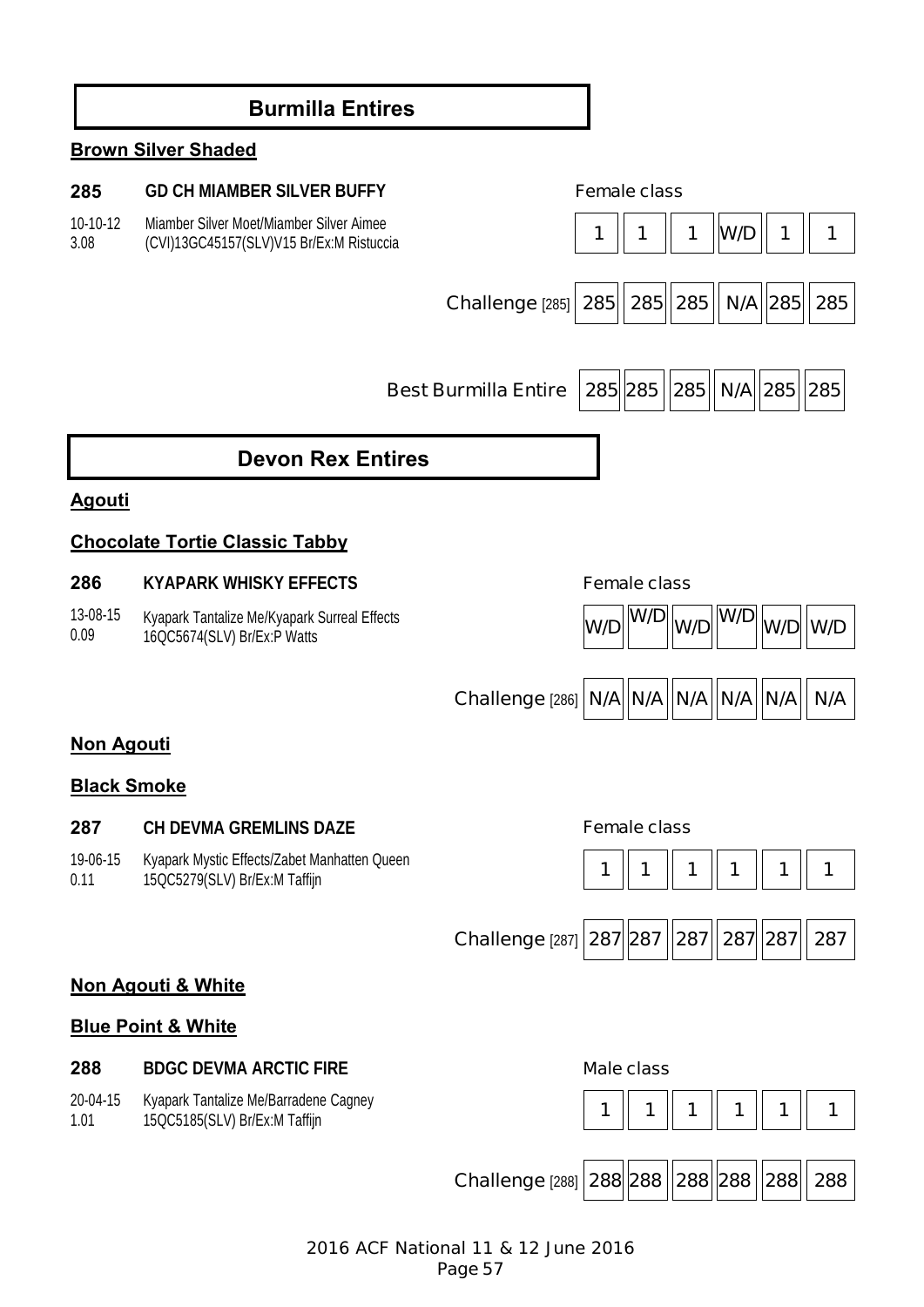# **Blue Tortie Point & White**

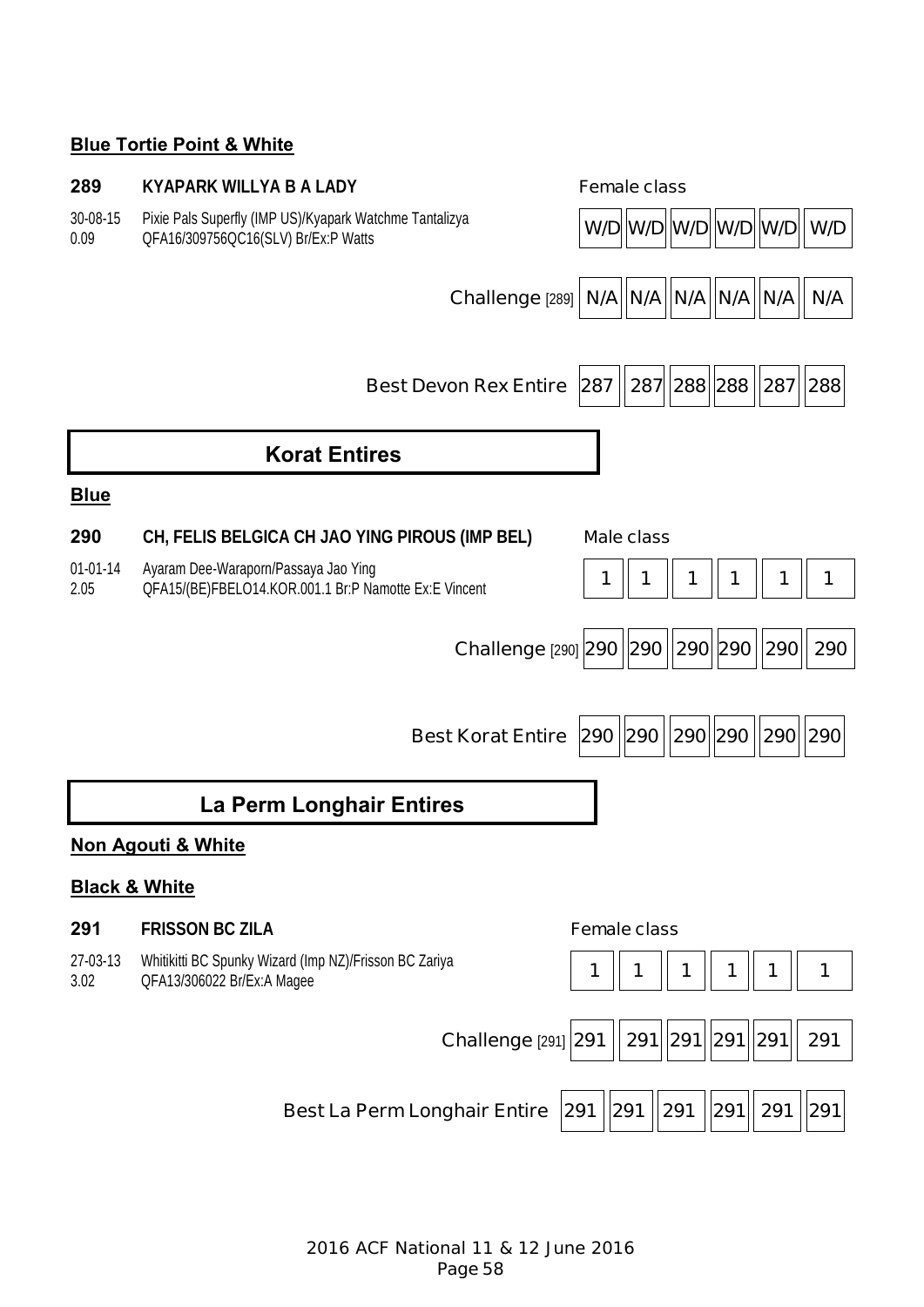# **Mandalay Entires**

# **Black**

| 292              | ACF SAP AOE, EMER DGC, FCCQ SAPP DGC, QI DIA<br>DGC, CQ PLAT DGC BAHATI HIDDEN TREASURE                                   |                  | <b>Female class</b> |                |              |             |             |
|------------------|---------------------------------------------------------------------------------------------------------------------------|------------------|---------------------|----------------|--------------|-------------|-------------|
| 30-07-13<br>2.10 | Ravenclaw Zorro/Miamber Honey Kisses<br>QFA13/306125 Br/Ex:C Dyett                                                        | 1                | 1                   | $\overline{2}$ | $\mathbf{2}$ | $\mathbf 2$ | 1           |
| 293              | <b>SAPPHIRE CH BLACKGLAMA JEWEL</b>                                                                                       |                  |                     |                |              |             |             |
| 20-02-15<br>1.03 | Miamber Mocha Blitz/Ravenclaw Davina<br>(GCCFV)13GC45290CV113V15 Br:P Ristuccia Ex:M Ristuccia                            | $\boldsymbol{2}$ | $\mathbf{2}$        | 1              | 1            |             | $\mathbf 2$ |
|                  | <b>Challenge</b> between [292, 293] 292  292                                                                              |                  |                     | 293            | 293          | 293         | 292         |
|                  | <b>Best Black Mandalay Entire</b>                                                                                         | 292              | $292$   293         |                | 293          | 293         | 292         |
| <b>Chocolate</b> |                                                                                                                           |                  |                     |                |              |             |             |
| 294              | DB GD CH MIAMBER HIGH SOCIETY                                                                                             |                  | <b>Male class</b>   |                |              |             |             |
| 04-11-14<br>1.07 | Miamber Jumpin Jack Flash/Miamber Little Black Dress<br>QFA15/CVI:1008/SR3 Br:M Ristuccia Ex:C Dyett                      |                  | 1                   | 1              | 1            | 1           | 1           |
|                  |                                                                                                                           |                  |                     |                |              | 294         | 294         |
|                  | <b>Challenge [294] 294</b>                                                                                                |                  | 294                 | 294            | 294          |             |             |
|                  | <b>Best Mandalay Entire</b>                                                                                               | 292 292          |                     | 293            | 293          | 293         | 292         |
|                  | <b>Manx Entires</b>                                                                                                       |                  |                     |                |              |             |             |
| <u>Agouti</u>    |                                                                                                                           |                  |                     |                |              |             |             |
|                  | <b>Black Classic Tabby</b>                                                                                                |                  |                     |                |              |             |             |
| 295              | ACF BRONZE AOE QICC DIAMOND FCCQ RUBY DGC CQ<br><b>PLAT DGC ANCATS DGC &amp; NAT CH MANXIMUS HELLO</b><br><b>HANDSOME</b> |                  | <b>Male class</b>   |                |              |             |             |
| 13-01-12<br>4.04 | Jengari King Conchobar/Manximus Angharad<br>QI13(12T4487QC12)(S) Br:J Richardson & M Brotchie Ex:M Brotchie               | 1                |                     |                | 1            | 1           | 1           |
|                  | Challenge [295] 295 295 295 295 295 295                                                                                   |                  |                     |                |              |             | 259         |
|                  | <b>Best Manx Entire</b>                                                                                                   | 295              | 295                 | $ 295 $ 295    |              | 295         | 295         |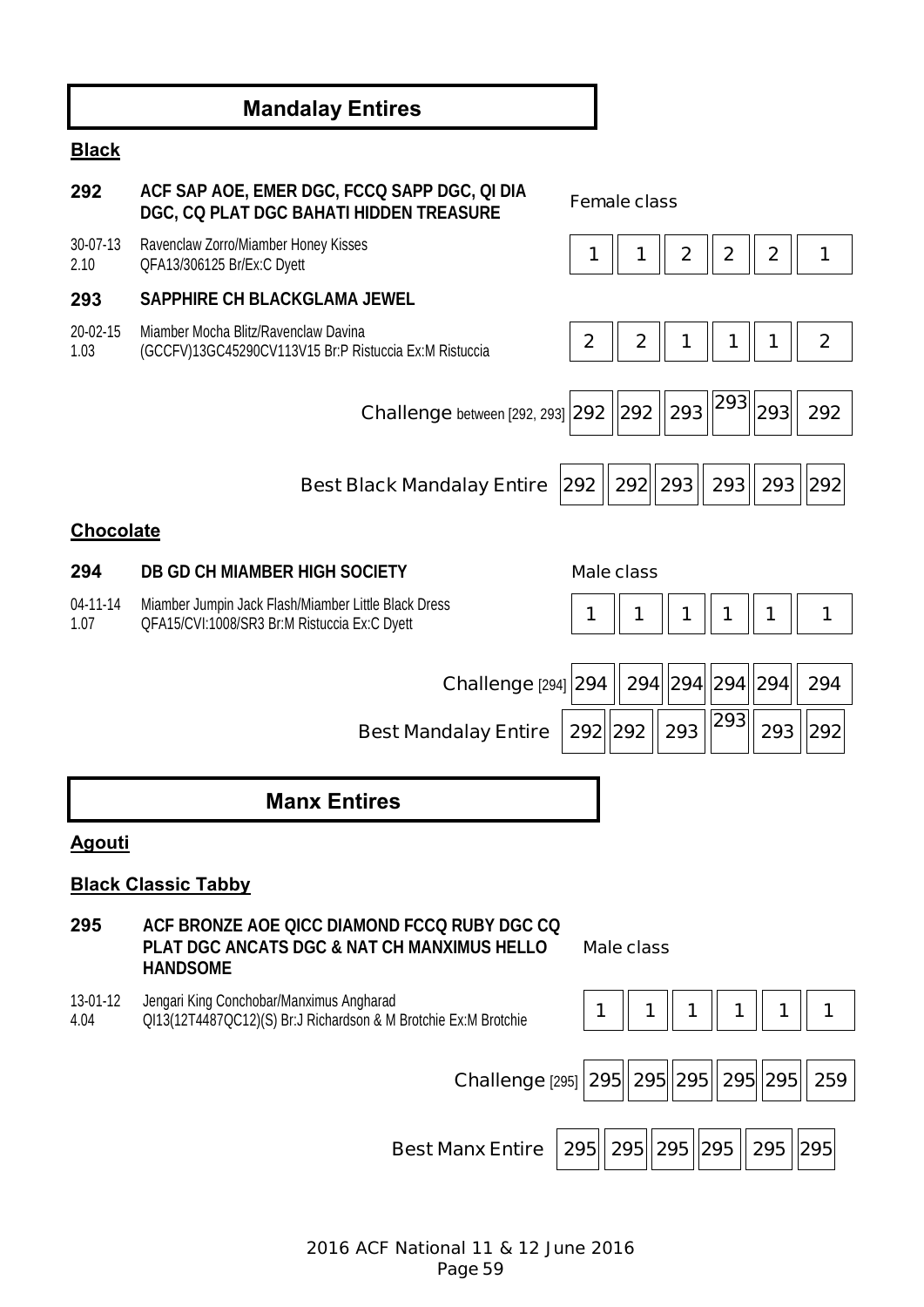# **Manx Stumpy Entires**

# **Non Agouti**

# **Black**

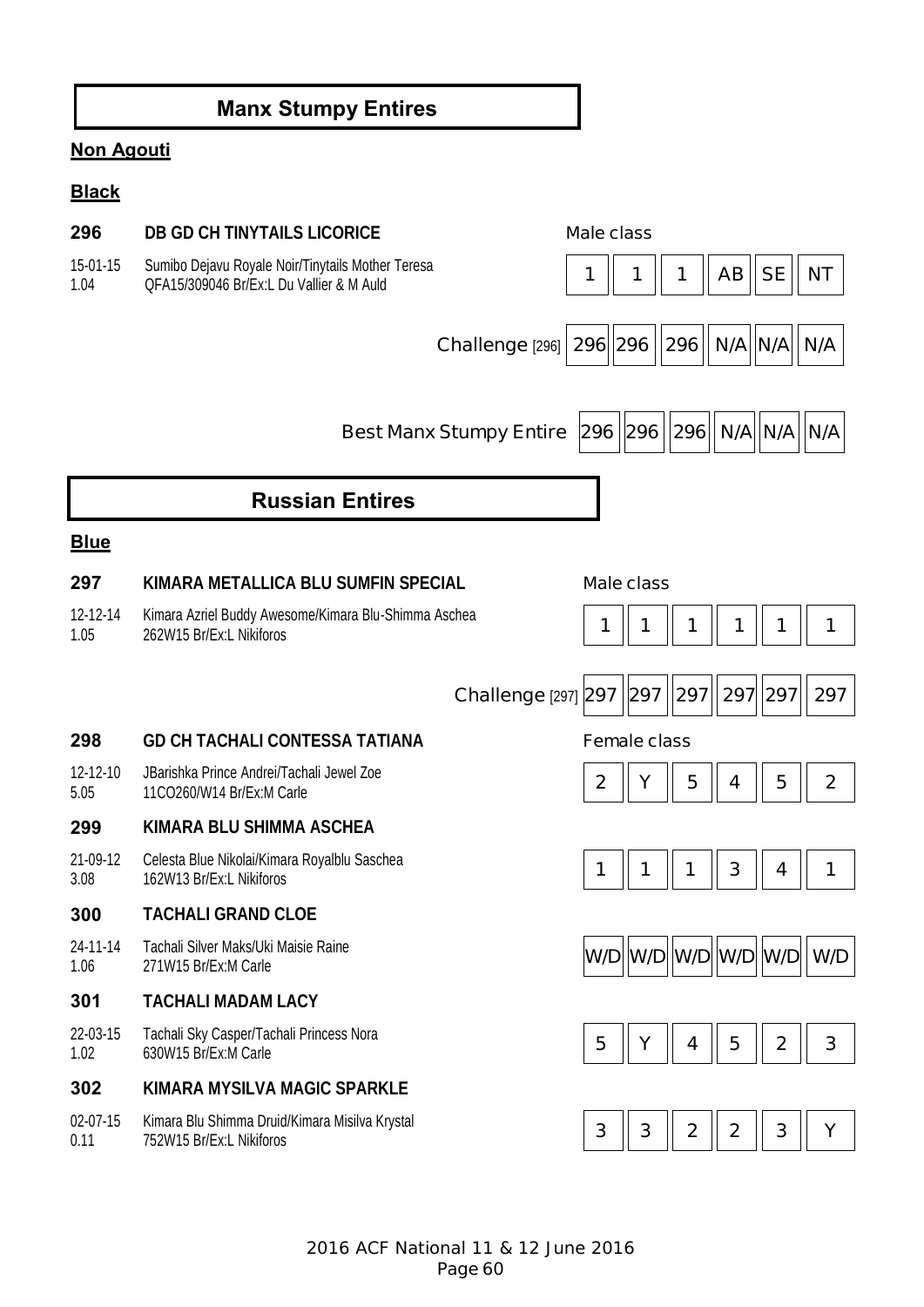# **303 KIMARA ROSEVEL LADY AVIS**

| 10-09-15 | Kimara Blu Shimma Druid/Keehotay Rose of Trebizond |
|----------|----------------------------------------------------|
| 0.09     | 40W16 Br:L Nikiforos Ex:P Veness                   |

| Nillala Diu Jillillila Diulu/Necliulay Nuse Ul Tiedizuliu<br>40W16 Br:L Nikiforos Ex:P Veness | 4 | $\mathbf{2}$  | 3 <sup>1</sup> | $\mathbf 1$ | 1                    |     |
|-----------------------------------------------------------------------------------------------|---|---------------|----------------|-------------|----------------------|-----|
| Challenge between [298, 299, 300, 301, 302, 303] 299 299 299 303 303                          |   |               |                |             |                      | 299 |
| Best Russian Entire 299 297 297 303 303 299                                                   |   |               |                |             |                      |     |
| <b>Reserve Russian Entire</b>                                                                 |   | 297  299  299 |                |             | 302  301  298        |     |
| <b>Third Russian Entire 298</b>                                                               |   | 303           |                |             | 302  297   297   301 |     |
|                                                                                               |   |               |                |             |                      |     |

 $\overline{\phantom{0}}$ 

# **Scottish Fold Longhair Entires**

# **Agouti**

# **Black Spotted Tabby**

### **304 FORSETI DOLL MIO MIO Female class**

28-04-15 Baldr Super Star/Amazon Mio Mio

1.01 8445S-02090786 Br:T Romanova & I Kovalenko Ex:J Coles, J Gablonski,J Dennington



 $\overline{\phantom{a}}$ 

**Challenge** [304] **N/A | N/A | N/A | N/A | N/A | N/A** 



# **Red Silver Classic Tabby**

## **305 FORSETI DEMON MIO MIO Male class**

28-04-15 1.01 Baldr Super Star/Amazon Mio Mio 8466-02090777 Br:T Romanova & I Kovalenko Ex J Coles, J Gablonski,J Dennington



**Challenge [305] 305 | 305 | 305 | 305 | 305 | 305** 

**Best Scottish Fold Longhair Entire 305 305 | 305 | 305 | 305 | 305 | 305 | 305 | 305 | 305 | 305 | 305 | 305 | 305 | 305 | 305 | 305 | 305 | 305 | 305 | 305 | 305 | 305 | 305 | 305 | 305 | 305 | 305 | 305 | 305 | 305 | 30**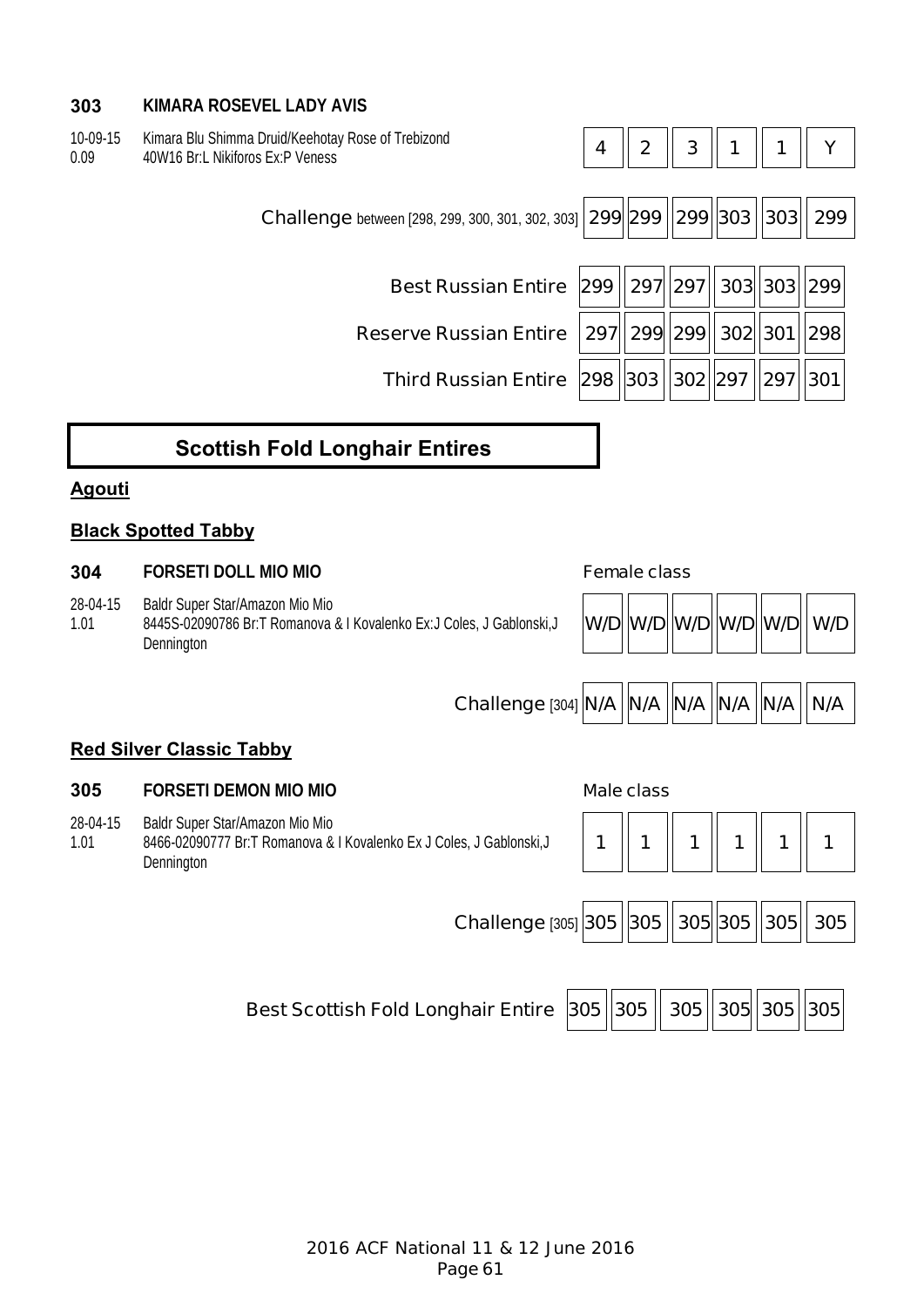# **Sphynx Entires**

# **Non Agouti**

# **White (odd-eyed)**

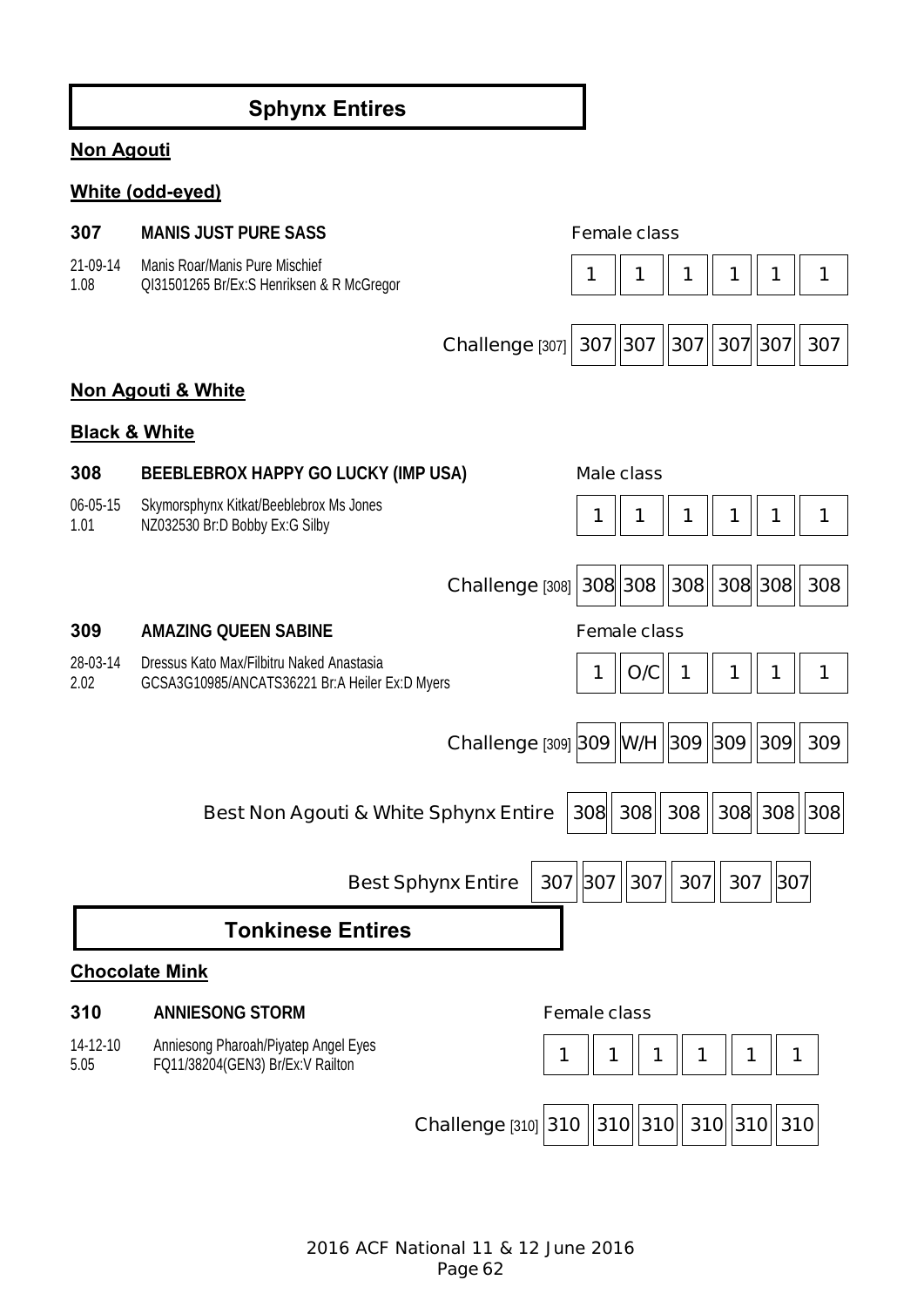# **Lilac Mink**

| 311<br>11-06-15   | <b>ANNIESONG BYRON BOY</b><br>Anniesong Floyd/Anniesong Storm            | <b>Male class</b>                                                  |
|-------------------|--------------------------------------------------------------------------|--------------------------------------------------------------------|
| 1.00              | FQ15/40512(GEN3) Br/Ex:V Railton                                         | 1<br>1<br>1<br>1<br>1<br>1                                         |
|                   |                                                                          | Challenge [311] 311 311 311 311<br>311<br>311                      |
|                   | <b>Cinnamon Mink</b>                                                     |                                                                    |
| 312               | <b>ANNIESONG AMBAR</b>                                                   | <b>Female class</b>                                                |
| 06-03-15<br>1.03  | Anniesong Saxon/Angistri Leia Joy<br>FQ15/40509 Br/Ex:V Railton          | <b>SE</b><br><b>NT</b><br>AB<br>1<br>1<br>1                        |
|                   |                                                                          | N/A<br>312<br>Challenge [312]<br> 312   312 <br>N/A<br>N/A         |
| <b>Fawn Sepia</b> |                                                                          |                                                                    |
| 313               | <b>NIBBEL FAWN FANTASY</b>                                               | <b>Female class</b>                                                |
| 23-08-15<br>0.09  | Sirrahsunam Fawn Fantasia/Shotoku Patapan<br>FQ15/40565 Br/Ex:L Butzbach | 1<br>1<br>1<br>1<br>1<br>1                                         |
|                   |                                                                          | 313  313  313  313 <br>313<br><b>Challenge [313] 313</b>           |
|                   | <b>Chocolate Point</b>                                                   |                                                                    |
| 314               | <b>ANNIESONG PIPER</b>                                                   | <b>Female class</b>                                                |
| 19-08-15<br>0.09  | Anniesong Talon/Anniesong Cliodhna<br>FQ16/40766(GEN3) Br/Ex:V Railton   | 1<br>1<br>1<br>1<br>1<br>1                                         |
|                   |                                                                          | 314  314  314  314 <br><b>Challenge [314] 314</b><br>314           |
|                   |                                                                          | 314   310   311   310   311   311 <br><b>Best Tonkinese Entire</b> |

**Reserve Tonkinese Entire 313 312 312 313 314 313**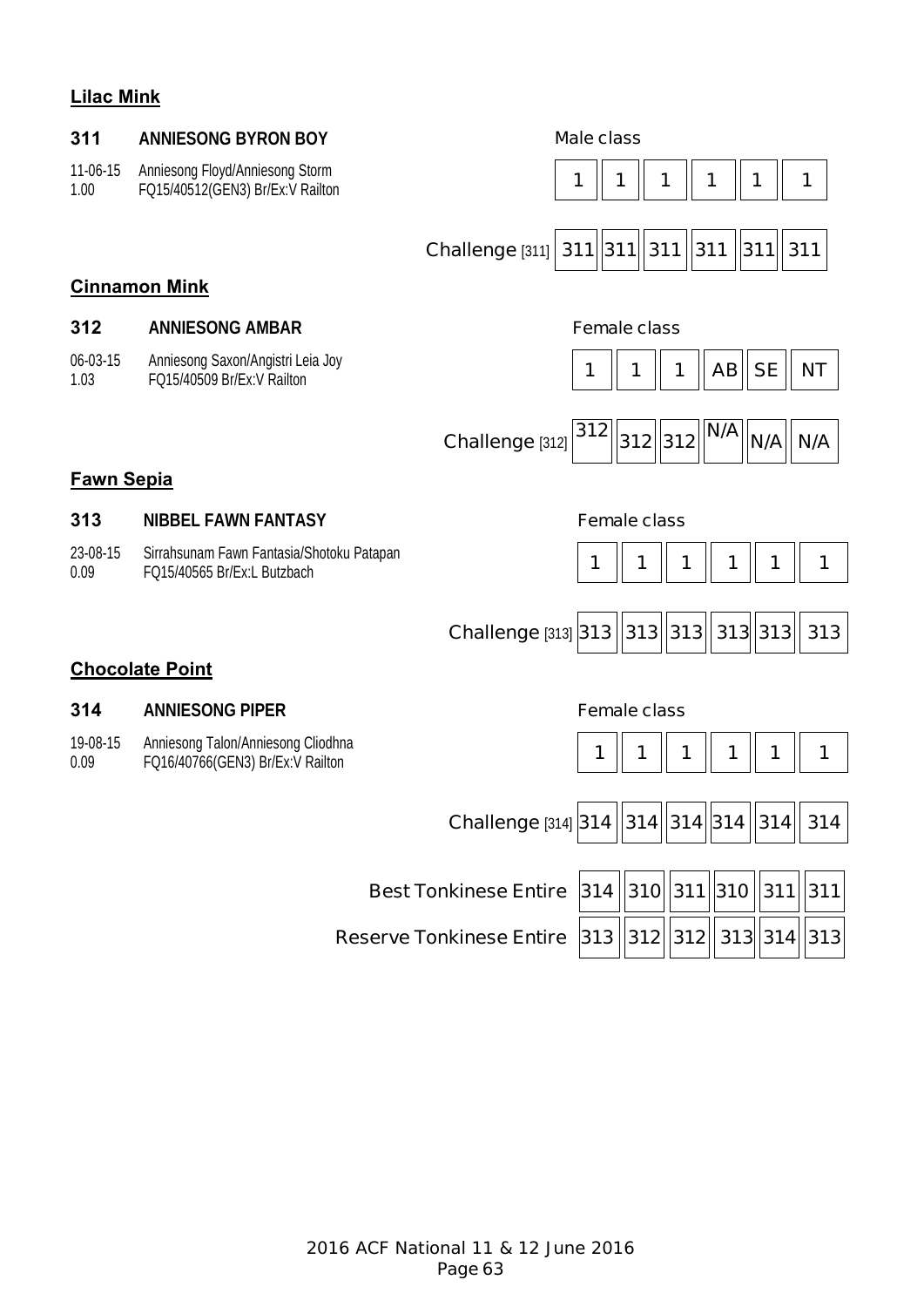# **Group 3 Desexed**

# **Abyssinian Desexed**

### **Tawny**

- **315 ACF AUST NAT PREMIER, ACF DIAMOND AOE, CCCA RUBY TGC, QFA DIAMOND DGC, CFCCQ & FCCQ PDGC, QICC DDGC, CATS QLD SUP CH OSIRIS(V) FAST TALKER**
- 03-07-10 5.11 Highgaitpaws Have A Chat (Imp USA)/Osiris(V) Running Bear

### **316 DB GD CH JOHARI SHAKA ZULU**

23-09-13 Tijah Rush In Blue/Johari Jubilee

**Black Silver Classic Tabby** 

23-04-12 4.01

10-04-13 3.02

09-12-14 1.06

2.08

**Neuter class**

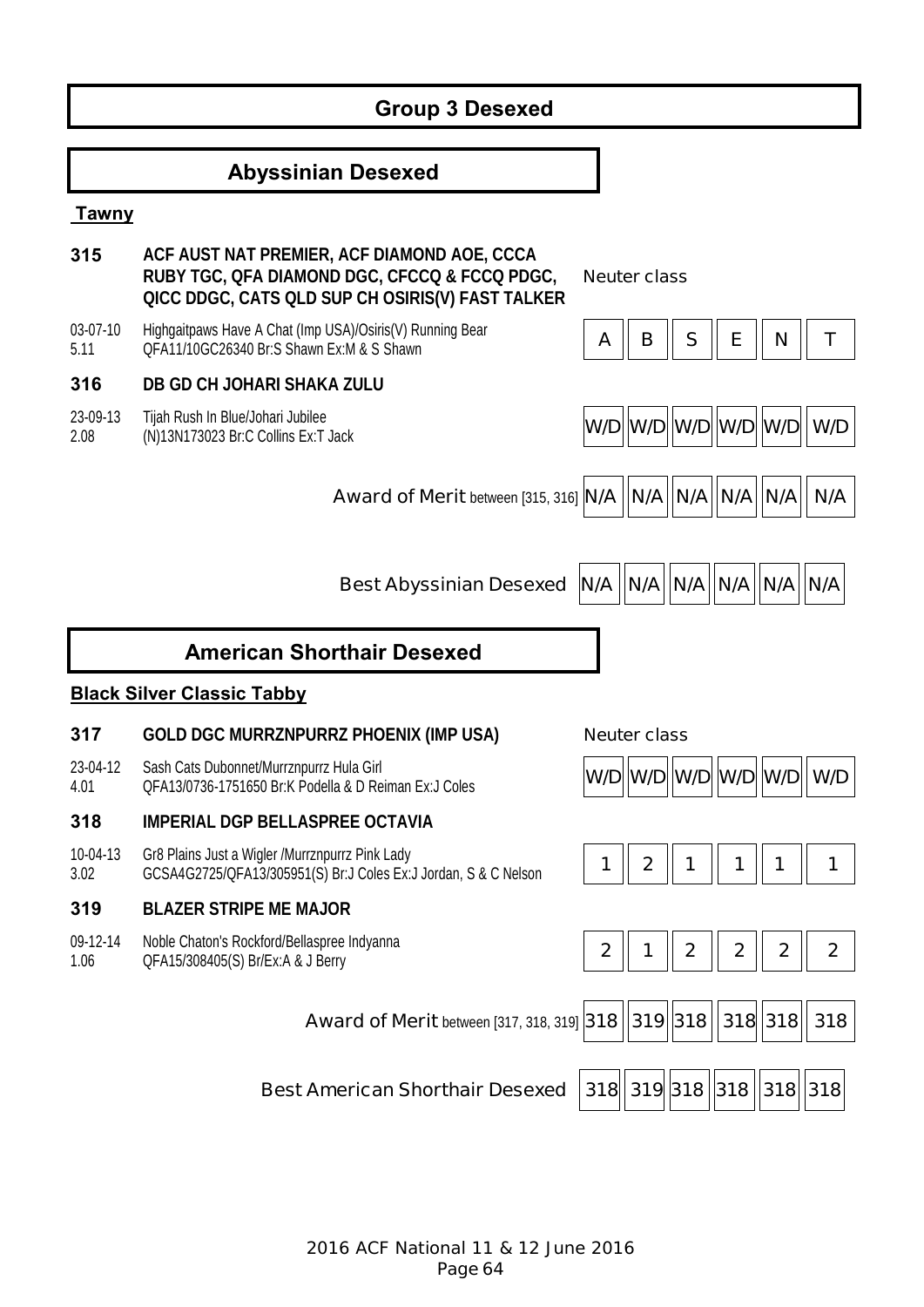# **Australian Mist Desexed**

# **Blue Spotted**

| 320              | <b>GOLD DGC AACARMAR EYARAJUST GABRIELLA</b>                                                       |     | <b>Spay class</b>   |     |             |               |     |
|------------------|----------------------------------------------------------------------------------------------------|-----|---------------------|-----|-------------|---------------|-----|
| 27-04-12<br>4.01 | Limist Just Foolin/Aacarmar Astarwill Yara<br>QFA12/304440 Br:C Higgins & M Dart Ex:L Field        | 1   | 1                   |     |             |               |     |
|                  | Award of Merit [320] 320 320 320 320 320                                                           |     |                     |     |             |               | 320 |
|                  | <b>Chocolate Marbled</b>                                                                           |     |                     |     |             |               |     |
| 321              | AACARMAR IBELORPH MA PEANUT                                                                        |     | <b>Neuter class</b> |     |             |               |     |
| 18-09-14<br>1.08 | Aacarmar Arumaja Orpheus/Aacarmar Ajayawil Ma Beloise<br>14QC4695 Br:C Higgins & M Dart Ex:D Kelly | 1   | 1                   | 1   | 1           | 1             | 1   |
|                  | Award of Merit [321] 321   321   321                                                               |     |                     |     |             | $321$   321   | 321 |
|                  | <b>Best Australian Mist Desexed</b>                                                                |     | 320 320             | 321 |             | 320 321 320   |     |
|                  | <b>Bengal Desexed</b>                                                                              |     |                     |     |             |               |     |
|                  | <b>Brown Spotted Tabby</b>                                                                         |     |                     |     |             |               |     |
| 322              | DB GD CH CATEMPIRE MERLIN THE WIZARD OF<br><b>AUSSIEPOSHPAWS</b>                                   |     | <b>Neuter class</b> |     |             |               |     |
| 28-05-15<br>1.00 | Okavango Charming/Aussieposhpaws Luna Lovegood<br>FQ15/40483 Br:C Pruss Ex:J Haskins               | 1   |                     | 1   | 1           |               | 1   |
|                  | <b>Award of Merit [322] 322</b>                                                                    |     | $322$               |     | 322 322 322 |               | 322 |
|                  | <b>Best Bengal Desexed</b>                                                                         | 322 | 322  322            |     |             | 322  322  322 |     |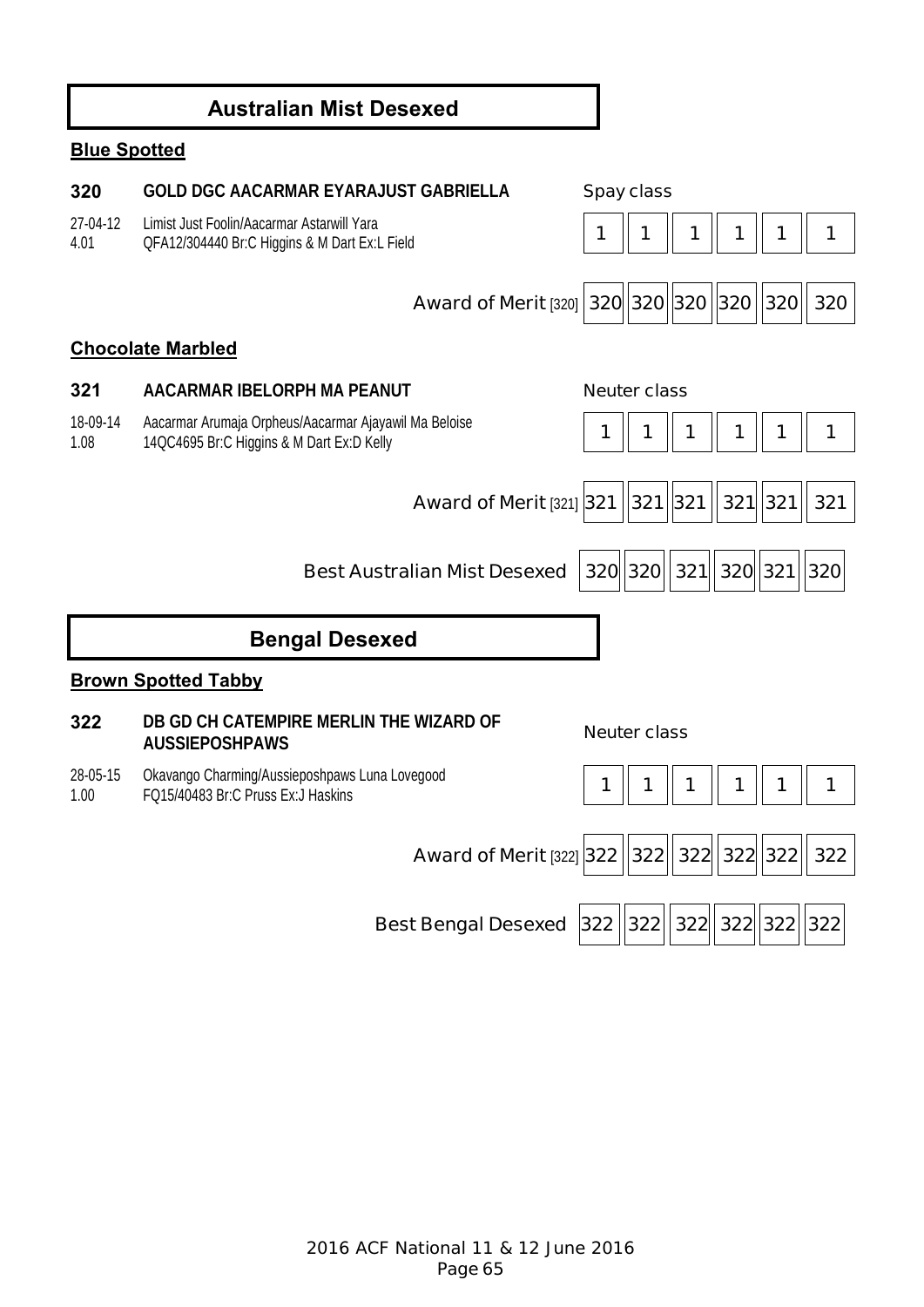# **British Shorthair Desexed**

# **Blue**

| 323              | ANCATS GLD DGC & NAT CH MARSHALLPARK HARRY<br><b>POTTER</b>                                           |                  | <b>Neuter class</b>       |                  |             |                  |                |
|------------------|-------------------------------------------------------------------------------------------------------|------------------|---------------------------|------------------|-------------|------------------|----------------|
| 08-12-13<br>2.06 | Marshallpark Napoleon/Tellassee Trulyscrumptious<br>(N)14N173637/CN16 Br:T Marshall Ex:H & J Rossiter | 3                | 3                         | $\boldsymbol{2}$ |             | 3                | 3              |
| 324              | <b>GC CARINYA ELIJAH</b>                                                                              |                  |                           |                  |             |                  |                |
| 28-09-14<br>1.08 | lanthe Eli/Kalame Reuel<br>15QC4739 Br/Ex:T & C Merritt                                               | 1                | $\boldsymbol{2}$          | 3                | $\mathbf 2$ |                  |                |
| 274              | <b>BRONZE DGC KALOOFA BLUES TRULY</b>                                                                 |                  |                           |                  |             |                  |                |
| 17-10-13<br>2.07 | Kaloofa Last Hurrah/Kaloofa lam Special<br>OFA14/306904 Br:C Power Ex:J Gablonski                     | $\boldsymbol{2}$ | 1                         | 1                | 3           | $\boldsymbol{2}$ | $\overline{2}$ |
|                  | <b>Award of Merit between [323, 324, 274] 324</b>                                                     |                  | 274   274   323           |                  |             | 324              | 324            |
| 325              | ACF RUBY AOE, CCCA CH, SAPP DGC, QI ARGYLE DGC,<br>CO SUP CH AMBRITT IN THE MIDNITE HOUR              |                  | <b>Spay class</b>         |                  |             |                  |                |
| 09-11-12<br>3.07 | Ambritt Pearl Jammin Eddie/Ambritt Crimson and Clover<br>OFA13/305057 Br: J & A Maas Ex: B Harbour    | 1                |                           |                  |             |                  | 1              |
|                  | <b>Award of Merit [325]</b>                                                                           |                  | 325  325   325   325  325 |                  |             |                  | 325            |
|                  | <b>Best British Shorthair Desexed</b>                                                                 |                  | 324 374                   | 274 353          |             | $ 324 $ 324      |                |
|                  | <b>Burmese Desexed</b>                                                                                |                  |                           |                  |             |                  |                |
| <b>Brown</b>     |                                                                                                       |                  |                           |                  |             |                  |                |
| 326              | ACF AOE GOLD DGC TSING TU SO WAT                                                                      |                  | <b>Neuter class</b>       |                  |             |                  |                |
| 05-07-14<br>1.11 | Tsing Tu Sable Sensayshen/Shysu Sushi<br>QFA14/307787 Br/Ex:A Milner                                  | 1                | 1                         | 1                |             | 1                | 1              |
|                  | Award of Merit [326] 326 326 326 326 326 326                                                          |                  |                           |                  |             |                  |                |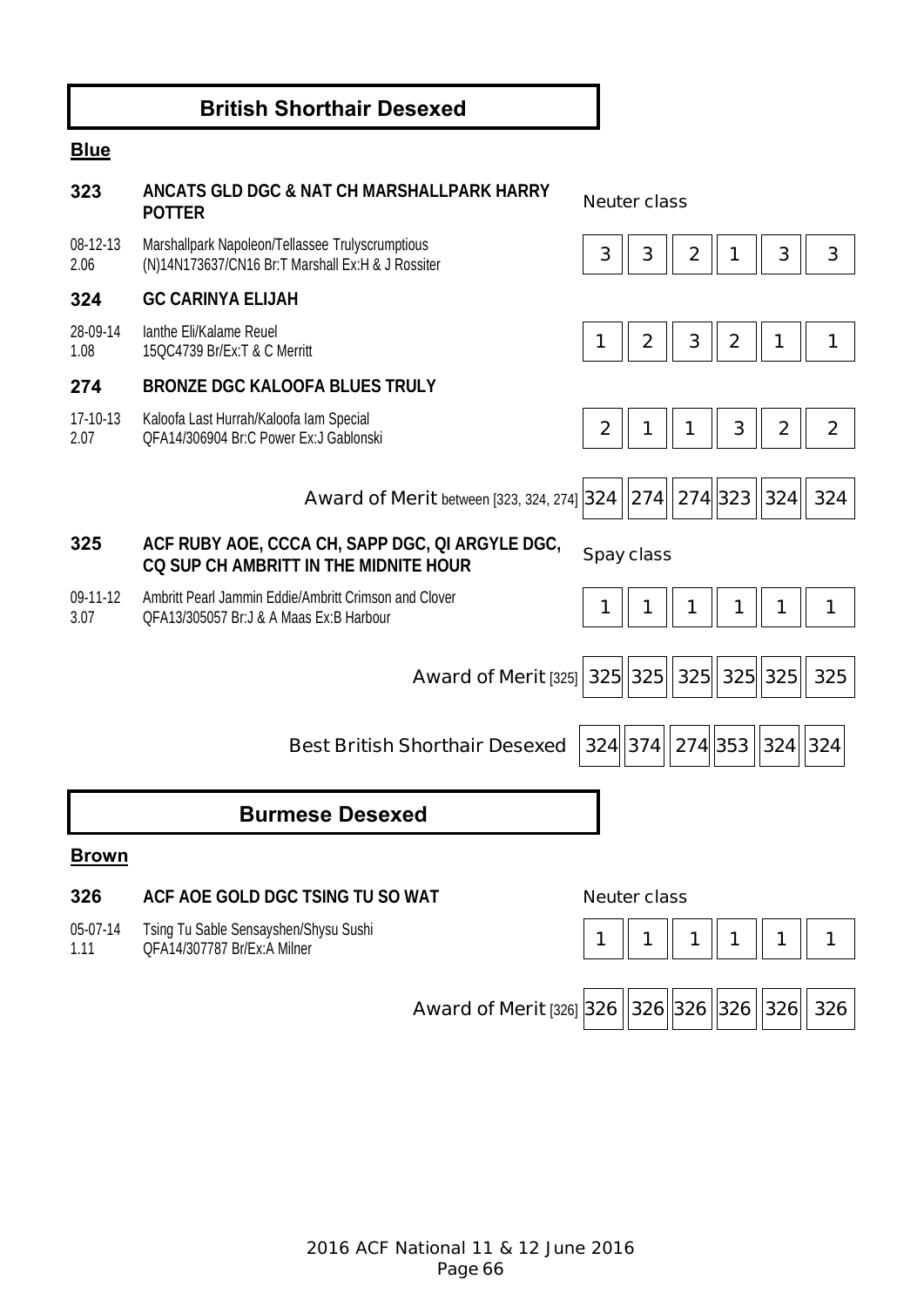# **Lilac**

| 327                                 | <b>BURMESQUE BRAVEHEART</b>                                                                       |                                            |                   | <b>Neuter class</b> |     |             |             |     |
|-------------------------------------|---------------------------------------------------------------------------------------------------|--------------------------------------------|-------------------|---------------------|-----|-------------|-------------|-----|
| 10-03-15<br>1.03                    | Kokhan Aakesh/Leewood Lady Burmesque<br>QFA15/15S22759IC Br:N Brown Ex:S Stemp                    |                                            | 1                 |                     |     |             | 1           | 1   |
|                                     |                                                                                                   | Award of Merit [327] 327   327   327   327 |                   |                     |     |             | 327         | 327 |
| <b>Red</b>                          |                                                                                                   |                                            |                   |                     |     |             |             |     |
| 328                                 | <b>FRASCOTT BARON BANTER</b>                                                                      |                                            |                   | <b>Neuter class</b> |     |             |             |     |
| 12-08-15<br>0.09                    | Frascott Leroy Brown/Frascott Angel In Red<br>QFA15/15N176496 Br:A Fraser & C Smith Ex:C Pryke    |                                            | 1                 | 1                   | 1   |             | 1           | 1   |
|                                     |                                                                                                   | <b>Award of Merit [328] 328</b>            |                   | $ 328 $ 328         |     | 328 328     |             | 328 |
|                                     | <b>Chocolate Tortie</b>                                                                           |                                            |                   |                     |     |             |             |     |
| 329                                 | KITTYKATZ CALAMITY JANE                                                                           |                                            |                   | <b>Spay class</b>   |     |             |             |     |
| 27-02-15<br>1.03                    | Kittykatz Legend of Excalibur/Firefly Callisto<br>QFA15/308683 Br:T Cox & R Clark Ex:N & L Savage |                                            | 1                 | 1                   | 1   | 1           | 1           | 1   |
|                                     |                                                                                                   | <b>Award of Merit [329] 329</b>            |                   | 329                 |     | 329 329 329 |             | 329 |
|                                     |                                                                                                   | <b>Best Burmese Desexed</b>                | 329               | 329 329             |     |             | 329 328 328 |     |
|                                     | Devon Rex Desexed                                                                                 |                                            |                   |                     |     |             |             |     |
| <u>Agouti</u><br><b>Black Tabby</b> |                                                                                                   |                                            |                   |                     |     |             |             |     |
| 330                                 | <b>GDGC LEETAMY DEJA VU</b>                                                                       |                                            | <b>Spay class</b> |                     |     |             |             |     |
| 30-01-10<br>6.04                    | Leetamy Just Jamieson/Leetamy Allabout Analise<br>10QC3199[SLV] Br:C Ireland Ex:C Davis           |                                            | 1                 | 1                   | 1   | 1           | 1           | 1   |
|                                     |                                                                                                   | <b>Award of Merit [330]</b>                | 330               | 330                 | 330 | 330         | 330         | 330 |
|                                     | <b>Non Agouti &amp; White</b>                                                                     |                                            |                   |                     |     |             |             |     |
|                                     | <b>Black Smoke &amp; White</b>                                                                    |                                            |                   |                     |     |             |             |     |
| 331                                 | <b>KYAPARK WINSOMES IMOGEN</b>                                                                    |                                            |                   | <b>Spay class</b>   |     |             |             |     |
| 04-01-14<br>2.05                    | Ripplerex Rastaman of Rainingrexes/Rainingrexes Winsome<br>QFA14/306935QC16(SLV) Br/Ex:P Watts    |                                            | 1                 | 1                   | 1   | 1           | 1           | 1   |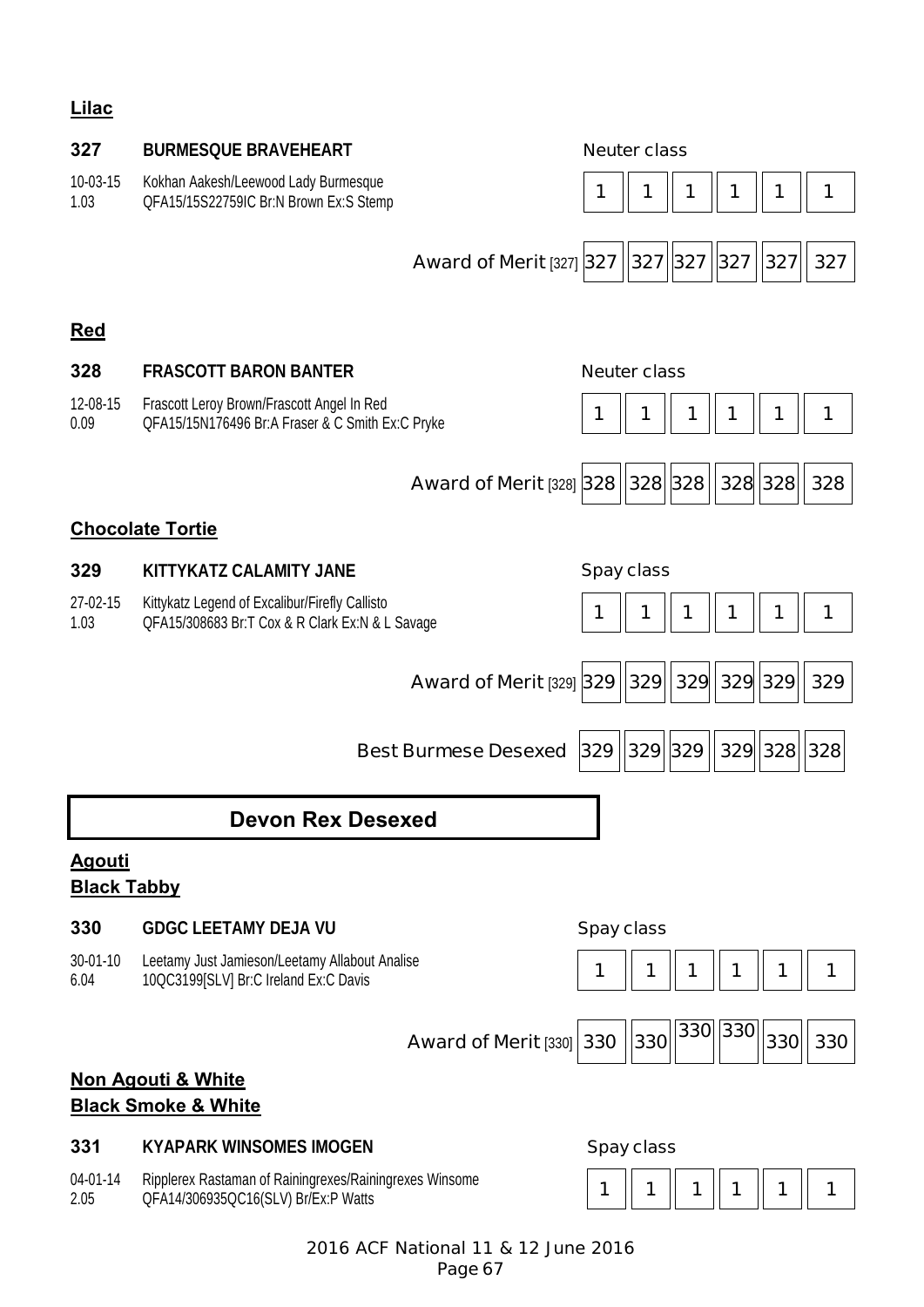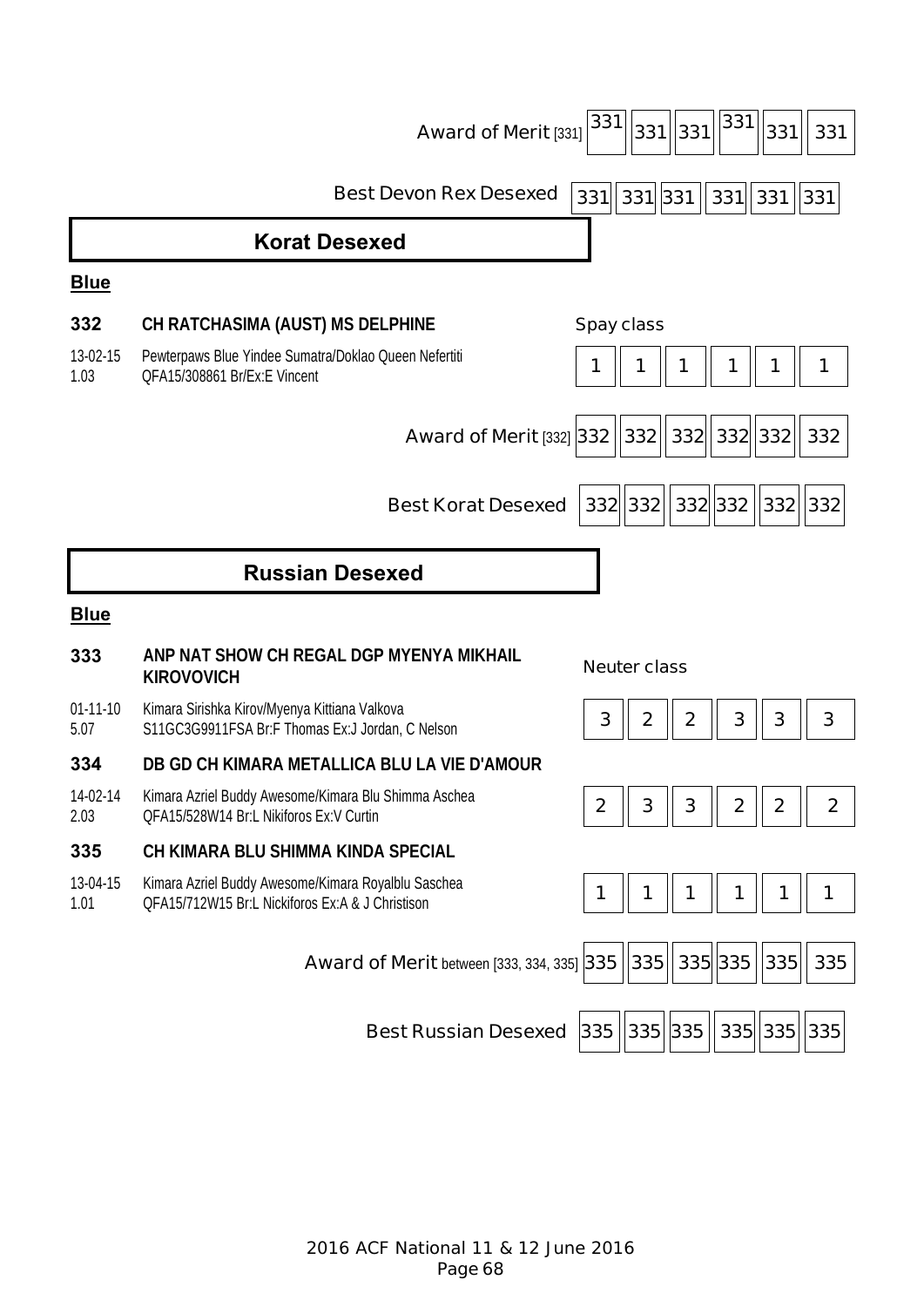# **Sphynx Desexed**

# **Agouti**

# **Blue Tortie Tabby**

| 306                       | <b>DECHA COUNTESS FELIZ</b>                                                              | <b>Spay class</b> |                     |   |         |           |     |
|---------------------------|------------------------------------------------------------------------------------------|-------------------|---------------------|---|---------|-----------|-----|
| 10-11-14<br>1.07          | Amazing King Ruben/Filbitru Bare Abracadabra<br>GCSA3G11081 Br/Ex:D Myers                |                   | O/C                 |   |         |           | 1   |
|                           | <b>Challenge [306] 306</b>                                                               |                   | $ N/A $ 306 306     |   |         | 306       | 306 |
|                           | <b>Chocolate Tabby Point</b>                                                             |                   |                     |   |         |           |     |
| 336                       | <b>NUDERANCH HOODOO BROWN</b>                                                            |                   | <b>Neuter class</b> |   |         |           |     |
| 24-02-15<br>1.03          | Baldilicious Lucky Yankee/Nuderanch Miss Kitty Russell<br>NZ031525A Br:T Hunt Ex:S Wood  | 1                 | 1                   | 1 | 1       | 1         | 1   |
|                           | Award of Merit [336] 336 336 336                                                         |                   |                     |   |         | 336 336   | 336 |
| <b>Agouti &amp; White</b> |                                                                                          |                   |                     |   |         |           |     |
|                           | <b>Red Tabby &amp; White</b>                                                             |                   |                     |   |         |           |     |
| 337                       | <b>GOLD DGC MANIS HOT FEVER</b>                                                          |                   | <b>Spay class</b>   |   |         |           |     |
| 26-11-11<br>4.06          | Manis Flame Bringer/Manis Babushka Doll<br>QISR2/31204892 Br/Ex:S Henriksen & R McGregor | 1                 | 1                   | 1 |         | 1         | 1   |
|                           | Award of Merit ard [337] 337 337 337                                                     |                   |                     |   |         | 337 337   | 337 |
|                           | <b>Best Sphynx Desexed</b>                                                               |                   | 337 337             |   | 337 306 | 337   306 |     |
|                           | <b>Tonkinese Desexed</b>                                                                 |                   |                     |   |         |           |     |
| <b>Blue Point</b>         |                                                                                          |                   |                     |   |         |           |     |
| 338                       | <b>MOCKINGJAY SINATRA</b>                                                                |                   | <b>Neuter class</b> |   |         |           |     |
| 25-08-14<br>1.09          | Emmel Tiberius Augustus/Emmel Diamond Jubilee<br>GCSA3G10939 Br/Ex:L & D Nesbitt         | 1                 | 1                   | 1 |         |           | 1   |
|                           | Award of Merit [338] 338   338   338   338   338                                         |                   |                     |   |         |           | 338 |
|                           |                                                                                          |                   |                     |   |         |           |     |

**Best Tonkinese Desexed |338||338||338||338||338|**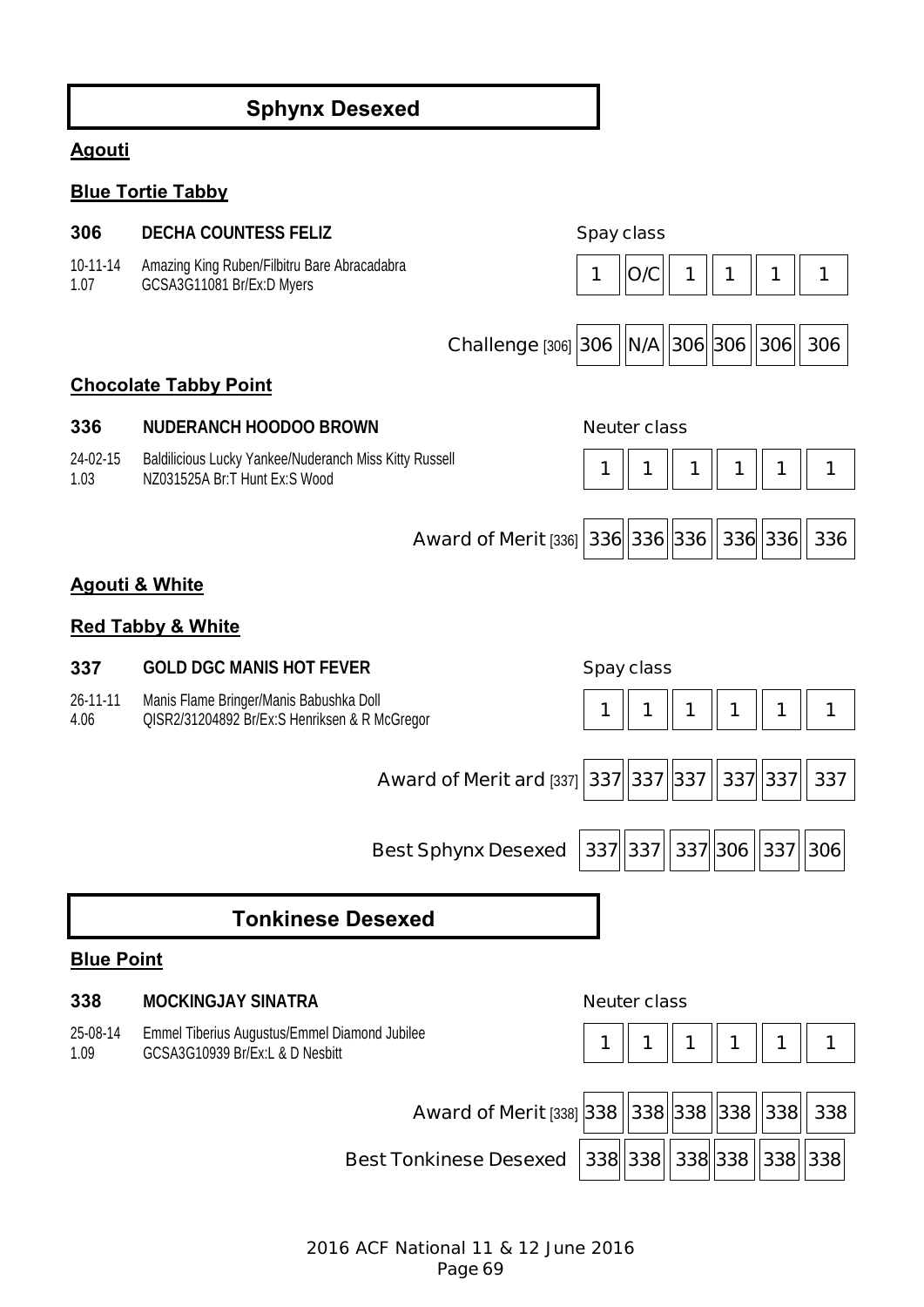# **Black**

06-02-16

# **Blue Silver Tabby**

| 340 | <b>OOPS A DAISY</b> |  |
|-----|---------------------|--|
|     |                     |  |

# **Lilac Classic Tabby**

21-01-16

# **Black & White**

| 342 | <b>JACKSON</b> |  |
|-----|----------------|--|
|     |                |  |

07-02-16

# **Blue & White**

**343 PARK THE ARK NOAH Neuter Kitten under 7 mths**

11-12-15

# **Seal Tabby Point**

01-02-16

# **Black**

22-03-13

| <b>CH GOMEZ</b><br>345 |  |
|------------------------|--|
|------------------------|--|

01-02-15

# **Black & White**

|  | 346 |  | <b>DIAMOND DGC ANTONY</b> |
|--|-----|--|---------------------------|
|--|-----|--|---------------------------|

| 22-03-13 | QFA13/101 Ex:L DuVallier & M Auld |  |  |
|----------|-----------------------------------|--|--|
| 3.02     |                                   |  |  |

# **339 ATTILA Neuter Kitten under 5 mths**



# **Spay Kitten under 7 mths**

# **341 NANU Female Kitten under 5 mths**



# **Neuter Kitten under 5 mths**





# **344 ESKIMO JOE Neuter Kitten under 5 mths**



# **Neuter class**



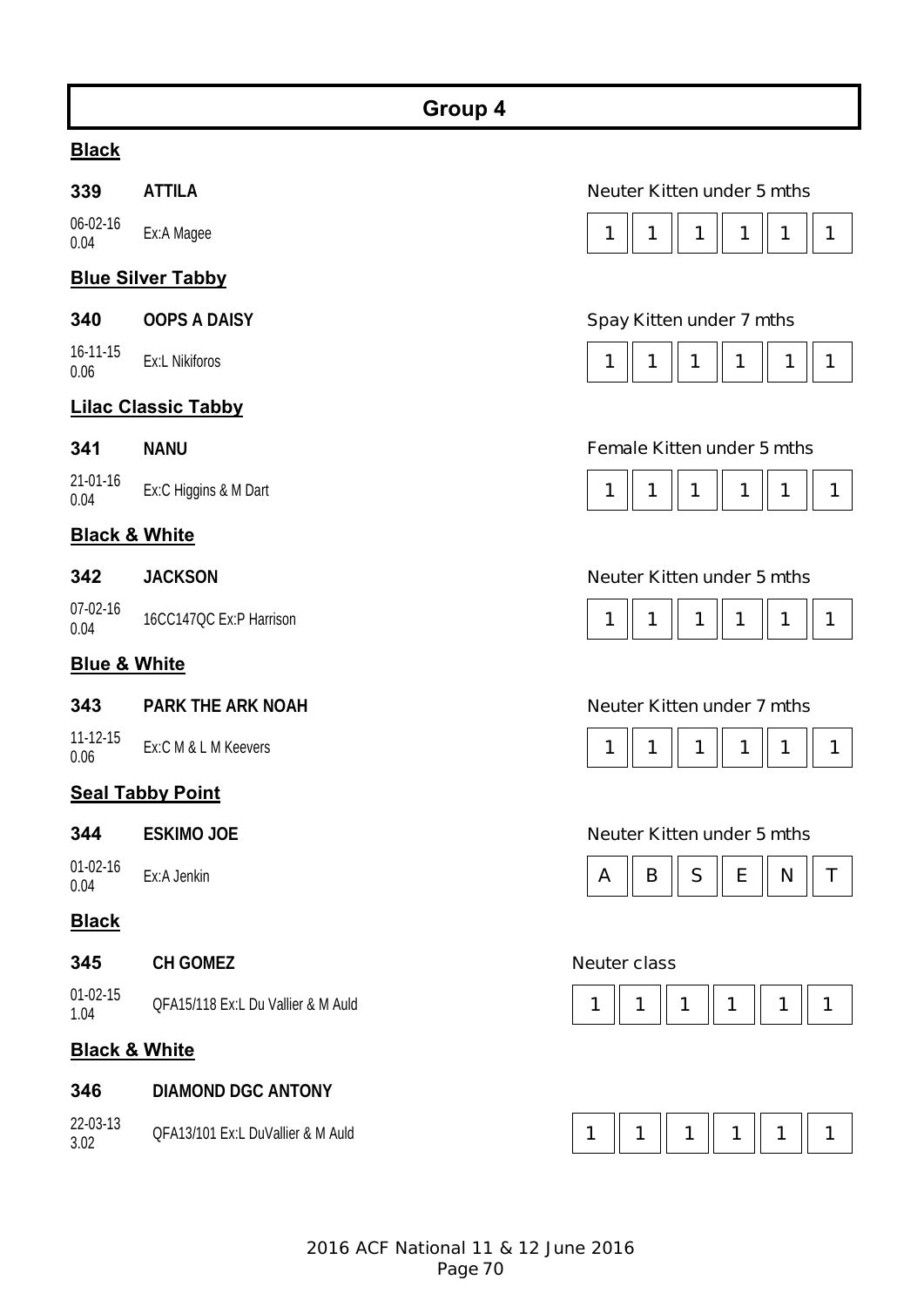# **Black Silver Spotted Tabby**

| 347                      | <b>B MARVEL</b>                                    |            |         |   |         |                |     |
|--------------------------|----------------------------------------------------|------------|---------|---|---------|----------------|-----|
| $01 - 01 - 15$<br>1.05   | 15CC145QC Ex:J Taffijn                             | 1          | 1       | 1 | 1       | 1              | 1   |
|                          |                                                    |            |         |   |         |                |     |
| 348                      | <b>Seal Tabby Bi-Colour</b>                        |            |         |   |         |                |     |
|                          | STAR, KOVU                                         |            |         |   |         |                |     |
| 14-10-14<br>1.07         | UCP563GC15 Ex:T Riddle                             | 1          | 1       |   | 1       | 1              | 1   |
| <b>Lilac &amp; White</b> |                                                    |            |         |   |         |                |     |
| 349                      | <b>JUNIPER BOO</b>                                 |            |         |   |         |                |     |
| 01-09-13<br>2.09         | QFA15/122 Ex:V Curtin                              | 1          | 1       | 1 | 1       | 1              | 1   |
|                          |                                                    |            |         |   |         |                |     |
|                          | Neuter Companion Merit Award [345,346,347,348,349] |            | 348 347 |   | 346 347 | 349            | 348 |
| <b>Black</b>             |                                                    |            |         |   |         |                |     |
| 350                      | <b>GOLD DGC DORA THE EXPLORER</b>                  | Spay class |         |   |         |                |     |
|                          |                                                    |            |         |   |         |                |     |
| 21-07-14<br>1.10         | QFA14/108 Ex:L Du Vallier & M Auld                 | 1          | 1       | 1 | 1       | 1              | 1   |
| <b>Red</b>               |                                                    |            |         |   |         |                |     |
| 351                      | <b>MISS LITTLE RED RIDING HOOD</b>                 |            |         |   |         |                |     |
| 10-09-15<br>0.09         | QFA16/135 Ex:L Du Vallier & M Auld                 | 1          | 1       | 1 |         | <b>ABS ENT</b> | 1   |
| <b>Brown Tortie</b>      |                                                    |            |         |   |         |                |     |
| 352                      | <b>POPPY</b>                                       |            |         |   |         |                |     |
| 27-02-15<br>1.03         | QFA15/117 Ex:R, G & I Savage                       | 1          | 1       | 1 | 1       | 1              | 1   |
| <b>Black &amp; White</b> |                                                    |            |         |   |         |                |     |
| 353                      | <b>DIAMOND DGC CLEOPATRA</b>                       |            |         |   |         |                |     |